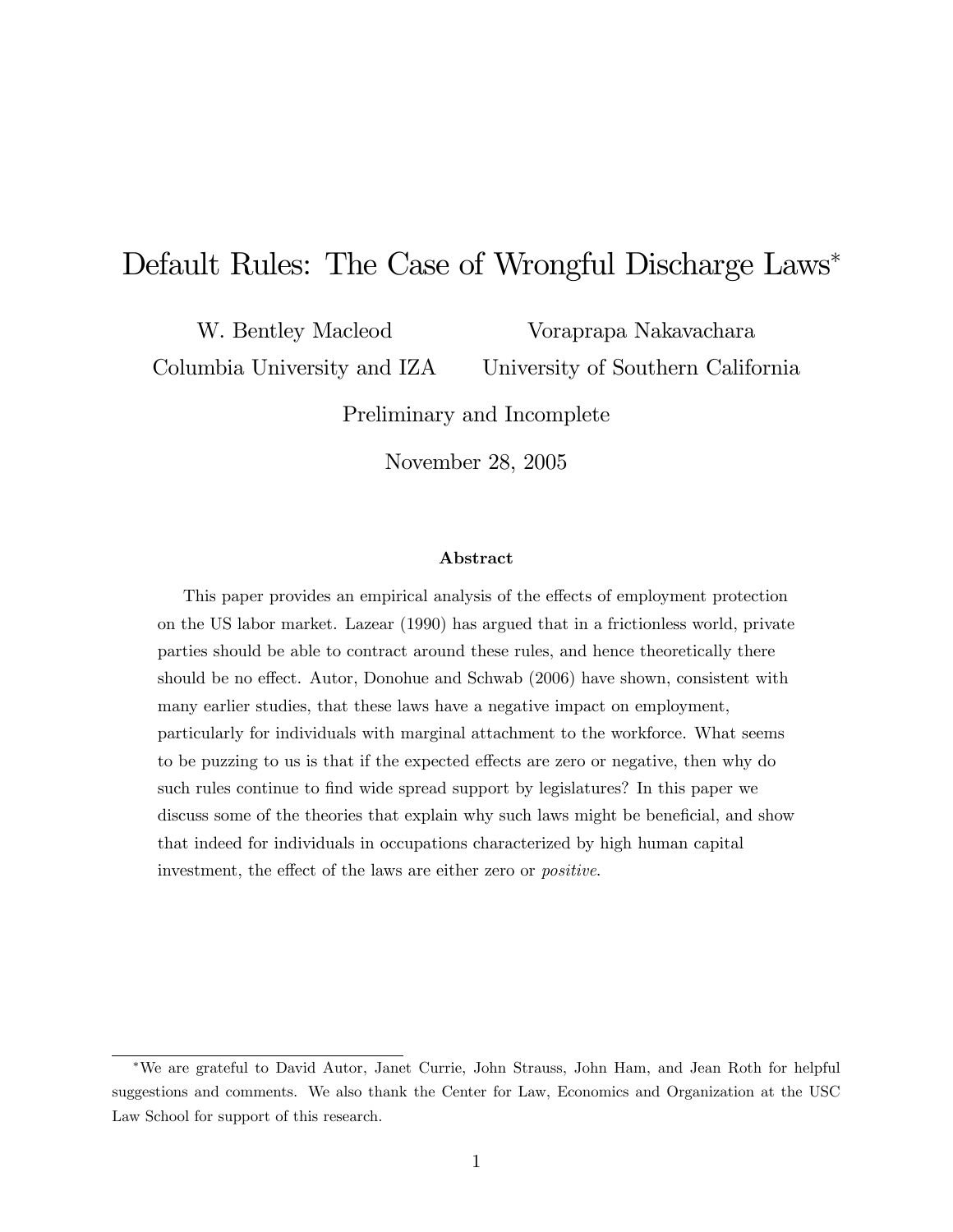# 1 Introduction

One of the most vexing public policy issues is the extent to which governments should intervene in the employment relationship. All countries have laws that provide varying degrees of employment protection, even though there is a wide consensus among economists that such rules tend to reduce employment. For example, the 1994 OECD jobs study called for a general reduction in the rules, yet in that year the United States had just completed a decade of strengthening its wrongful discharge laws. Why do legislatures continue to support employment protection, despite this advice from economists?

In this paper we find that one explanation may be that the law's impact depends upon the characteristics of the employment relationship. In particular we shall present evidence that in occupations associated with high investments into human capital, wrongful discharge law (WDL) may increase employment, while it has a negative effect upon occupations with lower levels of human capital.

From the perspective of the economics of contract both of these results are surprising. Edward Lazear (1990)'s theoretical model suggests that in a Coasean world the law acts as a constraint on the observed contract, however parties can find ways to contract around the explicit rules. Even if this is difficult, firms would offer lower starting wages to pay for the cost of dismissing a worker later, and hence total employment would not be affected. Bentolila and Bertola (1990) model WDL as a firing costs, and show that it has a much stronger effect upon firing decisions, than upon hiring decisions. Hence, Bentolila and Bertola (1990) find that firings costs have important consequences for the dynamics of employment, but little impact upon long run employment.<sup>1</sup>

However, these theories are not models of the law, but are rather reduced form representations of employment law. In practice employment law is very complex, with a large number of rules affecting almost every aspect of the job, such as safety rules, working time rules, maternity leave and so on. Moreover, as Schwartz and Scott (2003) observed,

<sup>&</sup>lt;sup>1</sup>See Bertola (2004) for an extention of this work to risk averse workers. In that case EPL plays a role in reallocating cost of turnover from workers to firms, which in some cases increases efficiency. See also the recent work of Blanchard and Tirole (2004) where worker risk aversion plays a crucial role.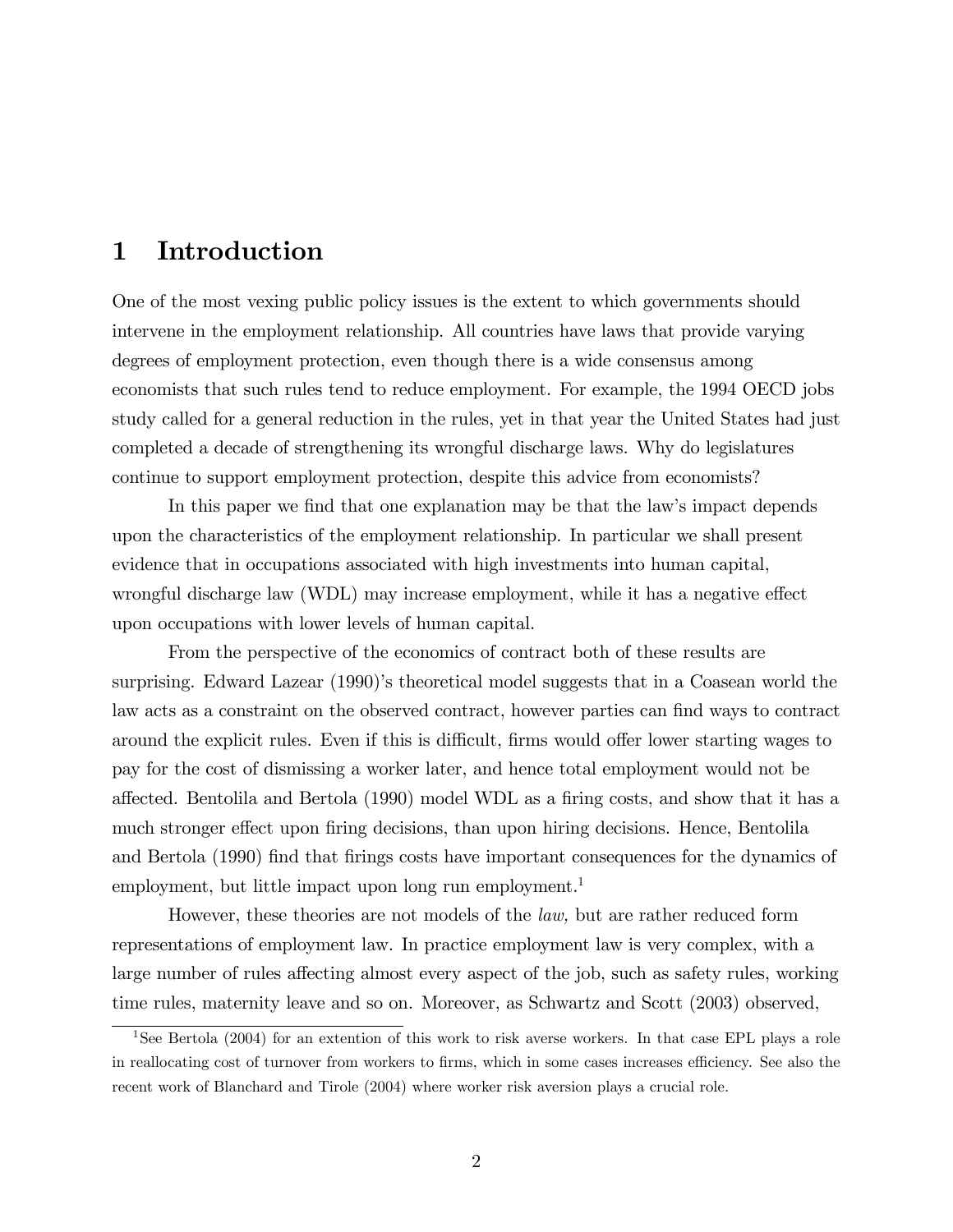there is no accepted general theory of contract law. Rather, for each legal rule one needs to ask what are the costs and the benefits of adoption.

In the context of employment, the common law default rule in the United States is employment at will. In principal this rule works as follows. If an employer hires an employee, and there is no formal contract, then both parties may terminate the relationship whenever they wish, and without cause. As Richard Epstein (1984) laments, in practice there are a number of exceptions to this common law rule which may make it difficult for the employer to dismiss a worker in practice. Epstein (1984) argues that such exceptions make no economic sense. If parties would benefit from restrictions upon the right of separation then they can write a long term contract specifying the conditions under which termination can occur.

Of course, negotiating and writing up a complete employment contract is costly. One prominent theory of contract law holds that the default rule should be set to reflect the desires of the average employment relationship - the so called majoritarian default rule.<sup>2</sup> Parties who wish to be ruled by employment-at-will do not need an explicit contract, and hence save upon negotiation and drafting costs. One would change the default rule only if one thought that the majority of new matches would prefer a different rule. Notice, that this theory unambiguously predicts that any *change* in the rule would adversely affect current matches since by revealed preference they preferred the previous rule.

The only alternative to this theory is the hypothesis that parties make errors when drafting an agreement, and hence judicial intervention can improve *existing* contracts. Most law and economics scholars are quite hostile to this view point, particularly since it runs counter to the underlying reason for the right to contract privately - parties can then tailor the contract to their specific needs. However, there are certainly examples of poorly drafted contracts that the courts can improve upon - the question is whether the number of times where their intervention is beneficial is outweighed by the circumstances where court intervention decreases the performance of a relationship. The answer to this question is necessarily empirical. We find that for occupations with high level of human capital investment, some legal interventions may enhance productive efficiency.

Our agenda is as follows. Next, we discuss the common law changes that occurred

<sup>&</sup>lt;sup>2</sup>These is a large literature on this rule. See for example Goetz and Scott (1980) and Ayres and Gertner (1989) for prominent papers by legal scholars. Early economic models of default rules include Rogerson (1984), and Shavell (1984).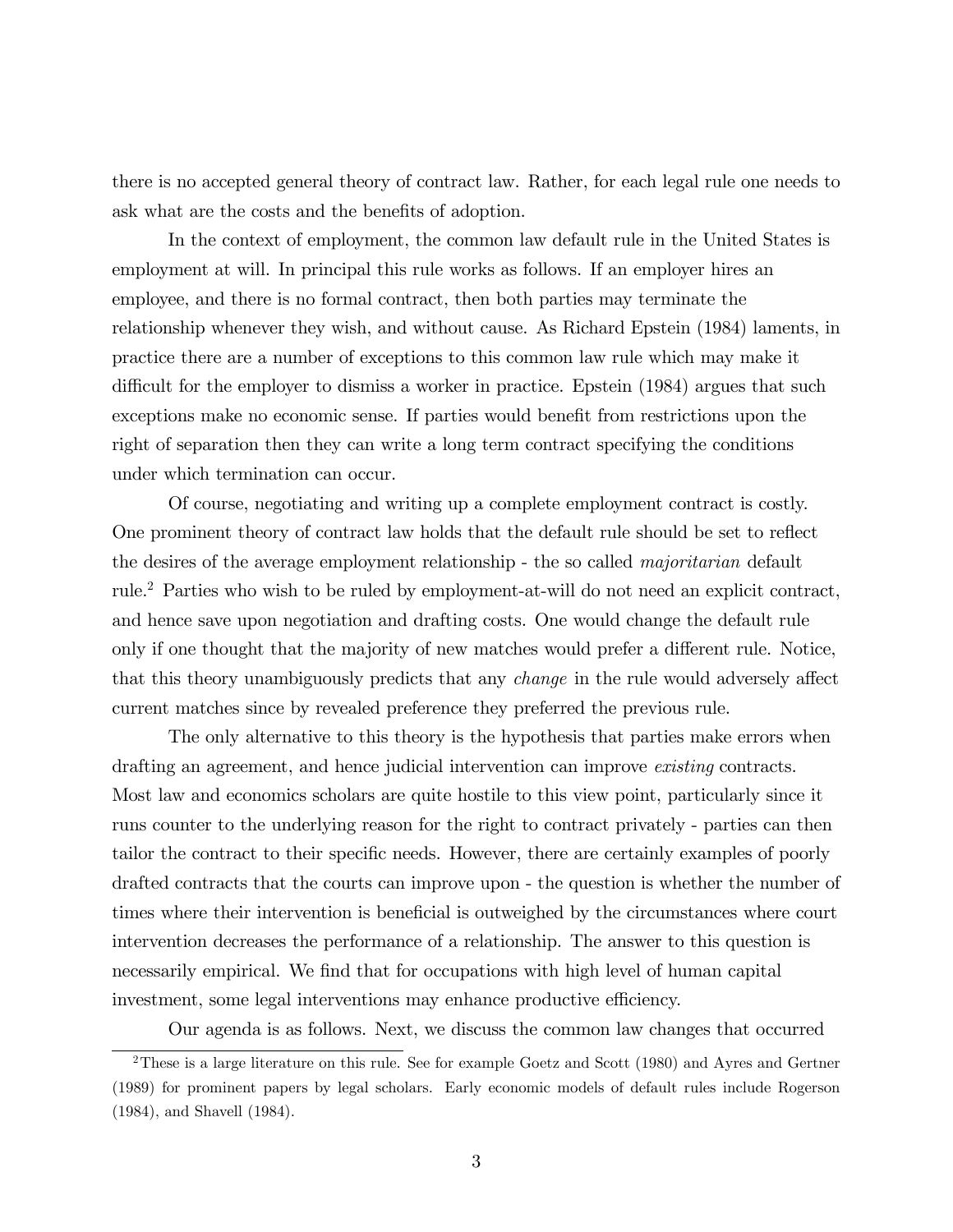in the United States from 1983 to 1994 that are the subject of our study, and the predicted theoretical consequences of these laws. We then review the previous empirical studies of the impact of WDL on labor market performance. Finally, we discuss the data, followed by our empirical methodology, and results.

# 2 The Economics of Contract Law

The common law default for an employment relationship with no explicit contract is employment at will. Over the years, legislators have introduced a number of *exceptions* to this rule, namely situations where the default is not at-will. Besides these state court ruling exceptions, the US has passed some federal laws (affect the whole country at the same time) that protect specific categories of workers against dismissals. For example there have been various Civil Rights Acts that protect dismissal based upon race or gender (Donohue III and Siegelman (1991)). Oyer and Schaefer (2000) finds that in response firms used mass layoffs rather than individual dismissal of protected persons. Chay (1998) finds evidence that this act did improve the economic welfare of African Americans. DeLeire (2000), Acemoglu and Angrist (2001), and Jolls and Prescott (2004) show that the American with disabilities act harmed these individuals.

There are three classes of at-will exceptions, namely public policy, implied contract, and good faith exceptions. These exceptions, if recognized, apply protection for all classes of workers in the state. The public policy exception to employment at will deems a termination to be wrongful if it is a response to an employee's conduct that is not favored by employer but is protected by law. The exception also covers the case that an employee should not be dismissed if he refuses to violate a state's well-established public policy. Miles (2000) summarizes the four circumstances of terminations that fit under this class of  $\alpha$  exception.<sup>3</sup> These are (1) "an employee's refusal to commit an illegal act, such as perjury or price-fixing";  $(2)$  "an employee's missing work to perform a legal duty, such as jury duty or military service"; (3) "an employee's exercise of a legal right, such as filing a workman's compensation claim"; and  $(4)$  "an employee's "blowing the whistle," or disclosing wrongdoing by the employer or fellow employees." Both Miles (2000) and Autor, Donohue, and Schwab (2006) find that this law has no significant impact upon labor market

<sup>3</sup>Page 78.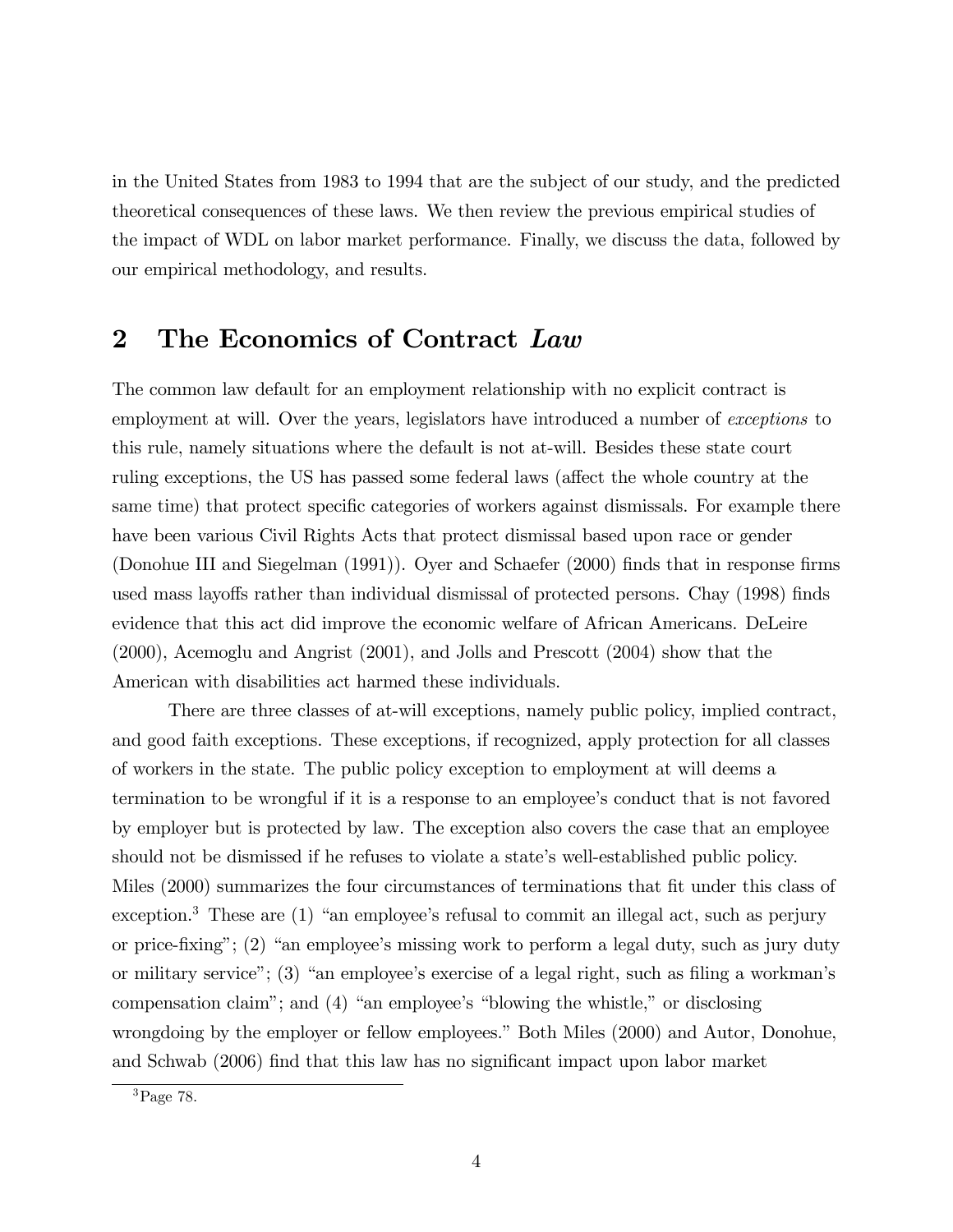outcomes. This result is likely due to the small number of situations to which it would apply.

All these rules address issues of public policy, and hence do not directly address the default law question which is concerned with efficiency justification for judicial intervention. In this paper we focus on two exceptions to the rule of employment-at-will: the implied contract rule, and the rule of good faith termination.

## 2.1 The Implied Contract Rule

When a worker can verify that a permanent employment relationship is promised by his employer then such employment can no longer be regarded as at-will and can be terminated only under just cause.<sup>4</sup> If a personnel manual given to employees specifies that termination is only with cause, then several court decisions view this as a binding contract. As Judge C. J. Wilentz states in the case of Woolley v. Hoffmann-La Roch: "it would be unfair to allow an employer to distribute a policy manual that makes the workforce believe that certain promises have been made and then to allow the employer to renege on these promises."

Such a rule is simply requiring the employer not to mislead the employee, and hence in principal should be efficiency enhancing. The rule is problematic if in fact the employer has erred and does not have an efficient employment terms in the employee handbook. A difficulty that employers faced after the passage of this rule is that if the original handbook was poorly designed, then they cannot correct the book with the express agreement of the employees. This agreement may be difficult to secure.

Notice, that if this were the only grounds for litigation, then evidence of a negative effect of the doctrine would imply that employers either knowingly deceived employees or erred in writing their employee handbook. However, employee handbooks are the not only situation in which there is an implied contract. The case of Pugh v. See's Candy established the principle that a long employment with regular promotion establishes a long term contract.<sup>5</sup> Thus, the employer can only dismiss an employee with cause in these case. What is interesting about the Pugh case is that the reason for dismissal appeared to be capricious. Pugh simply reported to his company that his current supervisor was a

<sup>&</sup>lt;sup>4</sup>Toussaint v. Blue Cross & Blue Shield 292 N,W.2nd. 880 (Michigan 1980) and Woolley v. Hoffmann-La Roch, Inc., 499 A.2d 515 (N.J. 1985).

 ${}^{5}$ Pugh V. See's Candies, 171 Cal. Rptr 917 (Cal. Ct. App. 1981).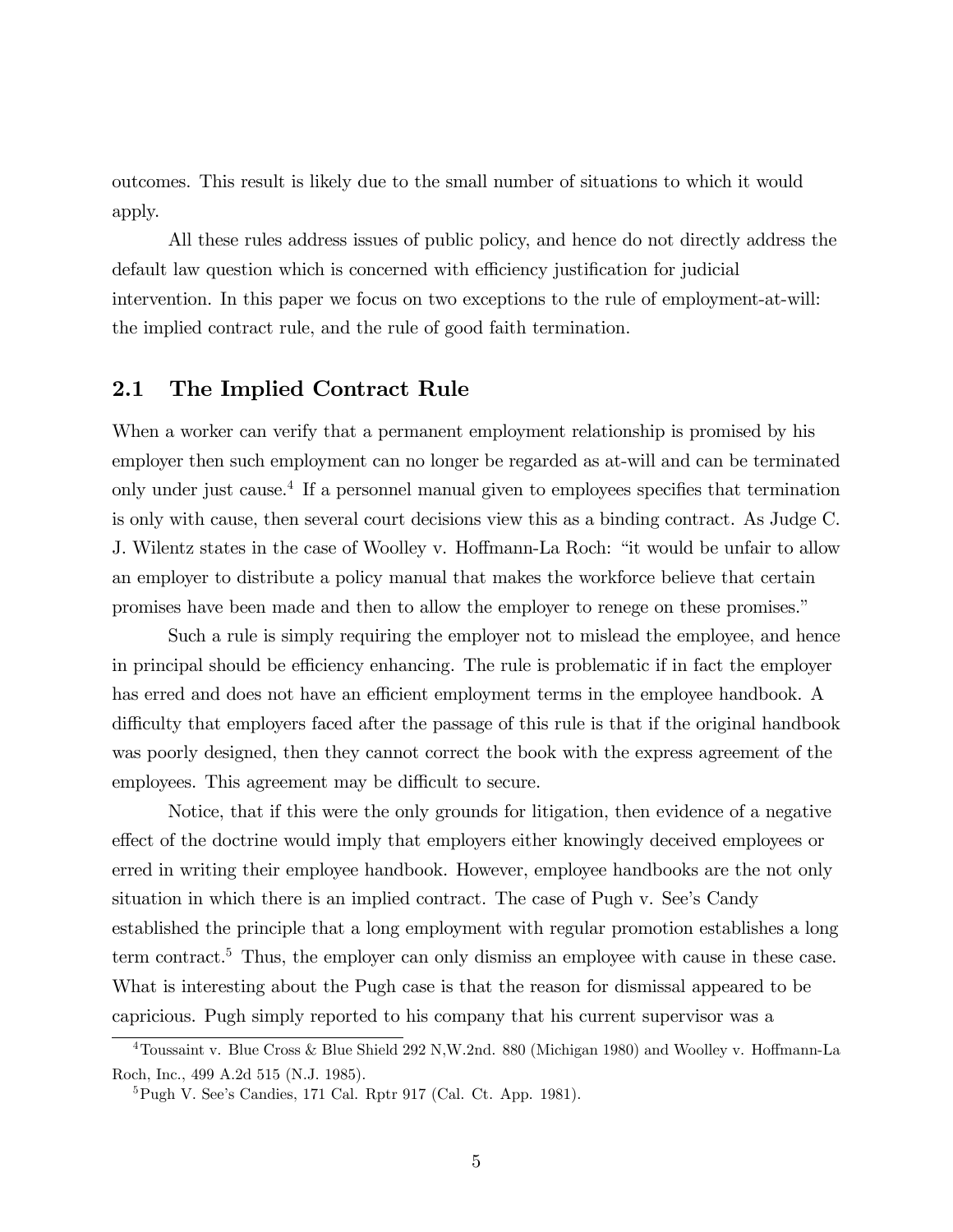convicted embezzler. The supervisor subsequently Öred Pugh. It was ruled at court that this fact was not sufficient for him to win the case, but that the length of good service was sufficient to establish an implied contract, and hence the courts ruled that Pugh was wrongly dismissed.

This example illustrates a concrete case in which an employee is dismissed not because of an objective failing (otherwise one could provide cause) but because essentially he did not fit in with the new supervisor. If the contract were at will, then dismissal would be immediate. Therefore, what this rule does is placing a bar on dismissing long term employees who may not fit in, of if delinquent in their performance, the employers are unable to provide sufficient evidence this poor performance.

Together, these rules impose a cost upon firms when they wish to dismiss an employee without cause. It is difficult to say what is the likely consequence of this law. Theoretically, if all agents are rational, then there should be no effect. However, if the rule reduces the effect of deception by the employer, then we might get a positive outcome on welfare of worker. The size of this positive outcome would be larger for relationships where turnover is costly due to relationship specific investments. Workers are more likely to invest in the firm if they rely upon being treated fairly, which in turn would increase worker productivity and hence employment.

Also, when employer evaluation of employee performance an employer's objectivity can have an impact upon both the productivity of the employee and her wage, as shown by MacLeod (2003) (see section III). The implied contract rule in essence requires the employer to use a more objective performance measure, that can lead to less conflict and more output.

The empirical evidence is mixed. Early work by Dertouzos and Karoly (1992) and a more recent work by Autor, Donohue, and Schwab (2006) observe a moderate negative effect of the implied contract exception on employment. Although Autor, Donohue and Schwab (2006) do get consistently negative effects, particularly for workers with marginal attachment to the workforce, they find that the effect of the law on employment is slightly smaller than Dertouzos and Karoly  $(1992)$  - about 0.6% to 0.8% on state's employment per population compared to Dertourzos and Karolyís estimate of 1%. Miles (2000) Önds no effects of such law. Autor, Donohue and Schwab (2006) obtain different results because they have a richer data set, and use different definitions for the law in classifying the

6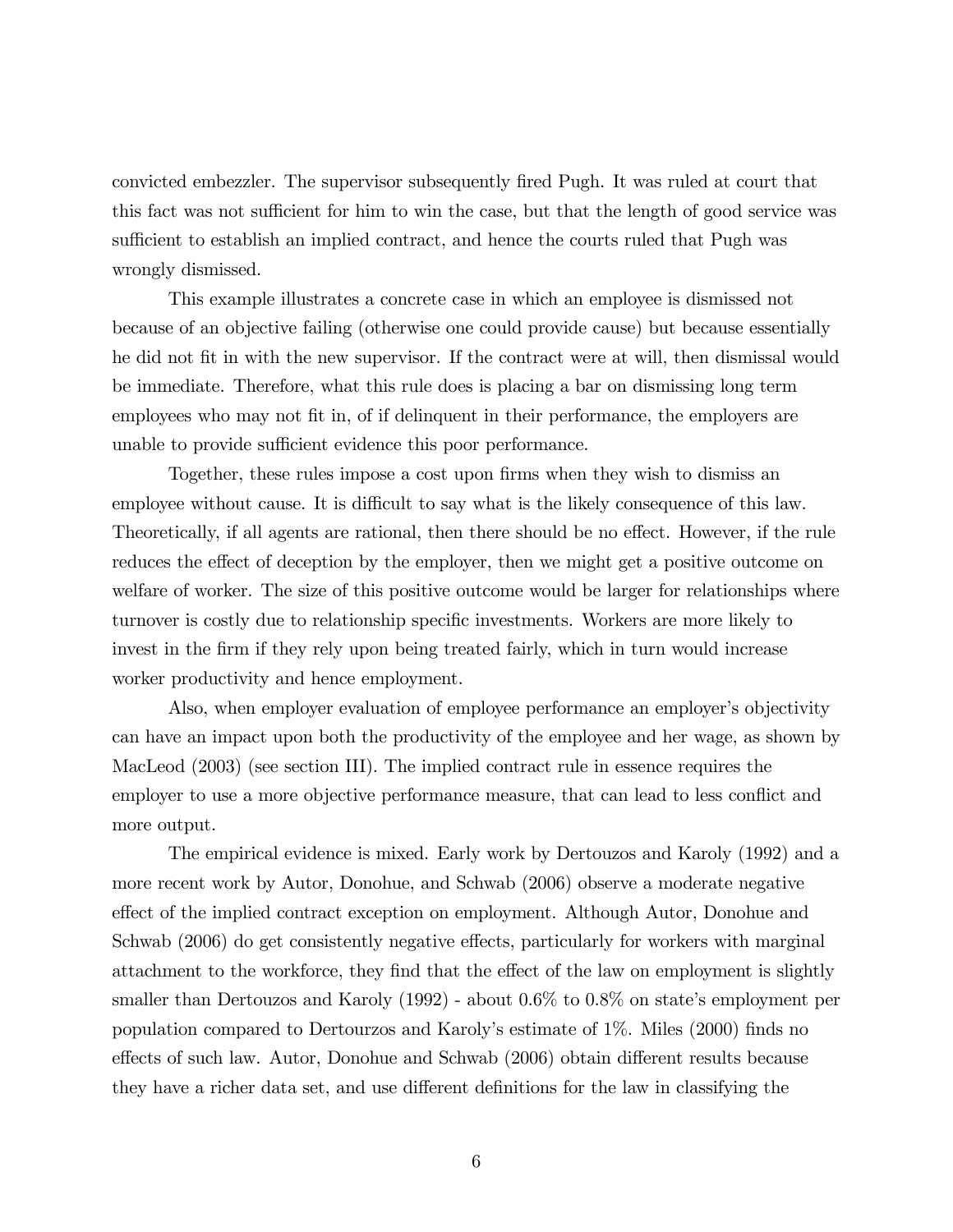adoption dates. Their definitions are consistent with those developed by Morriss (1994) and they have updated them until 1999.

The time pattern of the adoption of the implied contract exception to at-will-employment is illustrated in figure 1. See also figure 2 detailing the geographical extent of the changes. We have also plotted the evolution of the public policy exception to employment at will barring employers from dismissing protected workers. It is not completely clear what motivated these changes. Dertouzos and Karoly (1992) have argued that the change in stateís legal environment in terms of supply and demand for the wrongful termination doctrines may have driven this. This change in legal environment, if in fact has driven the adoption of the law, will be captured in our regression by the state fixed effects, time fixed effects and the state-specific time trends.

It is interesting to observe that there was much less legislation regarding the good faith exception, the case we turn to now.

## 2.2 Good Faith Rule

The implied contract rule requires the firm to provide cause when dismissing employees who are deemed to be on a long term contract. The good faith exception to employment-at-will requires in addition that employees dismiss workers in a fair manner they may not be required to provide a reason, but they cannot do so in a patently unjust manner. The rule is illustrated in the case of Mitford V. Lasala.<sup>6</sup> In this case Mitford was fired from employment as an accountant in which there was a profit sharing agreement. It was ruled that termination arose to ensure that Mitford would not share in profits to be realized. The courts rule that "good faith and fair dealing... would prohibit firing [employee] for the purpose of preventing him from sharing in future profits.<sup>"</sup>

Currently, courts have typically found a rather narrow application of this rule to the timing of dismissal. Typical examples of wrongful terminations that fit under this class are: i) a salesman being fired right before his commissions should be paid to him, or ii) an employee being dismissed in order to avoid being paid retirement benefits.

As we can see from figure 1 and 2, there are much fewer states adopting this law that in the case of the implied contract rule. This may simply reflect the fact that it is less important. However, Dertouzos and Karoly (1992) did find the negative effect of this law

 $6\text{Mittord V}$ . Lasala, 666 P.sd 1000 (Alaska 1963).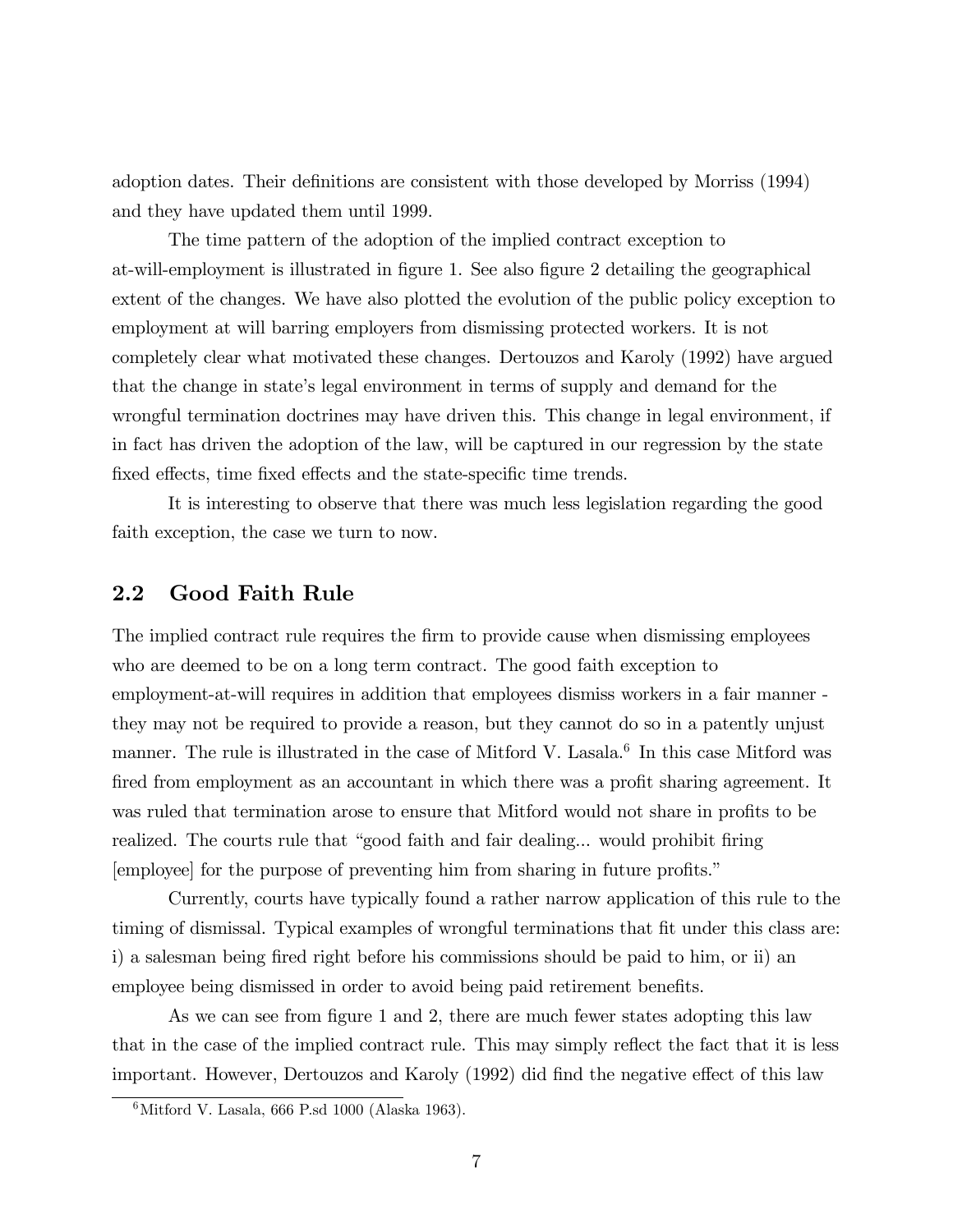on state employment. The effects is approximately  $1\%$  for good faith with contract exception - where plaintiff can claim for earning loss compensation only and the effects is about  $2\%$  for good faith where tort exception is also recognized - plaintiff can claim for emotional distress and punitive damages. Miles (2000) and Autor, Donohue, and Schwab  $(2006)$  find no significant impact of this law.

If good faith rule, in fact, does not just impose some firing costs, but help correct poorly drafted contracts, we could expect to see some positive impact. In the case of *Mitford v. Lasala* the contract was quite clear, and implied that the firm had no obligation to pay the bonus. However, clearly most employees would expect to be paid in such a case, but at the time of writing the agreement simply did not think it would not occur. In such case the courts can enhance productive efficiency by essentially completing an incomplete contract.<sup>7</sup>

## 2.3 Empirical Implications

At the moment there is no accepted economic theory of this legal rule, in fact law and economics scholars, such as Epstein (1984) and Schwartz and Scott (2003) are in general quite hostile to the notion that courts can enhance contractual performance.

Of course we cannot say that the courts can never improve matters. Ultimately, the only way to resolve this issue is through empirical work. The extent to which a good contract can enhance matters depends upon how much is at stake, and how much investment needs to be protected.<sup>8</sup> The optimal long term contract must trade off rigidity to enhance incentives to invest again flexibility to allow better matching. This trade-off and its link to contract law is developed in MacLeod (2005). When parties are expected to make sizable investments into the relationship, then there is a gain from a well specified contract. Hence, in these cases then there should be more employment protection.

However, if matching the person to the right job is more important, then any law that increases the cost of turnover lowers over all efficiency. This implies that the law change can have opposite effects depending upon the characteristics of the job. This

<sup>7</sup>See Kornhauser and MacLeod (2005) for a further discussion of these issues.

<sup>8</sup>There is a large literture in economics that highlight the need to have binding long term contracts when there are large investments - see for example Shavell (1984), Rogerson (1984), Hart and Moore (1988), MacLeod and Malcomson (1993) and Edlin and Reichelstein (1996).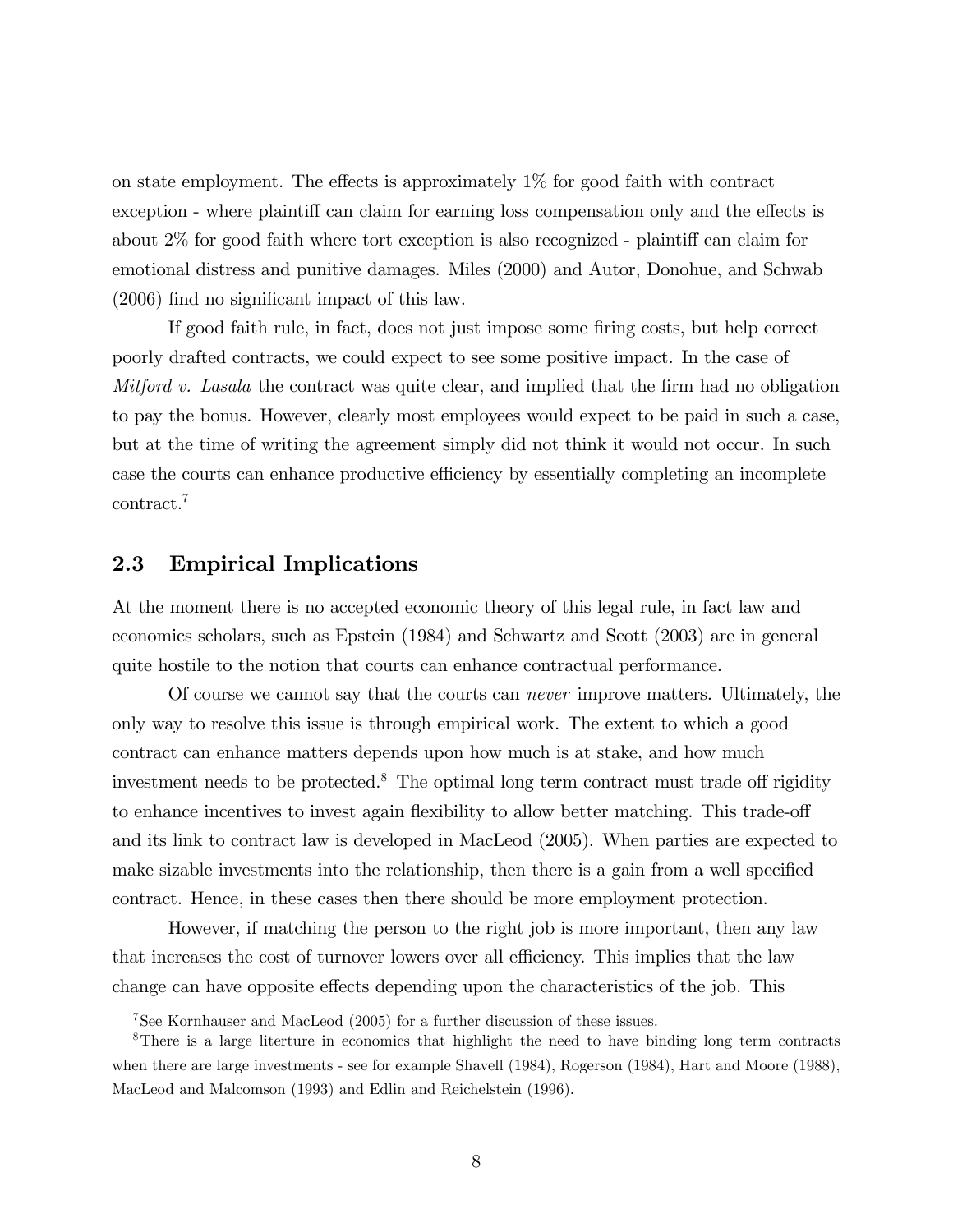suggests that in aggregate one might not be surprised to see a small effect. In order to see if the law is helpful we need to divide our data into the cases where it is likely to be beneficial, and those where it is not. We cannot directly observe details of worker and employer investment, and hence we adopt two indirect ways of looking at the data.

First, we use data on the level of investment by the firm into the worker that is available with the CPS to dividing jobs into high, medium and low investment. The idea behind this is that if the firm invests, the worker still has to pay attention in order to learn from the training (investment). In other words, investment by firm also requires a corresponding investment by worker. Secondly, we consider the effect of the size of the jurisdiction upon the effect of the law. In large cites the job market is thicker, and hence matching is more efficient. We would expect in that case there will be less benefit to employment protection. In the next section we describe in more detail our data, followed by our empirical strategy.

# 3 Data

The main data source for our study is the Current Population Survey (CPS). The CPS is the monthly labor force survey conducted by the US Bureau of Labor Statistics. The purpose of the survey is to measure labor force participation and employment and to produce estimates of labor force characteristics of the civilian non-institutional population 16 years of age and older. The CPS is the US primary source of labor force statistics for the countryís population. About 60,000 households (approximately 100,000 adults) are interviewed each month. The CPS has a 4-8-4 rotation group structure. Households are interviewed consecutively for four months. They are left out of the sample for eight months. They are again interviewed for another four consecutive months. They then leave the sample permanently. The earning questions are asked to only one-fourth of the workers in the survey. These are the workers in their fourth and their eighth months of the interviews (i.e. they are in the outgoing rotation groups.)

The CPS is composed of the Basic Monthly Surveys and the Supplements. The Basic Monthly Surveys ask questions about labor force status and basic demographic information. In addition to the Basic Monthly Surveys, occasionally, the CPS often includes supplemental questions on subjects of interest by the Federal and state agencies,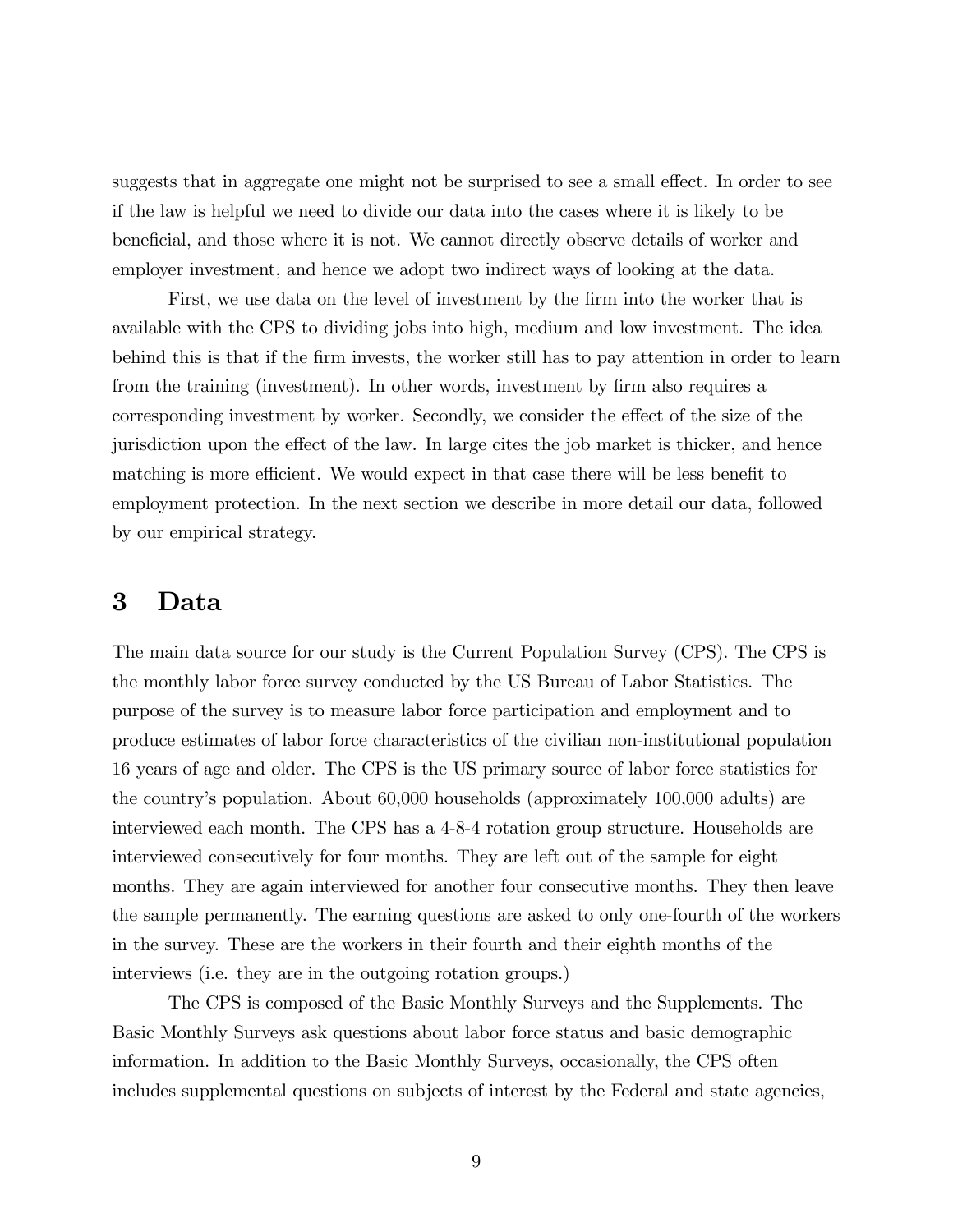private foundations, and other organizations. Questions in the CPS supplements vary. Existing supplements include topics such as job training, job tenure, contingent employment, worker displacement, veteran status, school enrollment, immigration, fertility, voting, smoking, computer usage, health, and employee benefits.

We use the CPS basic monthly files from 1983 to 1994 to construct the employment and wage data series that will be used as the dependent variables in our regression analysis. There are two reasons why we start our data series from 1983, and not earlier. First, the 2-digit detailed occupational codes that we need to use in our study changed over the period. More specifically, before 1983, the CPS follows the 1970 census for the detailed occupational codes, but from 1983 until 2002 the CPS follows those of the 1980 census. These codes cannot be directly converted without introducing some inaccuracies due to the imputation.<sup>9</sup>

Secondly we use the CPS Job Training Supplement questions from January 1983 to categorize the investment characteristics of the different occupations.<sup>10</sup> By starting our data series after January 1983 we have investment levels defined before the period that we study law changes, and hence these categories are not affected by the rule changes. We use these training questions in estimating the average amount of training obtained in each occupation and classifying occupations into three groups. Although one may argue that levels of skill training may change for some occupations the existence of higher protection, one assumption we make here is that the high-investment occupations will still be associated with higher training than the medium and the low-investment occupations, and the medium-investment occupations will still be associated with higher training than the low-investment occuaption, even though the protection has increased.<sup>11</sup>

In the CPS Job Training Supplements, detailed information about training workers needed to obtain to earn their job, and the training received to improve their skills once on

<sup>9</sup>The 2-digit detailed occupational codes are the grouping of the 3-digit ones. There is no one-to-one relationship between the 1970 census occupational codes and the 1980 census occupational codes. The 1980 census-3-digit codes can be imputed from the 1970 ones, and vice versa (See the U.S. Bureau of the Census Technical Paper 59). However, imputation will inevitably introduce some inaccuracies. Thus, we decide not to do it here.

 $10$ Other times when the CPS Job Training Supplements questions were asked were January 1984, and January 1991.

<sup>&</sup>lt;sup>11</sup>We use the January 1991 Job Training Supplement to verify this and find that the grouping of the occupations change very little.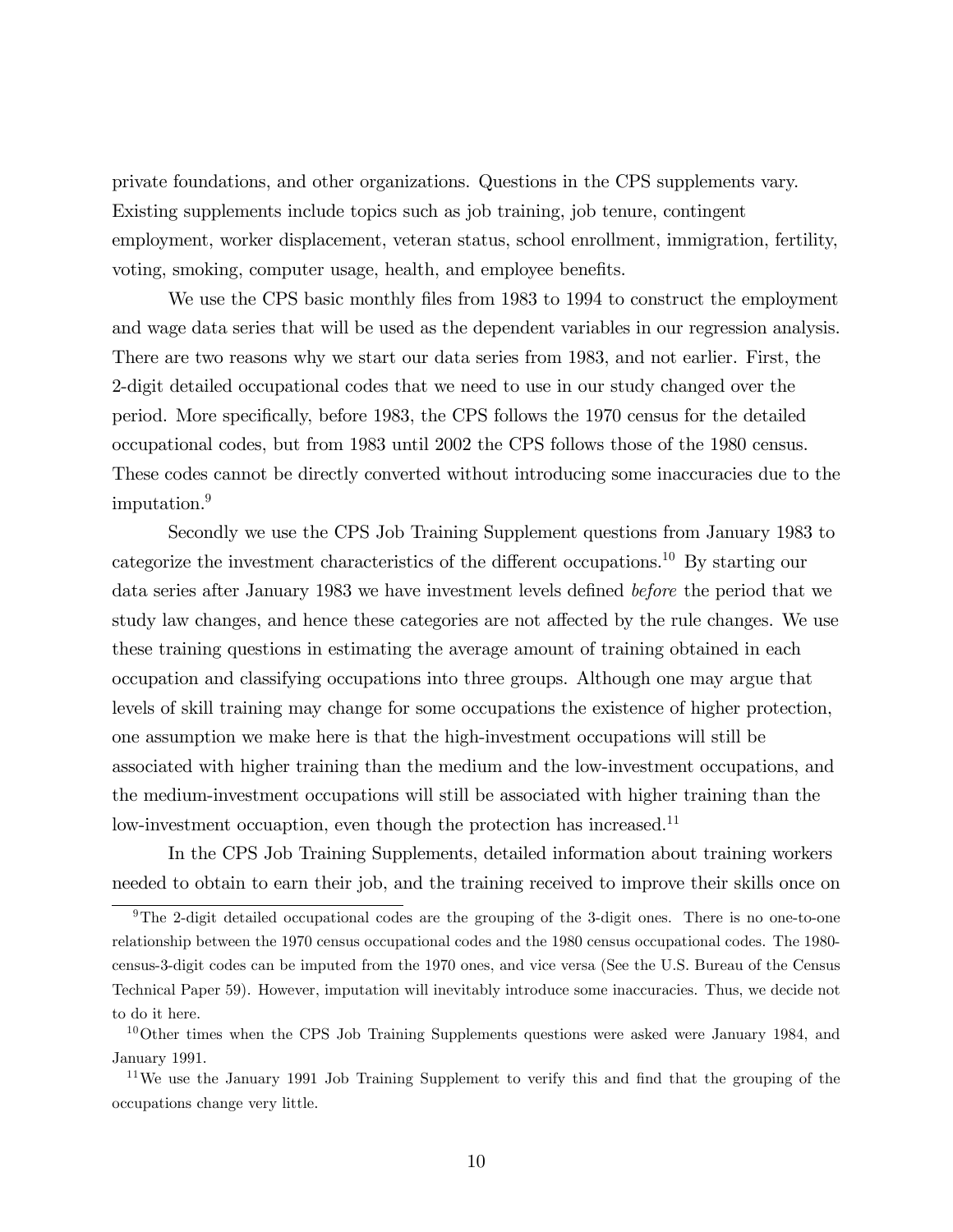that job are gathered. More specifically, we are interested the questions regarding the training which full-time workers received after obtaining their current jobs. Such questions are as follow:

1. SINCE YOU OBTAINED YOUR PRESENT JOB, DID YOU TAKE ANY TRAINING TO IMPROVE YOUR SKILLS? (YES, NO, N/A)

### 2. (IF YES TO THE PREVIOUS QUESTION): DID YOU TAKE THE TRAINING IN:

- (a) A SCHOOL? (YES,  $N/A$ )
	- i. (IF YES TO THE PREVIOUS QUESTION): DID YOUR EMPLOYER PAY FOR THE TRAINING? (YES, NO, N/A)
- (b) A FORMAL COMPANY TRAINING PROGRAM? (YES, N/A)
- (c) INFORMAL ON-THE-JOB TRAINING? (YES, N/A)

From the survey questions, we cannot clearly identify whether the training the worker received was general or specific.<sup>12</sup> We will assume that it is the combination of both. However, in this paper, we will focus on the specific part of the training (specific investment). We suppose that when investment is high the firm is expecting a longer relationship with the worker, and hence there is more benefit from a well function long term contract. With the above training information, we can calculate, for each occupation, the following:

- 1. Fraction of workers received any kind of training
- 2. Fraction of workers received employer paid school training
- 3. Fraction of workers received formal company training
- 4. Fraction of workers received informal on-the-job training

It is worth noting that the universe of the Job Training Supplements contains the employed workers (both at work, and not at work), and the unemployed workers who have

 $12$ According to Becker (1993), general training improves workers' skills that are useful anywhere. Specific training improves workers' skills that are useful only at current employer.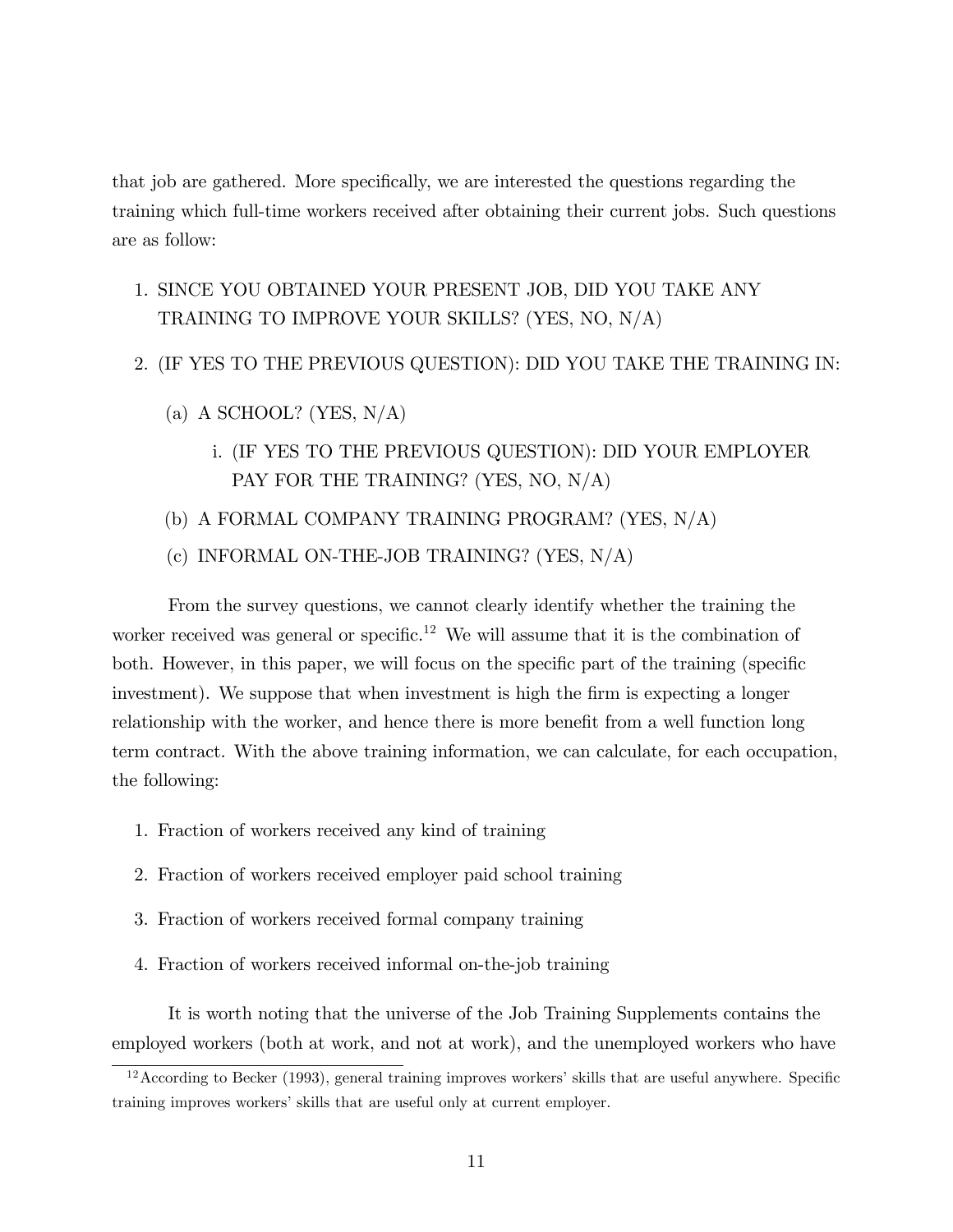worked in the past. Question 1 (above) is asked only to the employed workers who are at work. To calculate the fraction of workers received any kind of training, we count the number of workers answer YES divided by the number of workers who response to the question by answering YES or  $NO^{13}$  (i.e. we exclude the non-responses). For questions 2-a, 2-b, and 2-c, we can only identify whether the respondents answer YES to the questions. We cannot distinguish between NO and non-response so we treat both to be NO. The fractions are the count of the number of workers who answer YES to the question divided by all the workers who response to question  $1<sup>14</sup>$ . This may not give truly accurate values of the fraction of workers received employer paid school training, fraction of workers received formal company training, and fraction of workers received informal on-the-job training. But we assume that the rankings of the occupations by such values should be very close to the ones we would get if we were able to calculate the actual fractions.

The rankings of the occupations by each of the above criterion are illustrated in Table 2. Observe that there is a great deal of variation in the level of training, going from more than 70% in the case of teachers and health diagnosis to 5% in private household service occupations when using any kind of training criterion (Table 2A). In table 2B, 2C, and 2D, we illustrate the ranking of occupations using school training, formal training, and informal training criteria calculated by the method explained above. For each criterion, we can categorize occupations into three groups namely, high, medium, and low-investment groups. We can see that for the Örst three criteria, with a few exceptions, the grouping of occupations are quite similar. For informal training criterion (the last criterion), however, the grouping is almost totally different. Looking at occupations that are classified in the low-investment groups by the first three criteria, about half of them are classified as medium-investment in the last criterion. In the following section, we will do our regression analysis separately for each criterion to see the effects of the laws and to see whether our results are robust to the different measure of investment.

In preparing the monthly employment data, we calculate each occupation's

<sup>13</sup>We use the January supplement weight (adjusted for supplement noninterviewed) in calculating the fractions.

<sup>&</sup>lt;sup>14</sup>We do this so that the workers taken into account for calculating the fractions  $(2)$ ,  $(3)$ , and  $(4)$  are consistent with the workers taken into account for calculating fraction (1). Note that the workers who answer NO to question 1 are not asked question 2-a, 2-b, and 2-c but they would have answered NO to these questions anyway.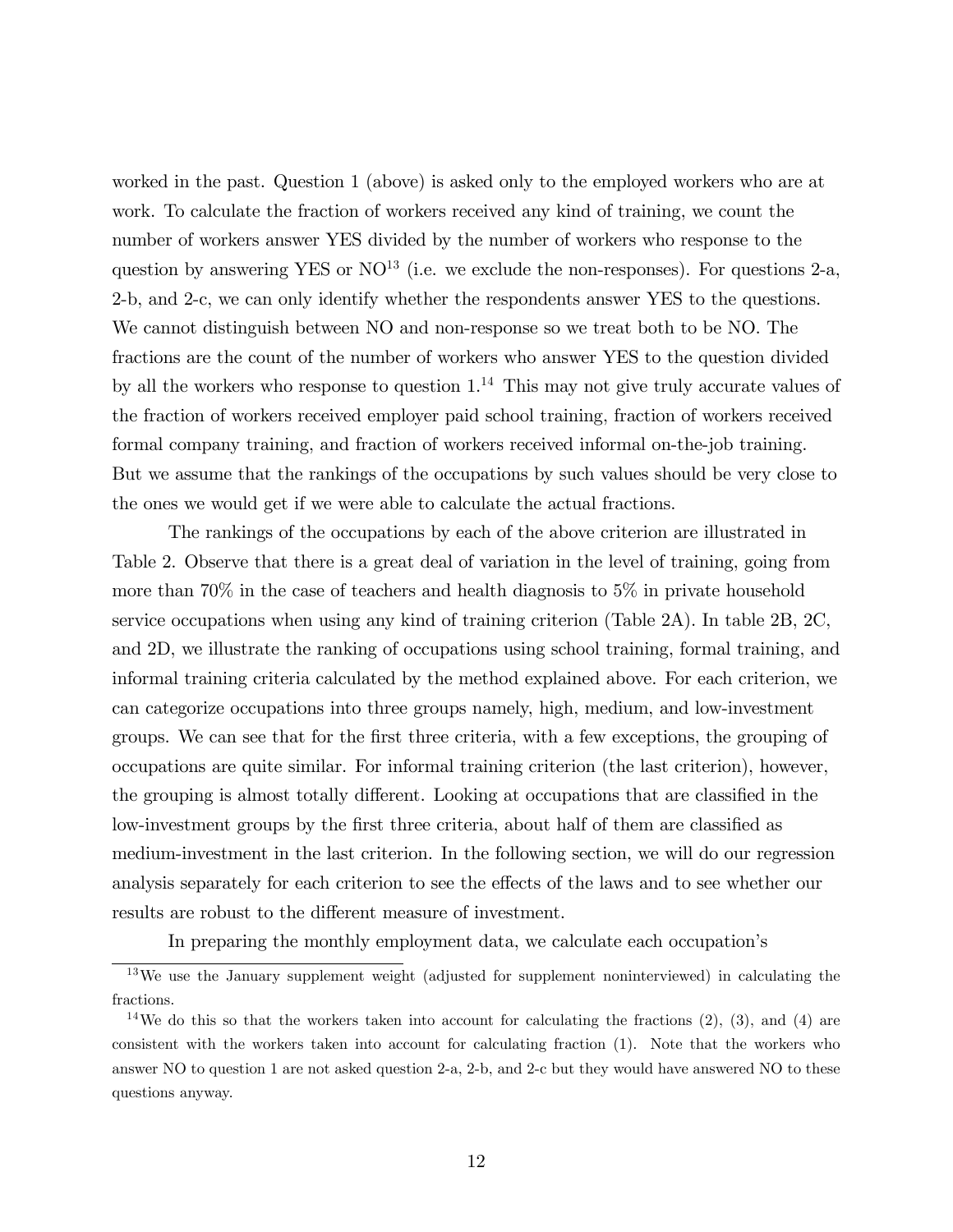employment in each state by the state population. The occupation questions are asked to the people in the labor force and the people who are not in the labor force but have worked prior to when the interview was conducted. Thus, there are a number of observations with missing occupations due to the fact that these people are not asked about their occupations. They are still, however, considered population of the states. So we include them in our denominator (along with the unemployed and the people not in labor force) when calculating each occupationís employment per state population. Our monthly employment data series start from February 1983 until December 1994.

In preparing the data for the wage regressions, we calculate the average real wage for each occupation by state. Since only one-fourth of the respondents are asked the earning questions, in some occupations, there are not enough observations each month to calculate the average wage information. Therefore, we construct the average wage data to be yearly instead of monthly. Again, to keep the January 1983 training information exogenous, our yearly average wage data for 1983 starts from February whereas for other years the average wages are computed from January until December.

# 4 Empirical Methodology

To study the effects of the laws on employment for each occupation groups, we use a simple regression approach with a large number of control variables, including state and time fixed effects. We follow Autor, Donohue, and Schwab (2006)'s method in identifying the adoption dates of the law for each state. Krueger (1991) argues that these laws are introduced to address problems with court decisions. If this is true, then the intent of the law is that it improves labor market outcomes, and hence even if adoption is endogenous (we address this issue by including time fixed effects, state fixed effects, and state-specific time trends), we should observe an effect as a *change* in employment as a consequence of the law change.

Thus let us suppose that employment in occupation  $j$  satisfies:

$$
\ln(y_{jst}) = \alpha + \beta_1 \cdot Adopt_{st} + \beta_2 \cdot Adopt_{st} \times Low_j + \beta_3 \cdot Adopt_{st} \times High_j + \gamma_j + \delta_t + \pi_s + \pi_s \times t + \epsilon_{jst}
$$
\n
$$
\tag{1}
$$

where,  $y_{jst}$  is occupation j employment (in state s) per state s population in month-year t.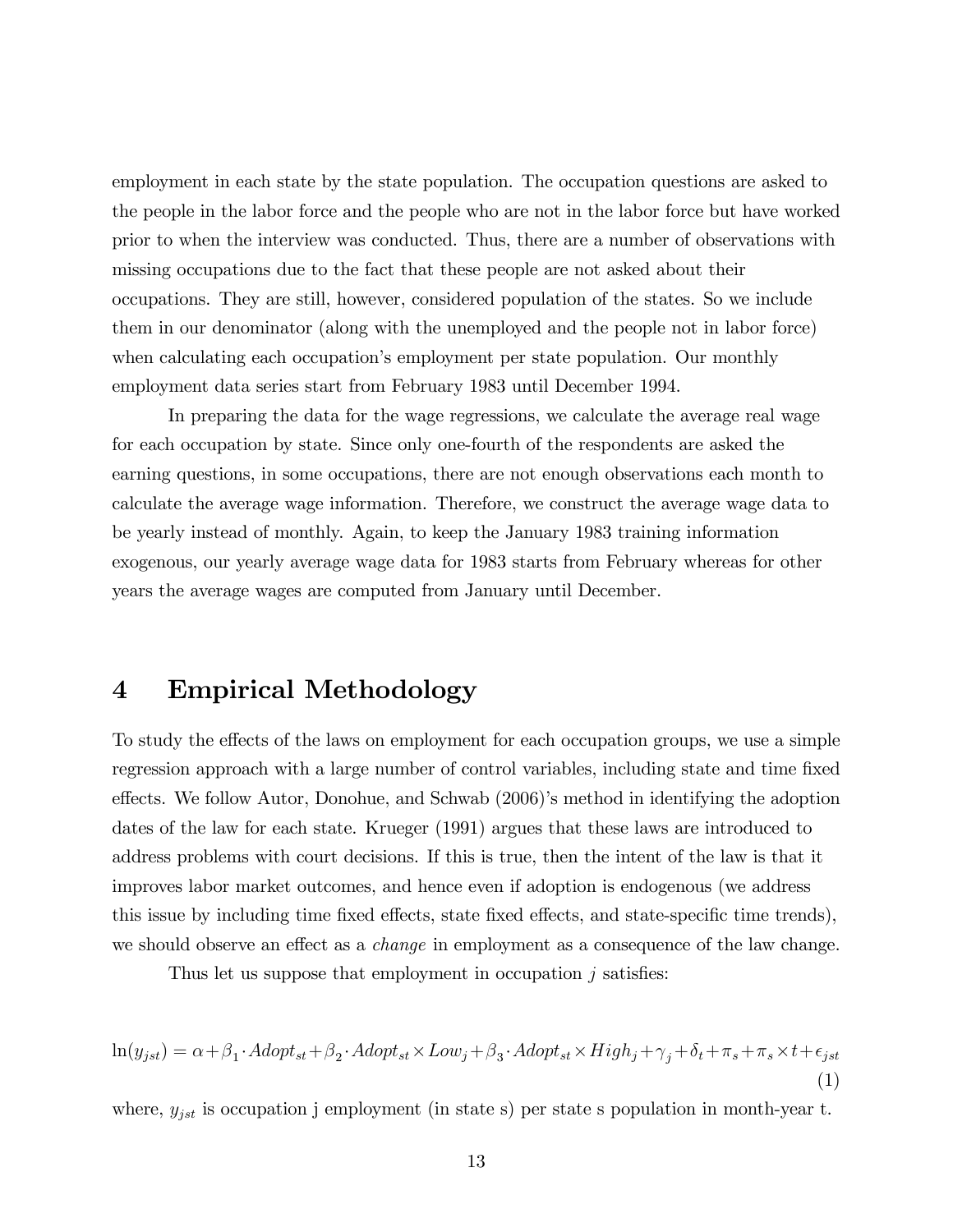$Adopt_{st}$  is the dummy indicating whether the state is currently adopting the law. This dummy is set to one starting the month right after the initial adoption. Each of the three at-will exceptions is analyzed separately.  $Low_j$  and  $High_j$  are the dummies denoting whether the occupation is of the low-investment and high-investment occupation groups.  $\gamma_j$ 's,  $\delta_t$ 's, and  $\pi_s$ 's are occupational fixed effects, time fixed effects, and state fixed effects, respectively.  $\pi_s \times t$ 's are the state-specific time trends. We will also add occupation-specific time trends ( $\gamma_j \times t$ ) in some of our specifications. The state dummies, time dummies, and the state-specific time trends should capture the state characteristics that change over time that may be correlated with the decision to adopt the law by the state (address the endogeneity issue).

The question we look to answer from this regression is whether or not the law change affects employment of each occupation (per state population). The law can affect this variable through a number of routes. For example, some of the changes will arise from workers shifting in and out of employment. Some of the changes will arise from workers shifting from one set of occupations to another. Thus, even if the overall effect of the law is negative, it may still have a positive effect on a set of occupations that expand employment. It is sensible to argue that the composition of state population may change over time and this may be correlated with the law change. We address this by including observable state-level characteristics in our model. These observable characteristics are fraction of male workers, fraction of black workers, fraction of workers in each age group (18-35, and 36-55), fraction of married workers, fraction of unionized workers, and fraction of workers in each education group (high school graduates, some college, and college education or higher). In this case the model becomes:

$$
\ln(y_{jst}) = \alpha + \eta' x_{st} + \beta_1 \cdot \text{Adopt}_{st} + \beta_2 \cdot \text{Adopt}_{st} \times \text{Low}_j + \beta_3 \cdot \text{Adopt}_{st} \times \text{High}_j + \gamma_j + \delta_t + \pi_s + \pi_s \times t + \epsilon_{jst}
$$
\n
$$
\tag{2}
$$

where  $x_{st}$  is the vector of state's characteristics.

The effects of the laws on wages are estimated using the following model:

$$
\ln(w_{jst}) = \alpha + \eta' x_{st} + \beta_1 \cdot A \cdot \text{d} \cdot \text{d} \cdot \text{d} \cdot \text{d} \cdot \text{d} \cdot \text{d} \cdot \text{d} \cdot \text{d} \cdot \text{d} \cdot \text{d} \cdot \text{d} \cdot \text{d} \cdot \text{d} \cdot \text{d} \cdot \text{d} \cdot \text{d} \cdot \text{d} \cdot \text{d} \cdot \text{d} \cdot \text{d} \cdot \text{d} \cdot \text{d} \cdot \text{d} \cdot \text{d} \cdot \text{d} \cdot \text{d} \cdot \text{d} \cdot \text{d} \cdot \text{d} \cdot \text{d} \cdot \text{d} \cdot \text{d} \cdot \text{d} \cdot \text{d} \cdot \text{d} \cdot \text{d} \cdot \text{d} \cdot \text{d} \cdot \text{d} \cdot \text{d} \cdot \text{d} \cdot \text{d} \cdot \text{d} \cdot \text{d} \cdot \text{d} \cdot \text{d} \cdot \text{d} \cdot \text{d} \cdot \text{d} \cdot \text{d} \cdot \text{d} \cdot \text{d} \cdot \text{d} \cdot \text{d} \cdot \text{d} \cdot \text{d} \cdot \text{d} \cdot \text{d} \cdot \text{d} \cdot \text{d} \cdot \text{d} \cdot \text{d} \cdot \text{d} \cdot \text{d} \cdot \text{d} \cdot \text{d} \cdot \text{d} \cdot \text{d} \cdot \text{d} \cdot \text{d} \cdot \text{d} \cdot \text{d} \cdot \text{d} \cdot \text{d} \cdot \text{d} \cdot \text{d} \cdot \text{d} \cdot \text{d} \cdot \text{d} \cdot \text{d} \cdot \text{d} \cdot \text{d} \cdot \text{d} \cdot \text{d} \cdot \text{d} \cdot \text{d} \cdot \text{d} \cdot \text{d} \cdot \text{d} \cdot \text{d} \cdot \text{d} \cdot \text{d} \cdot \text{d} \cdot \text{d} \cdot \text{d} \cdot \text{d} \cdot \text{d} \cdot \text{d} \cdot \text{d} \cdot \text{d} \cdot \text{d} \cdot \text{d} \cdot \text{d} \cdot \text{d} \cdot \text{d
$$

where,  $w_{jst}$  is the average real wage for each occupation in state s and year t.  $x_{st}$  is the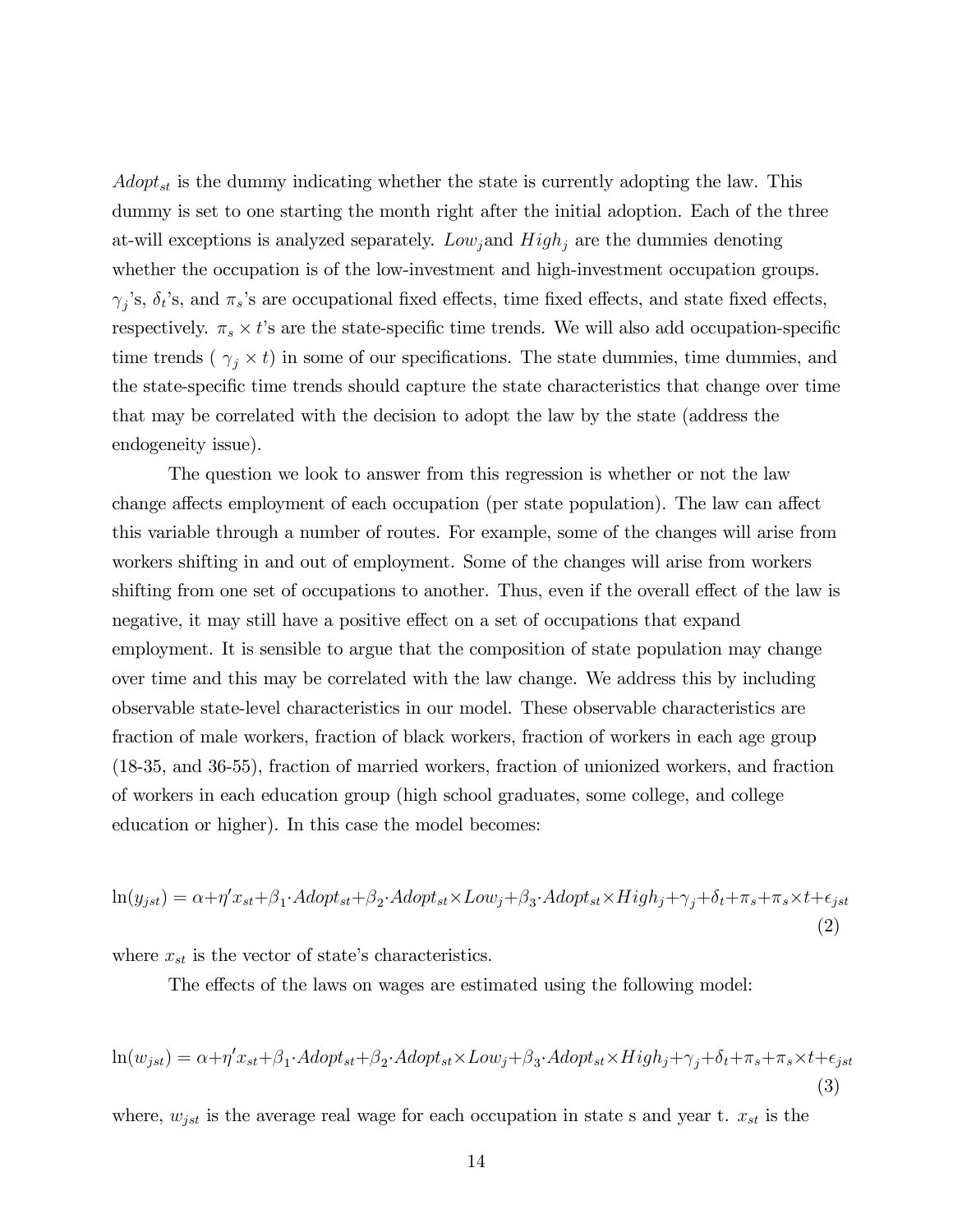vector of the characteristics of workers in state s (at time t). We start by estimating the first set of our wage regression without the controls. Then, in the second set, we do include them. It was quite unambiguous in the employment regression why the controls  $x_{st}$  should be at the state level. However, it is quite arguable whether we should use the occupation-state level controls or the state-level controls in our wage regression. Our argument against the occupation-state level controls is that, in the CPS the occupation-state-year cells are quite small (small number of observations), and hence there is a great deal of measurement error associated with using these controls at that level. Our argument for the state-level controls is that, the adoption of the law should be more likely to be associated with the population characteristics in the state rather than the workers' characteristics in each occupation. In other words, if the legislators did look at the environment in deciding to adopt the law, we think this environment would be the state-level environment and not the occupation-state-level one since the law they are deciding on will affect all workers in the state not just those in some particular occupations.

We weigh the employment regression by (the square root of) the number of observations that belong to each occupation-state cell. For the wage regression, we use (the square root of) the number of observations that belong to each occupation-state cell that have valid wage information as the weight. The weighing of the regressions is done to achieve some efficiency gain due to possible heteroskedasticity. As observed by Bertrand, Duflo, and Mullainathan (2004), it is important to adjust the standard errors to take into account possible correlation over time and within state or the data series. Accordingly, we use Huber-White standard error estimation method clustered by state to allow such possibilities.

# 5 Results

## 5.1 Implied Contract Exception to Employment at Will

Table 3 reports the results of the effect of the implied contract exception upon employment and wages using each of the four criteria of investment. We include state fixed effects, time fixed effects, occupation fixed effects, and state-specific time trends in all models. In some of the models, we also include the occupation-specific time trends. For low-investment workers, the total effect  $(Adopt + Adopt x Low)$  is significantly negative with a point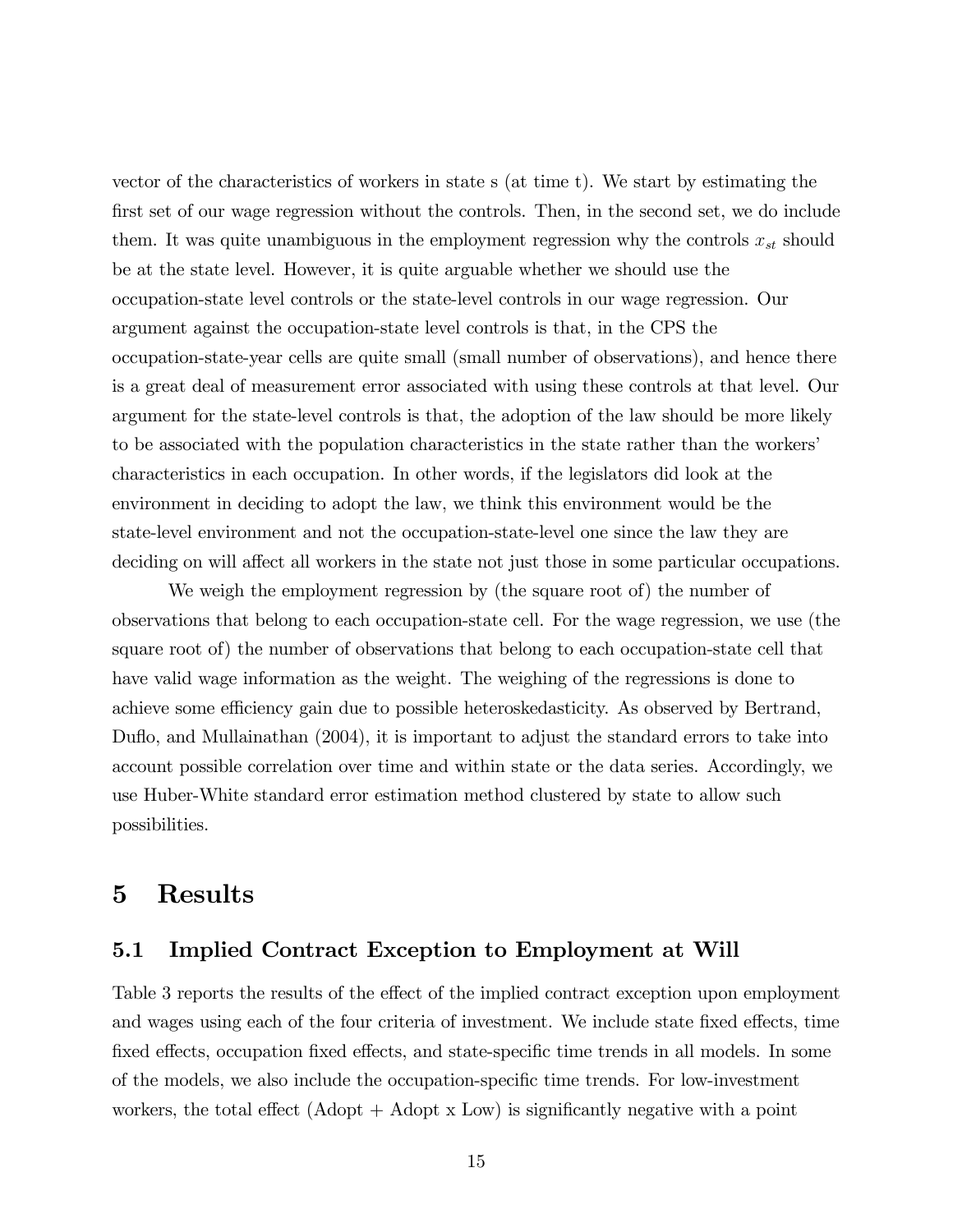estimate ranging from  $5.7\%$  to  $7.4\%$ . The significance of the estimate is robust to the inclusion of the occupation-specific time trends when any kind of trianing criterion is used. Conversely, there is a positive and significant impact of the law on the employment of high-investment workers (Adopt + Adopt x High) with a magnitude ranging from 5.4% to 7.7%. Under school training criterion, the estimate remains significant once the occupation-specific time trends are included. The impact of the law on aggregate employment is almost zero since the positive and the negative impacts on different occupation groups seem to be offsetting. Observing closely at the estimates under informal training criterion, we can see that one cannot distinguish the impact of the law on the low-invesment and the high-investment workers since they both are insignificant. However, for the medium-investment group the impact on employment is negative (4.1% to 4.3%). One reason for explaining the unpromising results from the informal training criterion columns is that workers may not have been made clear what informal training mean when asked the question. For example, some workers may regard learning-by-doing as a kind of informal training, but some may not. Such inconsistencies may cause the calculation of fraction of workers reported having received informal training to be spurious. Table 3B reports the impact upon wages. The effects seem to be zero. This suggest that, at least for the high-investment workers, the law change may have an overall positive effect on their welfare (positive employment effect, zero wage effect).

In table 4 we explore the consequence of adding addition state level controls. We find that this has a small impact on the  $R^2$ , and slightly decreases the significance of the parameters of interest, though the point estimates do not change. These results are likely due to the fact that some of the state-characteristic controls may be slightly correlated with the adoption of the law.

To get a further sense of the economic significance of the law changes we investigate this point by separating the data into highly populated and sparsely populated labor markets. We define a highly populated labor market by the area belonging to the Standard Metropolitan Statistical Area (SMSA) with population one million or more for our 1983 and 1984 data and the area belonging to the Metropolitan Statistical Area (MSA) with population one million or more for our 1985 data onwards. This complexity is due to the change in the definition of metropolitan area defined by the Office of Management and Budget (OMB) over the period. We show graphically the states that contain the highly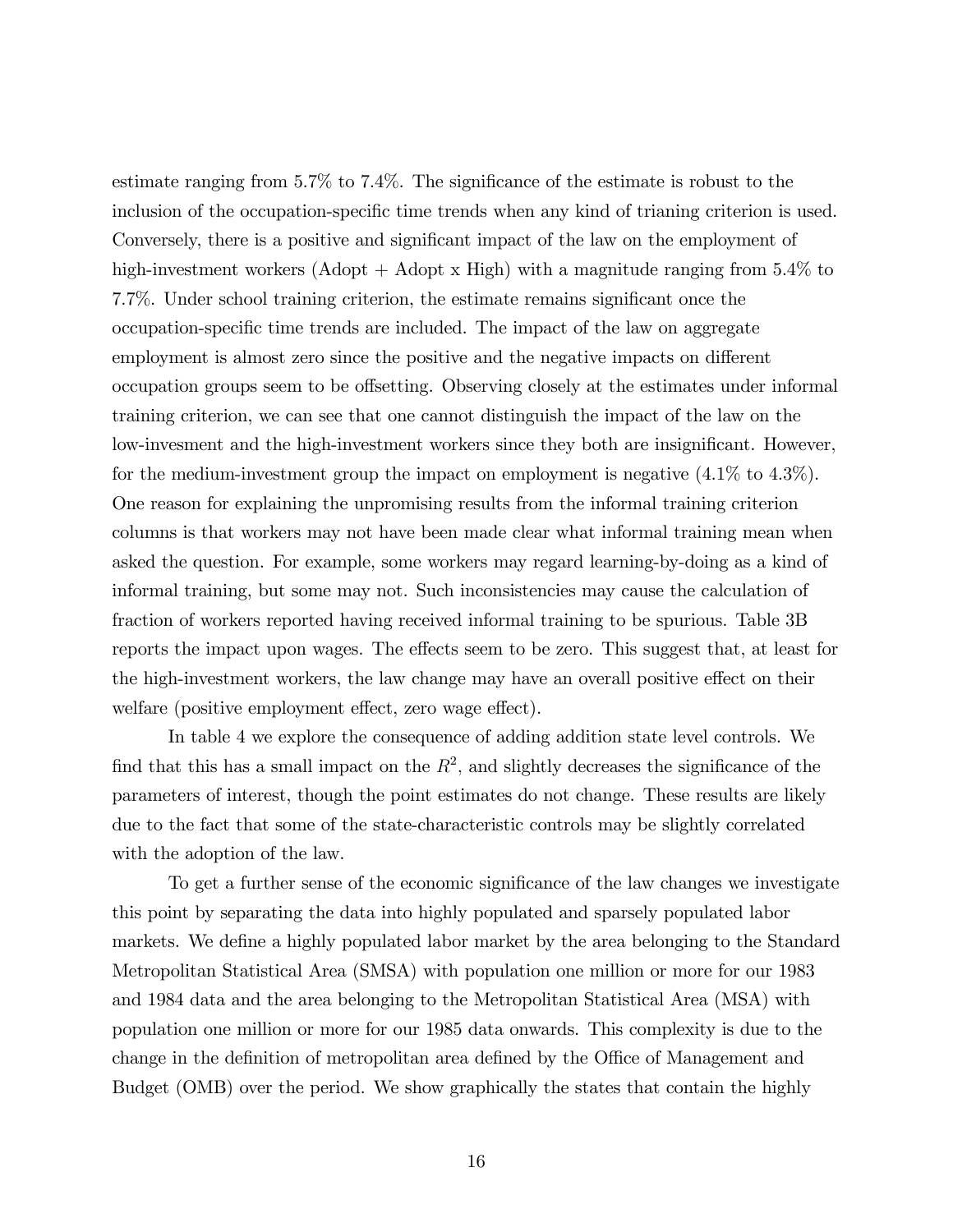populated areas in figure 3.

We would expect a larger negative effect, and in fact we find the point estimate to be three times larger in the large market relative to the small market. The results are reported in tables 5 and 6. The negative impacts of the law on employment of low-investment workers are highly significant in the highly populated area (Table 5A). They however are not significant in the sparsely populated area (Table 6A). For the high investment occupations, there is little evidence of positive employment impact in the highly populated area but no signiÖcant impact in the sparsely populated area. Hence, this suggests that the positive effect of the law change on employment is not as strong as the negative effect, particularly for the larger labor market. As for wages, we find no effects of the law in the dense area (Table 5B) but find little evidence of positive impact in the low density area surprisingly for the low-investment workers.

### 5.2 Good Faith Exception to Employment at Will

The results of the effect of the good faith exception are reported in table 7. As we saw in figures 1 and 2, the number of states introducing this law are quite small. Hence, the effect is being estimated from changes of law in about 10 states. Moreover, the legal analysis suggests that the effect is rather narrow. On the positive side, the law is clearer relative to the implied contract exception - it prohibits opportunistic behavior on the part of the employer. We can see that the adoption of the law has no effect upon wages, but a negative effect on the low investment group and positive effect on the high investment group. The impact of the law on the employment of low-investment workers ranges from 8.6% to 10.1%. The positive employment impact on high-investment workers ranges from 8.7% to 13.4%. The estimated effects of the laws once we include state-level controls are reported in table 8. The point estimates change very little and the significance of the estimates remain unchanged. These patterns of the results are similar with the patterns found in the case of the implied contract exception. However, it is quite surprising that we get quite large and highly significant estimates for good faith.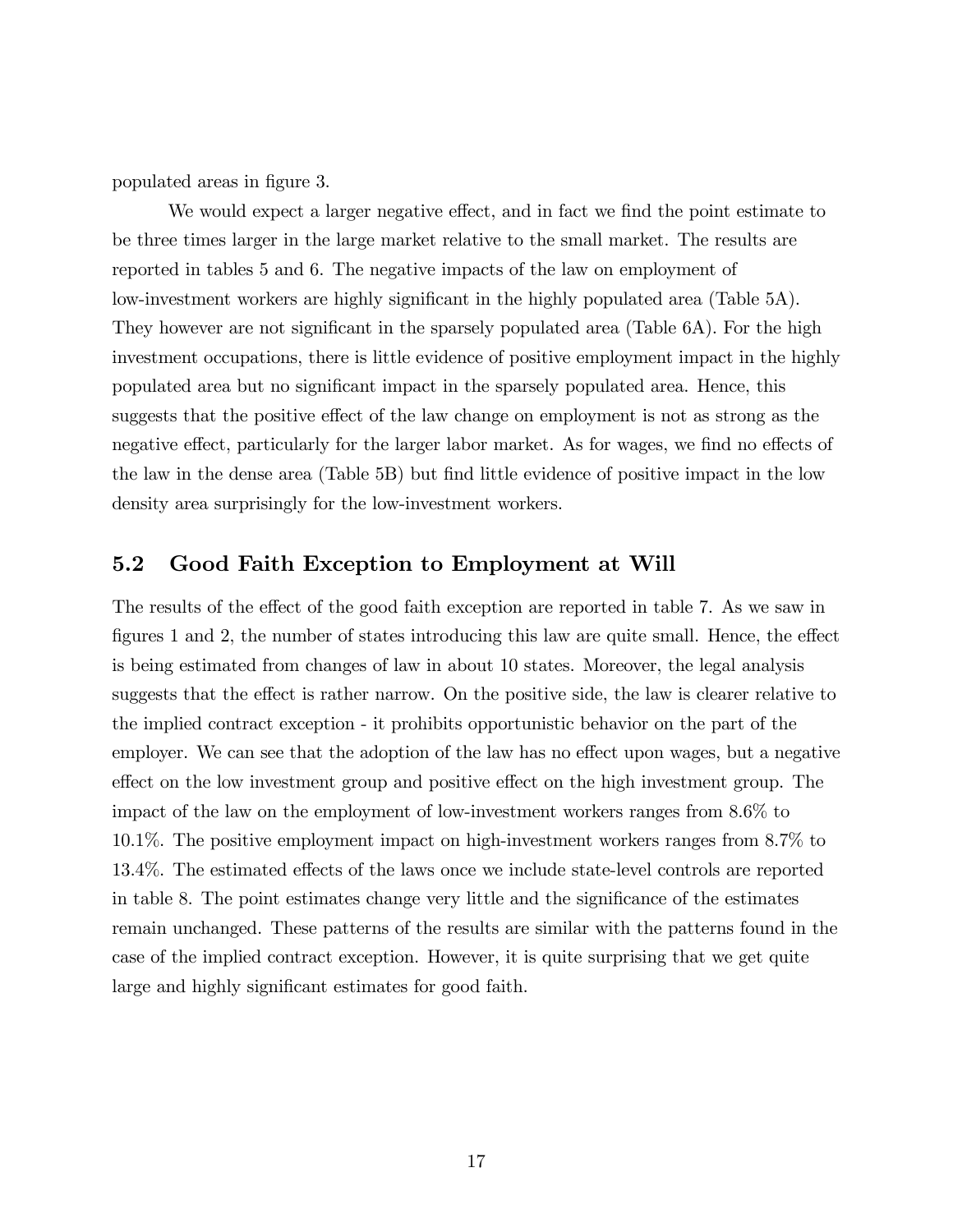# 6 Conclusion

The main message of this paper is that it is overly simplistic to view employment protection legislation as simply adding a cost to worker dismissals, as is typically assumed in the literature. The real issue is how to achieve an optimal structure of the employment contract, and whether legal intervention into private agreements can enhance or reduce economic performance. If all agents are rational and contracts are complete, then WDL should have a minimal impact upon the labor market. Early work with US data, particularly Autor, Donohue, and Schwab (2006) has found that changes in US employment law has had a significant negative effect.

In contrast, we find that it depends. There is a great deal of heterogeneity in employment relationships. Just as not all employees are of high quality, neither are all employers. Both may benefit from clearly understanding the rules regulating their relationship. We find that in occupations characterized by high investment into worker human capital that both the implied contract and good faith exceptions to employment at will increase employment. This is consistent with the intuition that long terms contracts are needed in these cases.

The negative impact of the law on occupations with low investment is consistent with earlier literature. Botero, Djankov, La Porta, Lopez-de Silanes, and Shleifer (2004) study the impact of labor regulation upon employment in 85 countries. They find that in countries that places more dependence upon formal arrangements have lower employment. This suggests that there are efficiency advantages to using informal employment contracts that do not depend upon formal contingencies, such as employment at will. Bernheim and Whinston (1998) argue that leaving terms open can enhance the efficiency of economic relationships. Scott (2003) studies a number of contract cases and concludes that indeed parties in practice leave important terms vague. Our results suggest that when there is less at stake, then parties may perform less binding contractual obligations - and the reverse when the relationship requires more protection. Our understanding of these issues is very incomplete, and we hope to explore these issues further.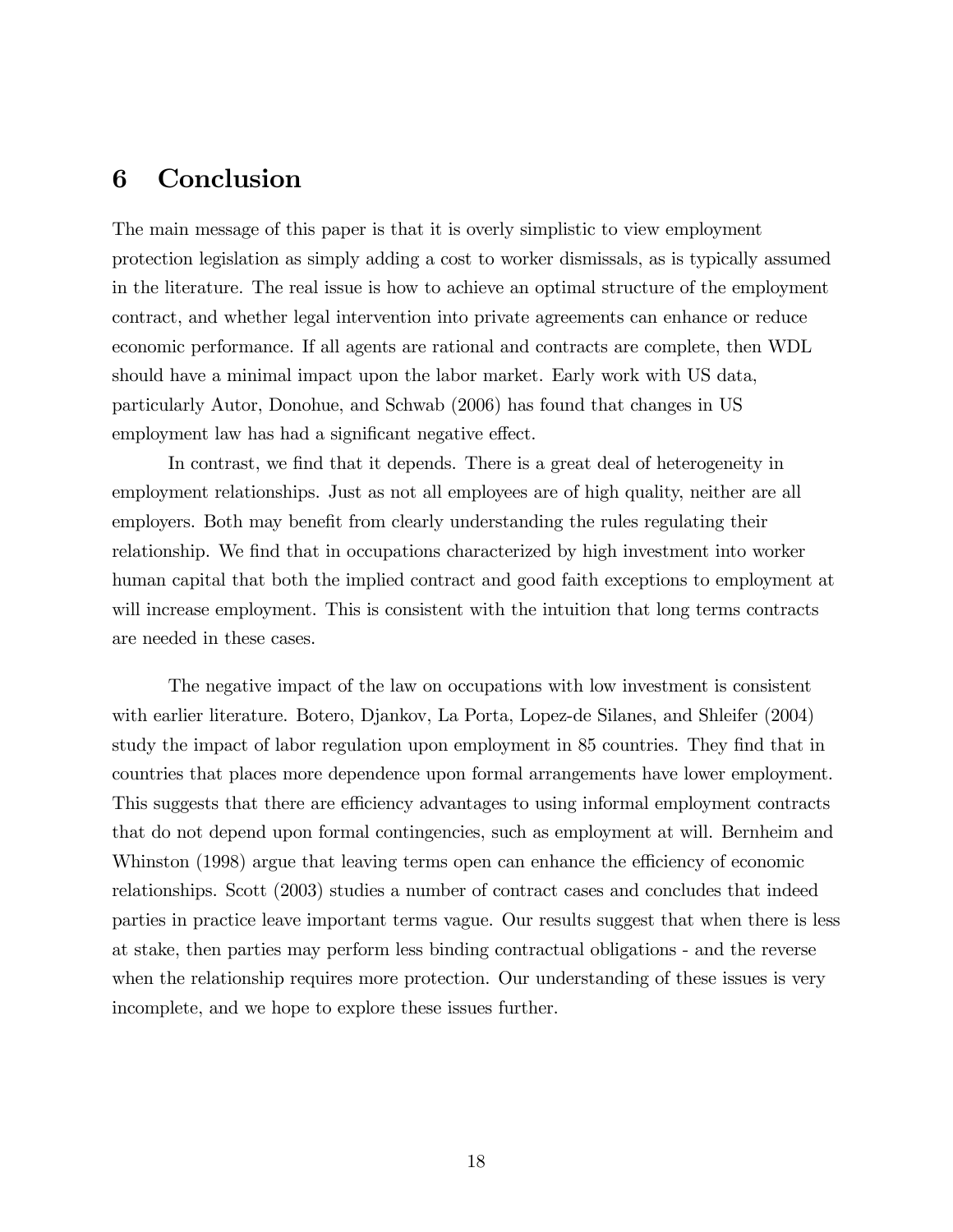# References

- Acemoglu, D. and J. D. Angrist (2001, Oct). Consequences of employment protection? the case of the americans with disabilities act. Journal of Political Economy  $109(5)$ ,  $915 - 957.$
- Autor, D. H., J. J. Donohue, and S. J. Schwab (2006). The costs of wrongful-discharge laws. Forthcoming Review of Economics and Statistcs.
- Ayres, I. and R. Gertner (1989). Filling gaps in incomplete contracts: An economic theory of default rules. The Yale Law Journal  $99(87)$ , 87–130.
- Bentolila, S. and G. Bertola (1990, July). Firing costs and labour demand: How bad is eurosclerosis? Review of Economic Studies  $57(3)$ , 381-402.
- Bernheim, B. D. and M. D. Whinston (1998, September). Incomplete contracts and strategic ambiguity. American Economics Review  $68(41787), 902-32$ .
- Bertola, G. (2004, January). A pure theory of job security and labour income risk. Review of Economic Studies  $71(1)$ , 43–61.
- Bertrand, M., E. Duflo, and S. Mullainathan (2004, Feb). How much should we trust differences-in-differences estimates? Quarterly Journal of Economics 119(1),  $249 - 275.$
- Blanchard, O. and J. Tirole (2004, April). The optimal design of unemployment insurance and employment protection. a first pass. Technical report, MIT.
- Botero, J. C., S. Djankov, R. La Porta, F. Lopez-de Silanes, and A. Shleifer (2004, Nov). The regulation of labor. *Quarterly Journal of Economics*  $119(4)$ , 1339–1382.
- Chay, K. Y. (1998). The impact of federal civil rights policy on black economic progress: Evidence from the equal employment opportunity act of 1972.
- DeLeire, T. (2000, Fal). The wage and employment effects of the americans with disabilities act. Journal of Human Resources  $35(4)$ , 693–715.
- Dertouzos, J. N. and L. A. Karoly (1992). Labor market responses to employer liability. Santa Monico, CA: Rand, Institute for Civil Justice.
- Donohue III, J. J. and P. Siegelman (1991, May). The changing nature of employment discrimination litigation. Stanford Law Review  $43,983-1033$ .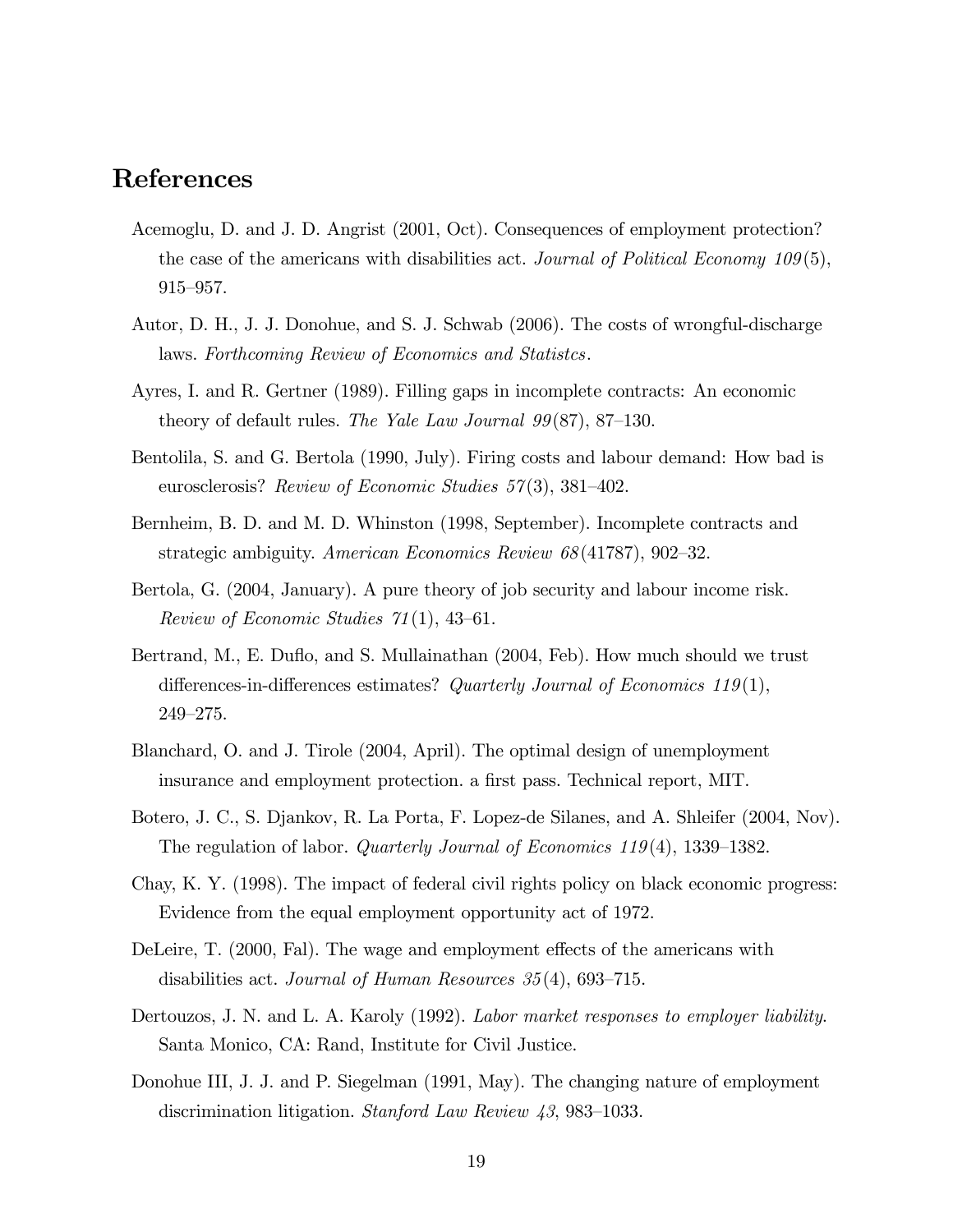- Edlin, A. S. and S. Reichelstein (1996). Holdups, standard breach remedies, and optimal investment. American Economic Review  $86(3)$ , 478-501.
- Epstein, R. A. (1984). In defense of the contract at will. The University of Chicago Law Review 51(947), 947–982.
- Goetz, C. J. and R. E. Scott (1980, 1980/06//). Enforcing promises: An examination of the basis of contract. Yale Law Journal  $89(7)$ , 1261–1322.
- Hart, O. D. and J. Moore (1988, July). Incomplete contracts and renegotiation,. Econometrica,  $56(4)$ , 755–785.
- Jolls, C. and J. J. Prescott (2004). Disaggregating employment protection: The case of disability discrimination. Technical report, National Bureau of Economic Research.
- Kornhauser, L. and W. B. MacLeod (2005). Contingency and control: A theory of contracts. Technical report, Columbia University.
- Krueger, A. B. (1991, July). The evolution of unjust-dismissal legislation in the united states. Industrial and Labor Relations Review  $44(4)$ , 644–60.
- Lazear, E. P. (1990, August). Job security provisions and employment. *Quarterly* Journal of Economics  $105(3)$ , 699–726.
- MacLeod, W. B. (2003, March). Optimal contracting with subjective evaluation. American Economic Review  $93(1)$ ,  $216-240$ .
- MacLeod, W. B. (2005). Regulation or markets? the case of employment contracts. Cesifo Economic Studies  $51(1)$ , 1–46.
- MacLeod, W. B. and J. M. Malcomson (1993, September). Investments, holdup, and the form of market contracts. American Economic Review  $83(4)$ , 811–837.
- Miles, T. J. (2000, Apr). Common law exceptions to employment at will and us labor markets. Journal of Law Economics & Organization 16(1), 74–101.
- Morriss, A. P. (1994, Summer). Exploding myths: An empirical and economic reassessment of the rise of employment at-will. *Missouri Law Review 59*(3), 679–773.
- OECD (1994). The Jobs Study: Evidence and Explanations. Paris, France: OECD.
- Oyer, P. and S. Schaefer (2000, Summer). Layoffs and litigation. Rand Journal of Economics  $31(2)$ ,  $345-358$ .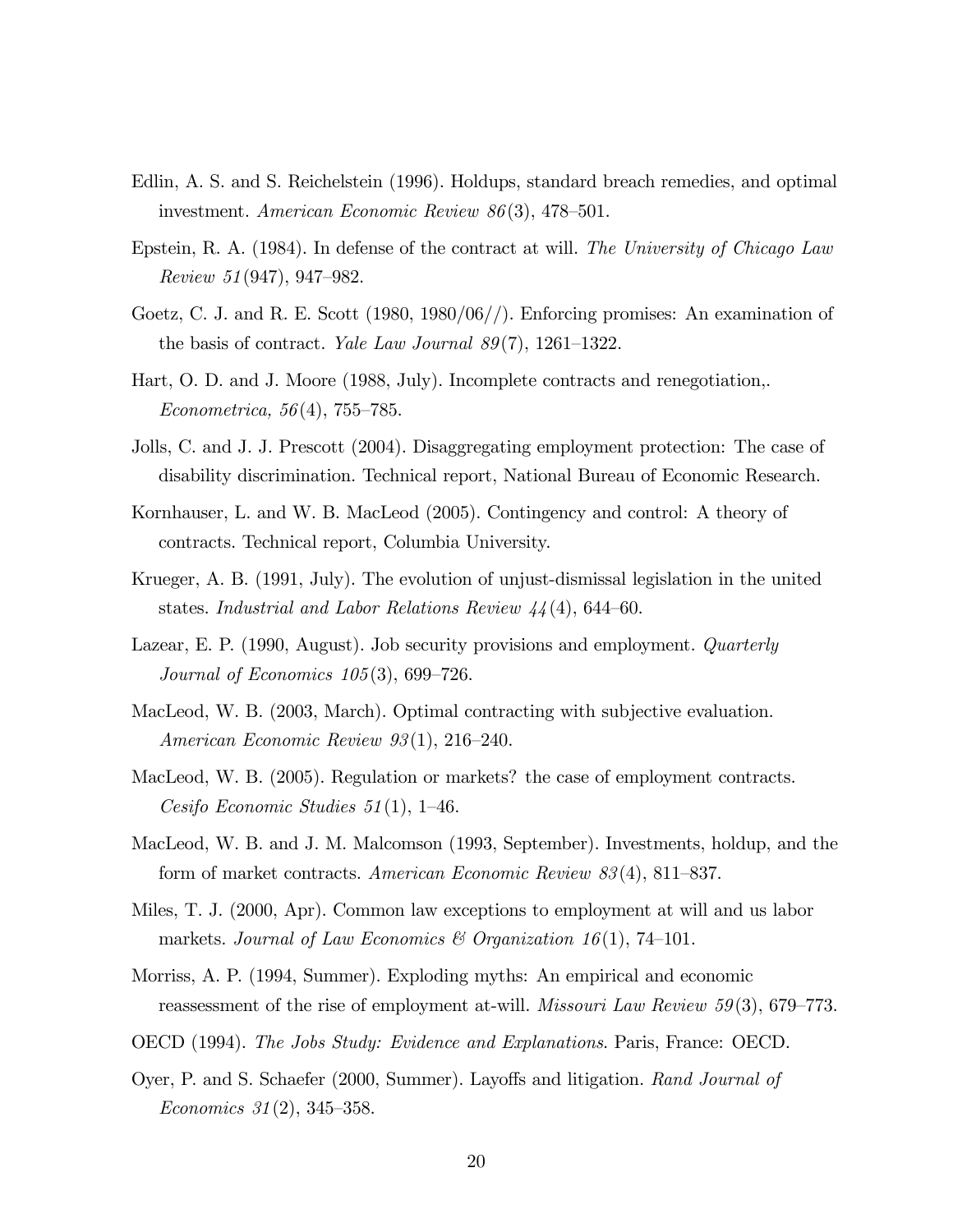- Rogerson, W. P. (1984, Spring). Efficient reliance and damage measures for breach of contract. RAND Journal of Economics  $15(1)$ , 39-53.
- Schwartz, A. and R. E. Scott (2003, December). Contract theory and the limits of contract law. The Yale Law Journal  $113(3)$ , 541–619.
- Scott, R. E. (2003, November). A theory of self-enforcing indefinite agreements. Columbia Law Review  $103(7)$ , 1641–1699.
- Shavell, S. (1984, February). The design of contracts and remedies for breach. Quarterly Journal of Economics  $99(1)$ , 121-48.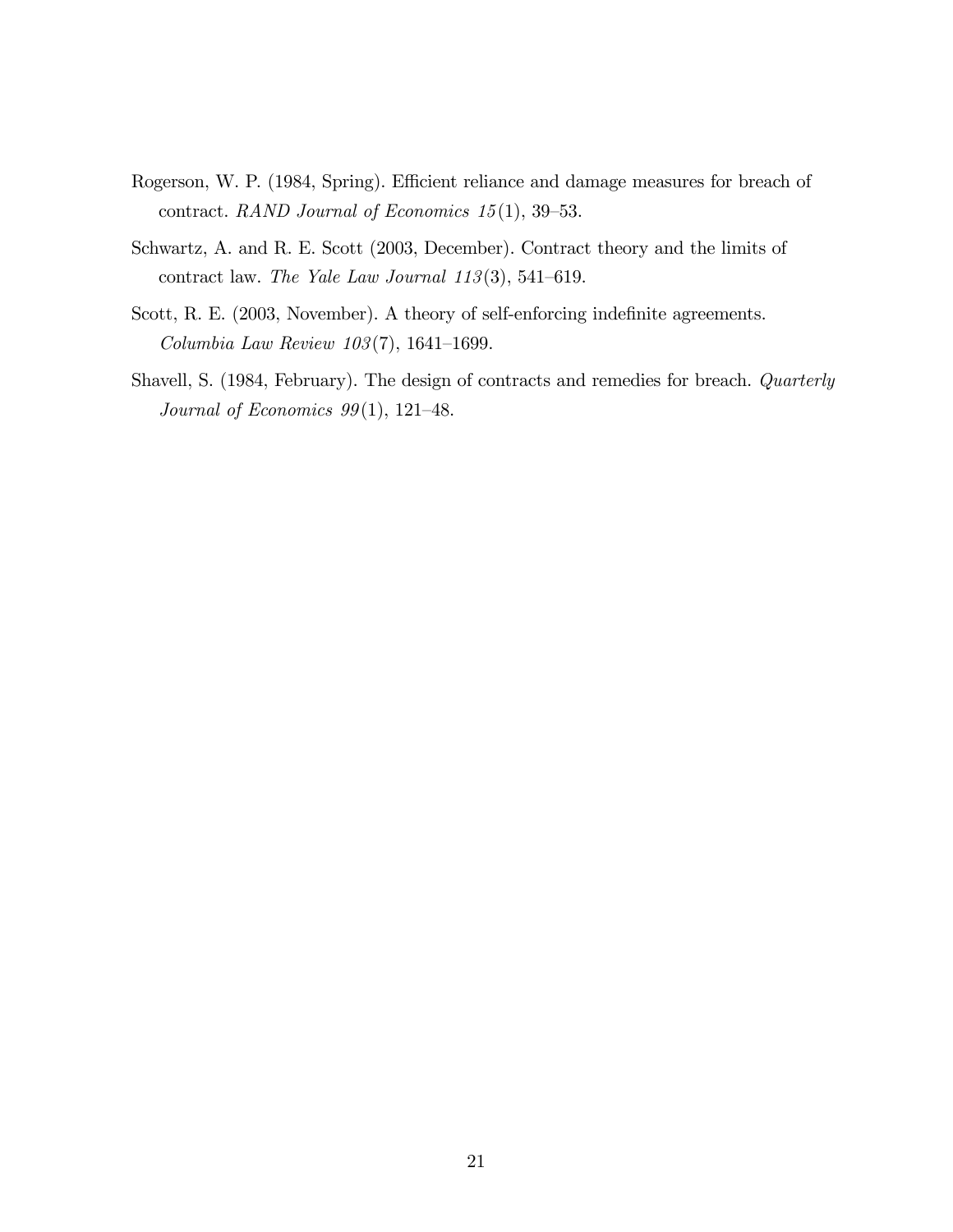# **Figures and Tables**



Figure 1: Number of States Adopting at-will Exceptions

*Source: Illustrated from Autor, Donohue III, and Schwab (2005)'s Legal Appendix*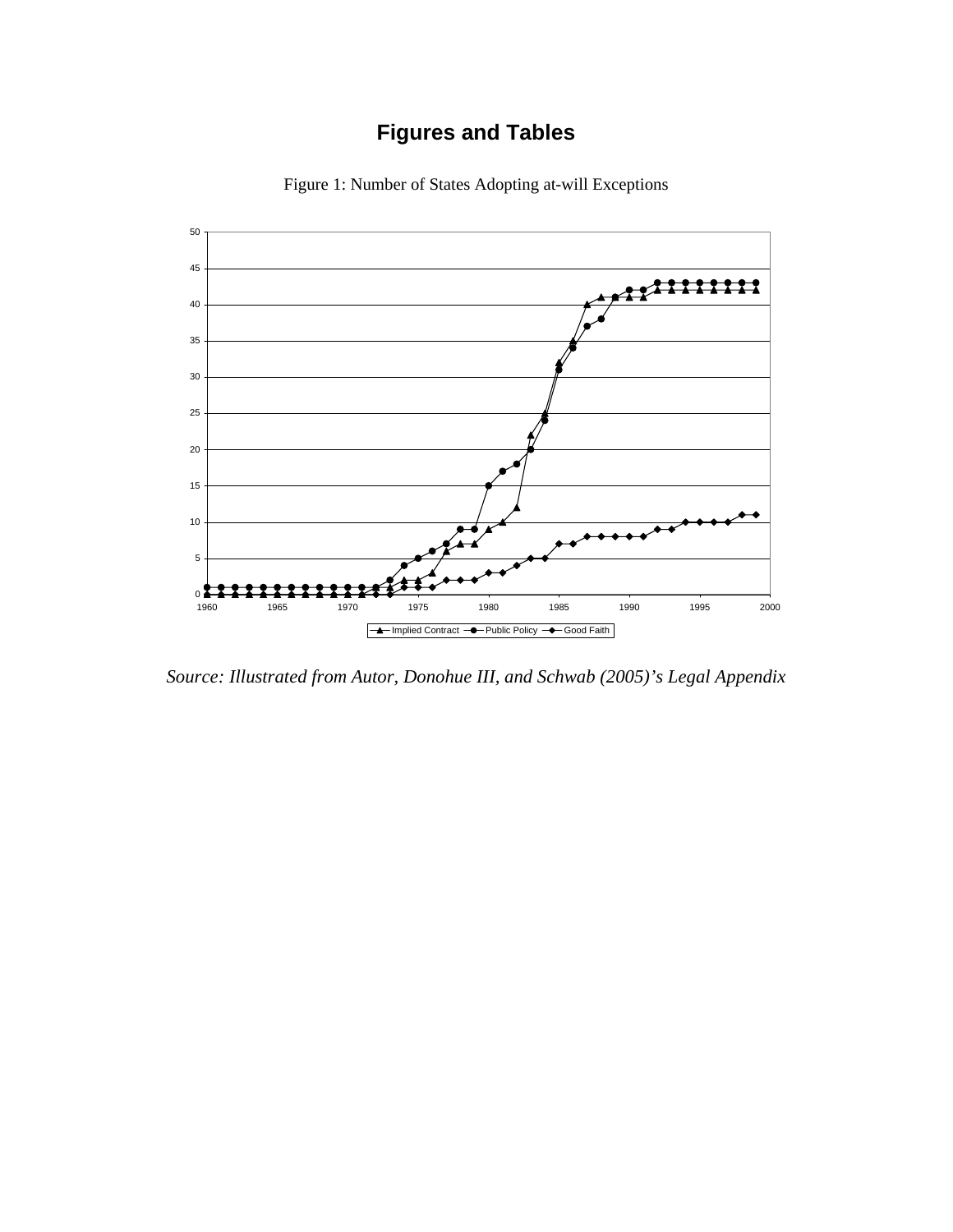

Figure 2: Pattern of Adoption During 1983-1994



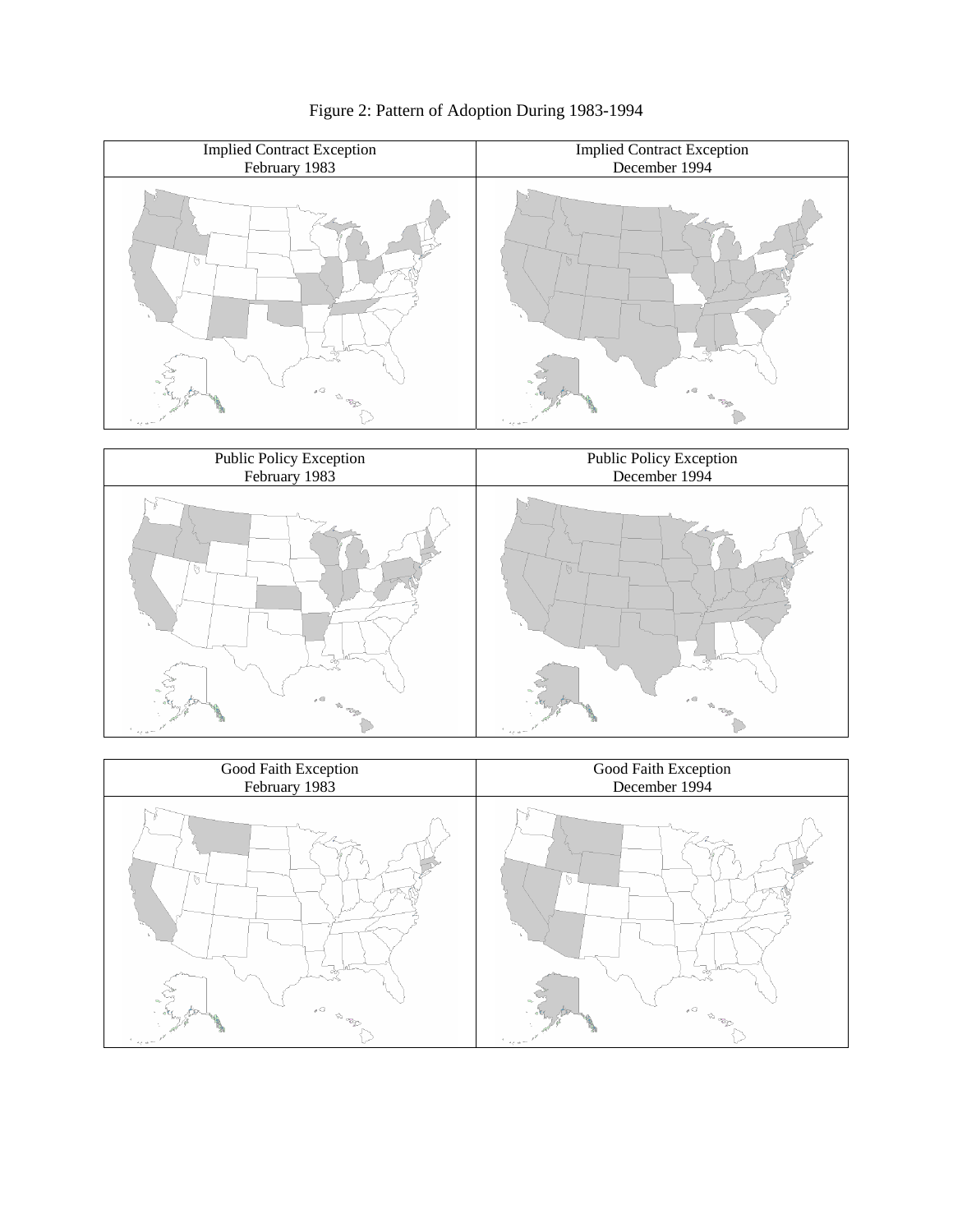

## Figure 3A: States that contain "Highly populated area" SMSA with population  $1M+ (1983-1984)$

Figure 3B: States that contain "Highly populated area" MSA with population  $1M + (1985-1994)$ 

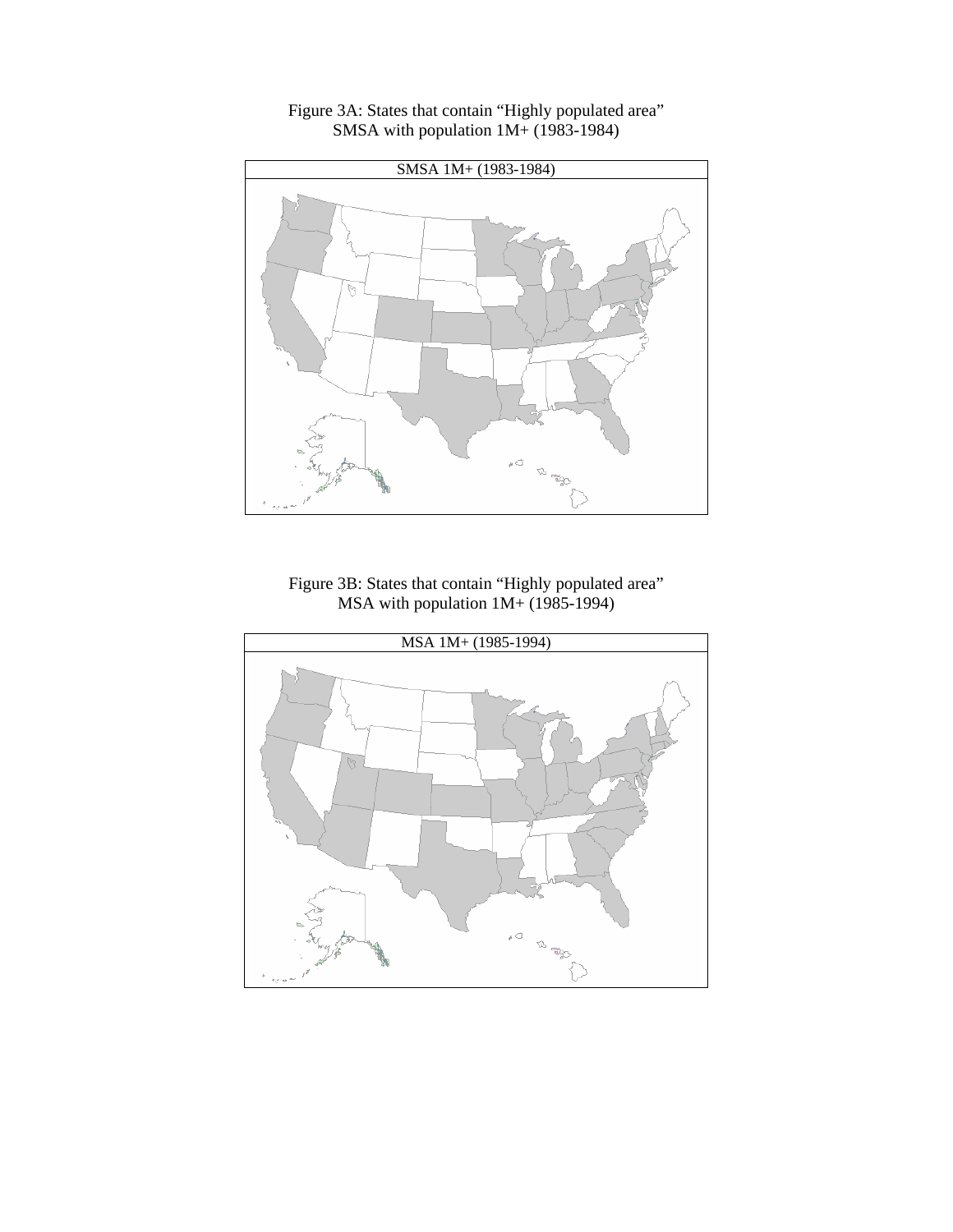| <b>State</b>         |            | <b>Implied Contract</b> | <b>Public Policy</b> | <b>Good Faith</b> | Remarks                        |
|----------------------|------------|-------------------------|----------------------|-------------------|--------------------------------|
| ALABAMA              | AL         | 7/1987                  |                      |                   |                                |
| <b>ALASKA</b>        | AK         | 5/1983                  | 2/1986               | 5/1983            |                                |
| <b>ARIZONA</b>       | AZ         | 6/1983                  | 6/1985               | 6/1985            |                                |
| ARKANSAS             | <b>AR</b>  | 6/1984                  | 3/1980               |                   |                                |
| <b>CALIFORNIA</b>    | CA         | 3/1972                  | 9/1959               | 10/1980           |                                |
| COLORADO             | CO         | 10/1983                 | 9/1985               |                   |                                |
| CONNECTICUT          | CT         | 10/1985                 | 1/1980               | 6/1980            |                                |
| DELAWARE             | DE         |                         | 3/1992               | 4/1992            |                                |
| <b>FLORIDA</b>       | FL.        |                         |                      |                   |                                |
| <b>GEORGIA</b>       | GA         |                         |                      |                   |                                |
| <b>HAWAII</b>        | HI         | 8/1986                  | 10/1982              |                   |                                |
| <b>IDAHO</b>         | ID         | 4/1977                  | 4/1977               | 8/1989            |                                |
| <b>ILLINOIS</b>      | IL         | 12/1974                 | 12/1978              |                   |                                |
| <b>INDIANA</b>       | IN         | 8/1987                  | 5/1973               |                   |                                |
| <b>IOWA</b>          | IA         | 11/1987                 | 7/1985               |                   |                                |
| <b>KANSAS</b>        | ΚS         | 8/1984                  | 6/1981               |                   |                                |
| <b>KENTUCKY</b>      | KY         | 8/1983                  | 11/1983              |                   |                                |
| LOUISIANA            | LA         |                         |                      | 1/1998            |                                |
| <b>MAINE</b>         | ME         | 11/1977                 |                      |                   |                                |
| MARYLAND             | <b>MD</b>  | 1/1985                  | 7/1981               |                   |                                |
| <b>MASSACHUSETTS</b> | MA         | 5/1988                  | 5/1980               | 7/1977            |                                |
| <b>MICHIGAN</b>      | MI         | 6/1980                  | 6/1976               |                   |                                |
| <b>MINNESOTA</b>     | MN         | 4/1983                  | 11/1986              |                   |                                |
| <b>MISSISSIPPI</b>   | <b>MS</b>  | 6/1992                  | 7/1987               |                   |                                |
| <b>MISSOURI</b>      | MO         | 1/1983                  | 11/1985              |                   | End Implied Contract in 2/1988 |
| <b>MONTANA</b>       | MT         | 6/1987                  | 1/1980               | 1/1982            |                                |
| NEBRASKA             | <b>NE</b>  | 11/1983                 | 11/1987              |                   |                                |
| NEVADA               | <b>NV</b>  | 8/1983                  | 1/1984               | 2/1987            |                                |
| <b>NEW HAMPSHIRE</b> | <b>NH</b>  | 8/1988                  | 2/1974               | 2/1974            | End Good Faith in 5/1980       |
| <b>NEW JERSEY</b>    | <b>NJ</b>  | 5/1985                  | 7/1980               |                   |                                |
| <b>NEW MEXICO</b>    | <b>NM</b>  | 2/1980                  | 7/1983               |                   |                                |
| <b>NEW YORK</b>      | <b>NY</b>  | 11/1982                 |                      |                   |                                |
| NORTH CAROLINA       | <b>NC</b>  |                         | 5/1985               |                   |                                |
| NORTH DAKOTA         | <b>ND</b>  | 2/1984                  | 11/1987              |                   |                                |
| OHIO                 | OH         | 4/1982                  | 3/1990               |                   |                                |
| OKLAHOMA             | OK         | 12/1976                 | 2/1989               | 5/1985            | End Good Faith in 2/1989       |
| <b>OREGON</b>        | <b>OR</b>  | 3/1978                  | 6/1975               |                   |                                |
| PENNSYLVANIA         | ${\sf PA}$ |                         | 3/1974               |                   |                                |
| RHODE ISLAND         | RI         |                         |                      |                   |                                |
| SOUTH CAROLINA       | SC         | 6/1987                  | 11/1985              |                   |                                |
| SOUTH DAKOTA         | SD         | 4/1983                  | 12/1988              |                   |                                |
| <b>TENNESSEE</b>     | TN         | 11/1981                 | 8/1984               |                   |                                |
| <b>TEXAS</b>         | TX         | 4/1985                  | 6/1984               |                   |                                |
| <b>UTAH</b>          | UT         | 5/1986                  | 3/1989               |                   |                                |
| <b>VERMONT</b>       | VT         | 8/1985                  | 9/1986               |                   |                                |
| <b>VIRGINIA</b>      | VA         | 9/1983                  | 6/1985               |                   |                                |
| <b>WASHINGTON</b>    | WA         | 8/1977                  | 7/1984               |                   |                                |
| <b>WEST VIRGINIA</b> | WV         | 4/1986                  | 7/1978               |                   |                                |
| <b>WISCONSIN</b>     | WI         | 6/1985                  | 1/1980               |                   |                                |
| <b>WYOMING</b>       | WY         | 8/1985                  | 7/1989               | 1/1994            |                                |

Table 1: Adoption Dates

*Source: Summarized from Autor, Donohue III, and Schwab (2005)'s Legal Appendix*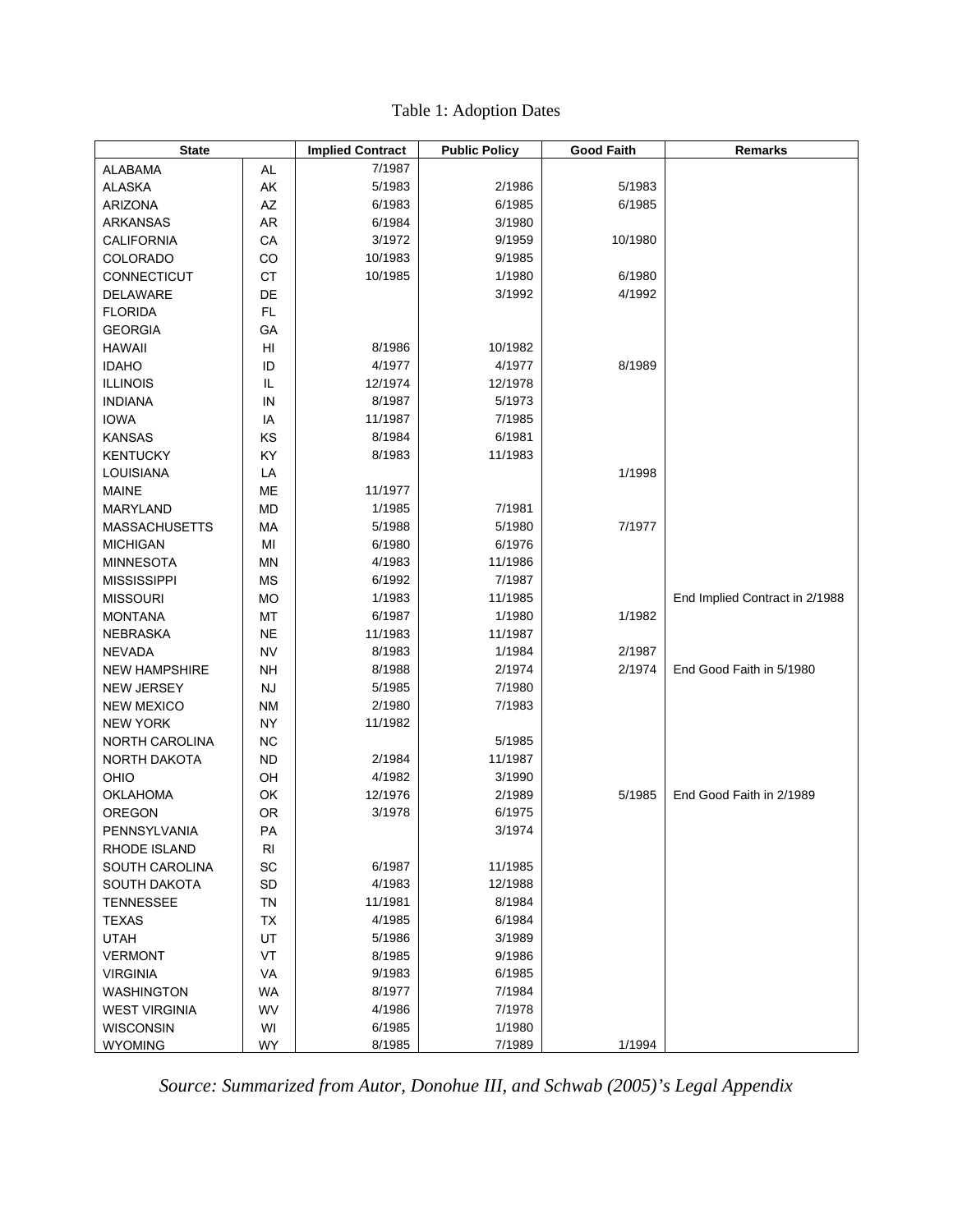| Occupational<br>Code | Occupation                                                   | Fraction of workers received any kind<br>of training after obtaining current job | Low vs High             |
|----------------------|--------------------------------------------------------------|----------------------------------------------------------------------------------|-------------------------|
| 27                   | Private Household Service Occupations                        | 0.0544938                                                                        |                         |
| 38                   | <b>Motor Vehicle Operators</b>                               | 0.1389347                                                                        |                         |
| 31                   | Cleaning and Building Service Occupations                    | 0.1481309                                                                        |                         |
| 41                   | Freight, Stock and Material Handlers                         | 0.1481502                                                                        |                         |
| 45                   | Forestry and Fishing Occupations                             | 0.1483199                                                                        |                         |
| 44                   | Farm Workers and Related Occupations                         | 0.1560583                                                                        |                         |
| 29                   | <b>Food Service Occupations</b>                              | 0.1584234                                                                        |                         |
| 42                   | Other Handlers, Equipment Cleaners, and Laborers             | 0.1727826                                                                        | $Low = 1$<br>$High = 0$ |
| 40                   | <b>Construction Laborers</b>                                 | 0.1735819                                                                        |                         |
| 43                   | Farm Operators and Managers                                  | 0.2040806                                                                        |                         |
| 36                   | Machine Operators and Tenders, Except Precision              | 0.2259195                                                                        |                         |
| 19                   | Sales Workers, Retail and Personal Services                  | 0.2275931                                                                        |                         |
| 39                   | Other Transportation Occupations and Material Moving         | 0.2478085                                                                        |                         |
| 37                   | Fabricators, Assemblers, Inspectors, and Samplers            | 0.2557604                                                                        |                         |
| 34                   | <b>Construction Trades</b>                                   | 0.2847712                                                                        |                         |
| 25                   | Mail and Message Distributing                                | 0.3050183                                                                        |                         |
| 23                   | Secretaries, Stenographers, and Typists                      | 0.307571                                                                         |                         |
| 24                   | <b>Financial Records, Processing Occupations</b>             | 0.311928                                                                         |                         |
| 16                   | Supervisors and Proprietors, Sales Occupations               | 0.3471562                                                                        |                         |
| 32                   | <b>Personal Service Occupations</b>                          | 0.3598349                                                                        |                         |
| 35                   | <b>Other Precision Production Occupations</b>                | 0.375325                                                                         |                         |
| 26                   | Other Administrative Support Occupations, Including Clerical | 0.3822806                                                                        | $Low = 0$               |
| 18                   | Sales Representatives Commodities, Except Retail             | 0.4198851                                                                        | $High = 0$              |
| 30                   | <b>Health Service Occupations</b>                            | 0.4331955                                                                        |                         |
| $\overline{2}$       | Other Executive, Administrators, and Managers                | 0.4601972                                                                        |                         |
| 33                   | <b>Mechanics and Repairers</b>                               | 0.4694868                                                                        |                         |
| 22                   | <b>Computer Equipment Operators</b>                          | 0.4787066                                                                        |                         |
| 21                   | Supervisors-Administrative Support                           | 0.5052693                                                                        |                         |
| 14                   | <b>Engineering and Science Technicians</b>                   | 0.5078194                                                                        |                         |
| 9                    | Teachers, College and University                             | 0.5151968                                                                        |                         |
| 20                   | <b>Sales Related Occupations</b>                             | 0.5169604                                                                        |                         |
| 13                   | <b>Health Technologists and Technicians</b>                  | 0.5297871                                                                        |                         |
| 3                    | <b>Management Related Occupations</b>                        | 0.5339963                                                                        |                         |
| 12                   | <b>Other Professional Specialty Occupations</b>              | 0.542066                                                                         |                         |
| 11                   | Lawyers and Judges                                           | 0.5813953                                                                        |                         |
| 15                   | Technicians, Except Health Engineering, and Science          | 0.5824444                                                                        |                         |
| 4                    | Engineers                                                    | 0.5877689                                                                        | $Low = 0$               |
| 17                   | Sales Representatives, Finance, and Business Service         | 0.6136144                                                                        | $High = 1$              |
| 6                    | <b>Natural Scientists</b>                                    | 0.6139696                                                                        |                         |
| 28                   | <b>Protective Service Occupations</b>                        | 0.6315429                                                                        |                         |
| 5                    | <b>Mathematical and Computer Scientists</b>                  | 0.6743543                                                                        |                         |
| 8                    | Health Assessment and Treating Occupations                   | 0.6800746                                                                        |                         |
| $\mathbf{1}$         | Administrators and Officials, Public Administration          | 0.716915                                                                         |                         |
| $\overline{7}$       | <b>Health Diagnosing Occupations</b>                         | 0.7292728                                                                        |                         |
| 10                   | Teachers, Except College and University                      | 0.7653595                                                                        |                         |

## Table 2A: Fraction of Workers Received Any Kind of Training after Obtaining Current Job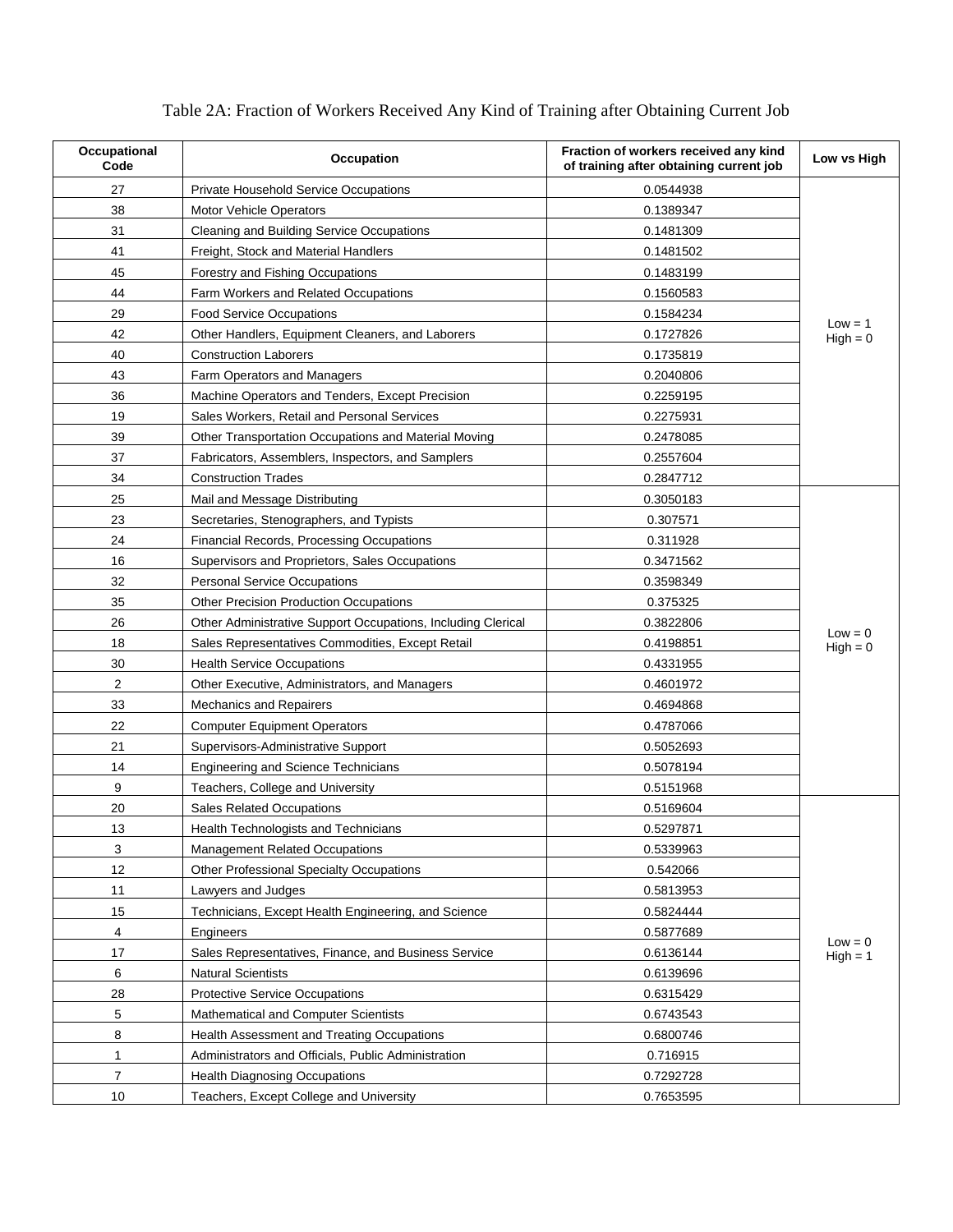| Occupational<br>Code | <b>Occupation</b>                                            | <b>Fraction of workers received</b><br>(employer paid) school training after<br>obtaining current job | Low vs High             |
|----------------------|--------------------------------------------------------------|-------------------------------------------------------------------------------------------------------|-------------------------|
| 25                   | Mail and Message Distributing                                | $\mathbf 0$                                                                                           |                         |
| 27                   | Private Household Service Occupations                        | 0                                                                                                     |                         |
| 41                   | Freight, Stock and Material Handlers                         | $\Omega$                                                                                              |                         |
| 40                   | <b>Construction Laborers</b>                                 | 0.0063221                                                                                             |                         |
| 38                   | <b>Motor Vehicle Operators</b>                               | 0.0068844                                                                                             |                         |
| 42                   | Other Handlers, Equipment Cleaners, and Laborers             | 0.0075406                                                                                             |                         |
| 31                   | Cleaning and Building Service Occupations                    | 0.00789                                                                                               |                         |
| 36                   | Machine Operators and Tenders, Except Precision              | 0.0089007                                                                                             | $Low = 1$<br>$High = 0$ |
| 44                   | Farm Workers and Related Occupations                         | 0.0096675                                                                                             |                         |
| 19                   | Sales Workers, Retail and Personal Services                  | 0.0098459                                                                                             |                         |
| 39                   | Other Transportation Occupations and Material Moving         | 0.0149699                                                                                             |                         |
| 29                   | <b>Food Service Occupations</b>                              | 0.0171672                                                                                             |                         |
| 45                   | Forestry and Fishing Occupations                             | 0.0254529                                                                                             |                         |
| 43                   | Farm Operators and Managers                                  | 0.026601                                                                                              |                         |
| 37                   | Fabricators, Assemblers, Inspectors, and Samplers            | 0.0281746                                                                                             |                         |
| 32                   | <b>Personal Service Occupations</b>                          | 0.0309196                                                                                             |                         |
| 30                   | <b>Health Service Occupations</b>                            | 0.034261                                                                                              |                         |
| 34                   | <b>Construction Trades</b>                                   | 0.0361907                                                                                             |                         |
| 16                   | Supervisors and Proprietors, Sales Occupations               | 0.0378588                                                                                             |                         |
| 33                   | <b>Mechanics and Repairers</b>                               | 0.0392179                                                                                             |                         |
| 26                   | Other Administrative Support Occupations, Including Clerical | 0.0428515                                                                                             |                         |
| 23                   | Secretaries, Stenographers, and Typists                      | 0.0506456                                                                                             |                         |
| 35                   | <b>Other Precision Production Occupations</b>                | 0.0512298                                                                                             | $Low = 0$<br>$High = 0$ |
| 18                   | Sales Representatives Commodities, Except Retail             | 0.0559219                                                                                             |                         |
| 24                   | <b>Financial Records, Processing Occupations</b>             | 0.0560466                                                                                             |                         |
| 22                   | <b>Computer Equipment Operators</b>                          | 0.0569106                                                                                             |                         |
| 11                   | Lawyers and Judges                                           | 0.0628524                                                                                             |                         |
| 17                   | Sales Representatives, Finance, and Business Service         | 0.0741983                                                                                             |                         |
| 13                   | Health Technologists and Technicians                         | 0.0762671                                                                                             |                         |
| 8                    | Health Assessment and Treating Occupations                   | 0.0820884                                                                                             |                         |
| 20                   | <b>Sales Related Occupations</b>                             | 0.083898                                                                                              |                         |
| 2                    | Other Executive, Administrators, and Managers                | 0.0872607                                                                                             |                         |
| 21                   | Supervisors-Administrative Support                           | 0.0927648                                                                                             |                         |
| 12                   | <b>Other Professional Specialty Occupations</b>              | 0.0983718                                                                                             |                         |
| 14                   | <b>Engineering and Science Technicians</b>                   | 0.1035796                                                                                             |                         |
| 3                    | <b>Management Related Occupations</b>                        | 0.1057448                                                                                             |                         |
| 1                    | Administrators and Officials, Public Administration          | 0.116992                                                                                              |                         |
| 15                   | Technicians, Except Health Engineering, and Science          | 0.1187169                                                                                             | $Low = 0$<br>$High = 1$ |
| 9                    | Teachers, College and University                             | 0.1224448                                                                                             |                         |
| $\overline{7}$       | <b>Health Diagnosing Occupations</b>                         | 0.128199                                                                                              |                         |
| 10                   | Teachers, Except College and University                      | 0.1318544                                                                                             |                         |
| 28                   | <b>Protective Service Occupations</b>                        | 0.1384961                                                                                             |                         |
| 4                    | Engineers                                                    | 0.149489                                                                                              |                         |
| 5                    | Mathematical and Computer Scientists                         | 0.1637195                                                                                             |                         |
| 6                    | <b>Natural Scientists</b>                                    | 0.1961244                                                                                             |                         |

Table 2B: Fraction of Workers Received (Employer Paid) School Training after Obtaining Current Job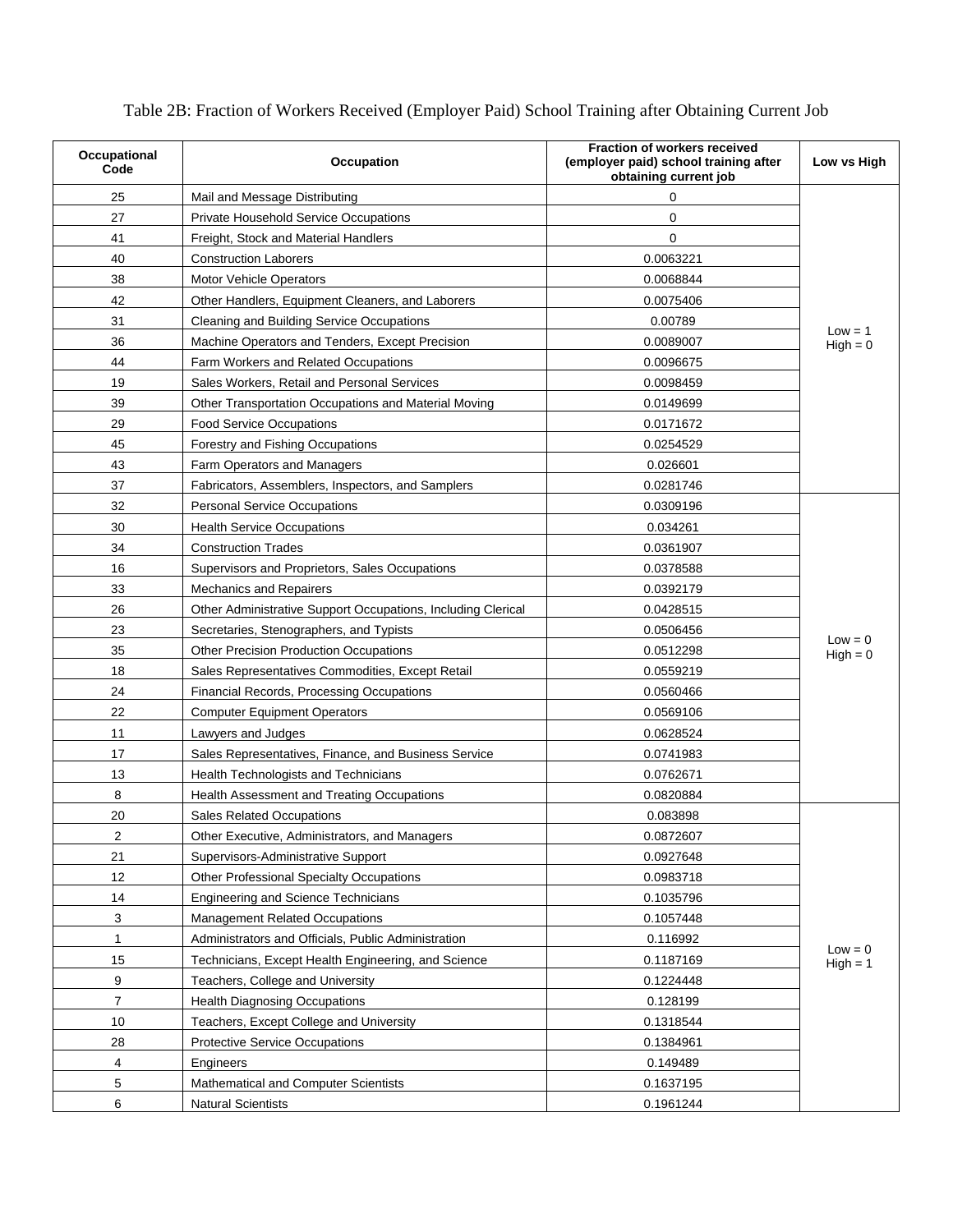| Occupational<br>Code | <b>Occupation</b>                                            | Fraction of workers received formal<br>company training after obtaining<br>current job | Low vs High             |
|----------------------|--------------------------------------------------------------|----------------------------------------------------------------------------------------|-------------------------|
| 43                   | Farm Operators and Managers                                  | 0.0175515                                                                              |                         |
| 29                   | <b>Food Service Occupations</b>                              | 0.0220365                                                                              |                         |
| 27                   | Private Household Service Occupations                        | 0.0226557                                                                              |                         |
| 44                   | Farm Workers and Related Occupations                         | 0.0227975                                                                              |                         |
| 41                   | Freight, Stock and Material Handlers                         | 0.0260338                                                                              |                         |
| 31                   | Cleaning and Building Service Occupations                    | 0.0296611                                                                              |                         |
| 40                   | <b>Construction Laborers</b>                                 | 0.0303548                                                                              |                         |
| 42                   | Other Handlers, Equipment Cleaners, and Laborers             | 0.0337012                                                                              | $Low = 1$<br>$High = 0$ |
| 36                   | Machine Operators and Tenders, Except Precision              | 0.0362584                                                                              |                         |
| 9                    | Teachers, College and University                             | 0.0415534                                                                              |                         |
| 38                   | <b>Motor Vehicle Operators</b>                               | 0.0458973                                                                              |                         |
| 45                   | Forestry and Fishing Occupations                             | 0.0475126                                                                              |                         |
| 37                   | Fabricators, Assemblers, Inspectors, and Samplers            | 0.0548318                                                                              |                         |
| 19                   | Sales Workers, Retail and Personal Services                  | 0.0653655                                                                              |                         |
| 24                   | Financial Records, Processing Occupations                    | 0.070279                                                                               |                         |
| 39                   | Other Transportation Occupations and Material Moving         | 0.075374                                                                               |                         |
| 34                   | <b>Construction Trades</b>                                   | 0.0762882                                                                              |                         |
| $\overline{7}$       | <b>Health Diagnosing Occupations</b>                         | 0.0822099                                                                              |                         |
| 23                   | Secretaries, Stenographers, and Typists                      | 0.0826247                                                                              |                         |
| 25                   | Mail and Message Distributing                                | 0.0828437                                                                              |                         |
| 10                   | Teachers, Except College and University                      | 0.0961728                                                                              |                         |
| 32                   | <b>Personal Service Occupations</b>                          | 0.1006098                                                                              |                         |
| 11                   | Lawyers and Judges                                           | 0.106687                                                                               | $Low = 0$<br>$High = 0$ |
| 30                   | <b>Health Service Occupations</b>                            | 0.1215534                                                                              |                         |
| 12                   | Other Professional Specialty Occupations                     | 0.1334349                                                                              |                         |
| 26                   | Other Administrative Support Occupations, Including Clerical | 0.1346527                                                                              |                         |
| 35                   | Other Precision Production Occupations                       | 0.1388943                                                                              |                         |
| 16                   | Supervisors and Proprietors, Sales Occupations               | 0.1399342                                                                              |                         |
| 13                   | <b>Health Technologists and Technicians</b>                  | 0.1562996                                                                              |                         |
| $\overline{c}$       | Other Executive, Administrators, and Managers                | 0.1639372                                                                              |                         |
| 14                   | <b>Engineering and Science Technicians</b>                   | 0.1878971                                                                              |                         |
| 22                   | <b>Computer Equipment Operators</b>                          | 0.1916446                                                                              |                         |
| 3                    | <b>Management Related Occupations</b>                        | 0.2095282                                                                              |                         |
| 18                   | Sales Representatives Commodities, Except Retail             | 0.2211782                                                                              |                         |
| 20                   | <b>Sales Related Occupations</b>                             | 0.2230621                                                                              |                         |
| 21                   | Supervisors-Administrative Support                           | 0.2420617                                                                              |                         |
| 33                   | <b>Mechanics and Repairers</b>                               | 0.2428236                                                                              |                         |
| 15                   | Technicians, Except Health Engineering, and Science          | 0.2572868                                                                              | $Low = 0$<br>$High = 1$ |
| 8                    | Health Assessment and Treating Occupations                   | 0.2588073                                                                              |                         |
| 6                    | <b>Natural Scientists</b>                                    | 0.2752914                                                                              |                         |
| 4                    | Engineers                                                    | 0.2920008                                                                              |                         |
| 17                   | Sales Representatives, Finance, and Business Service         | 0.2950807                                                                              |                         |
| 28                   | <b>Protective Service Occupations</b>                        | 0.3279191                                                                              |                         |
| 1                    | Administrators and Officials, Public Administration          | 0.3502091                                                                              |                         |
| 5                    | Mathematical and Computer Scientists                         | 0.3817046                                                                              |                         |

Table 2C: Fraction of Workers Received Formal Company Training after Obtaining Current Job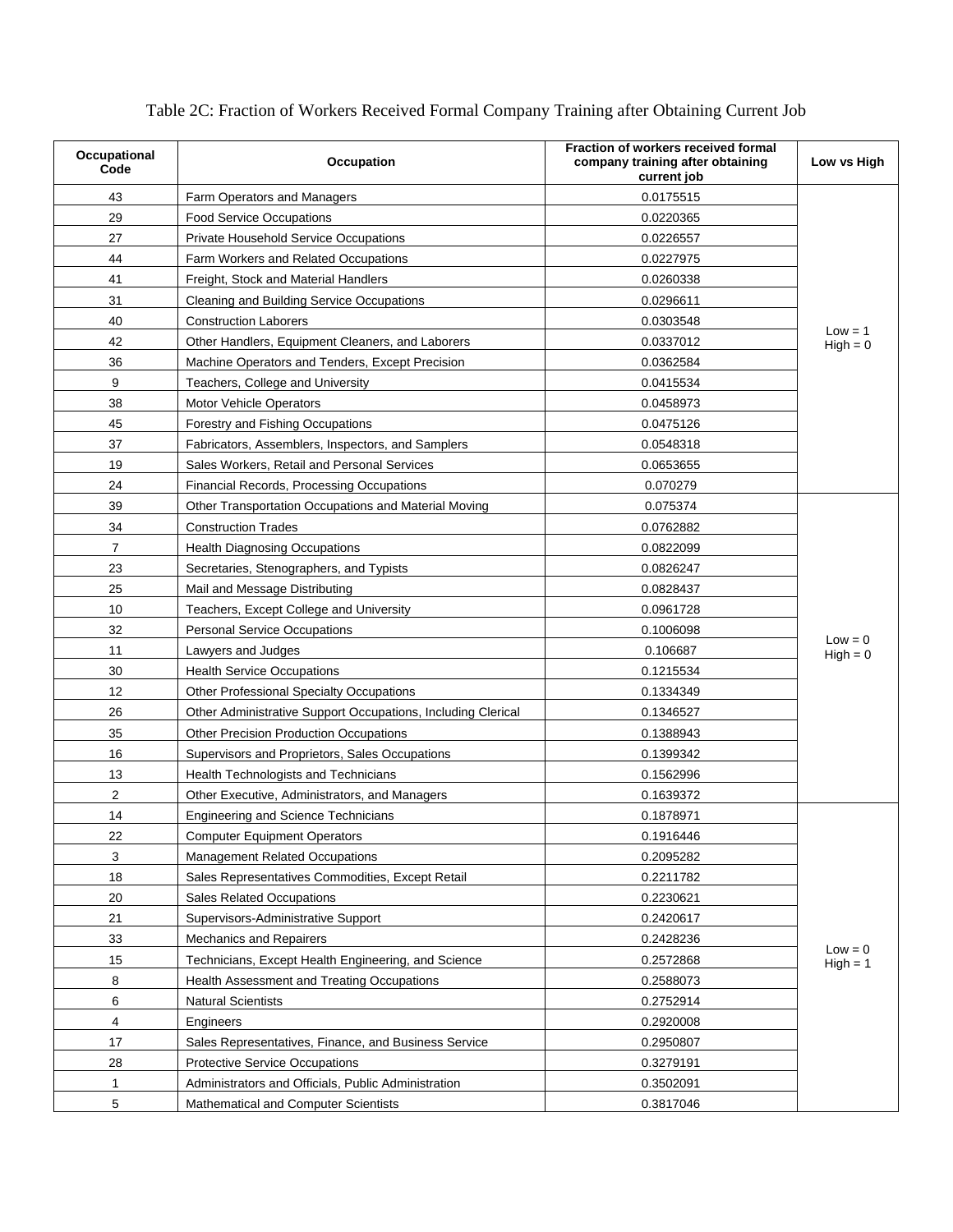| Occupational<br>Code | Occupation                                                   | Fraction of workers received informal<br>on-the-job training after obtaining<br>current job | Low vs High             |
|----------------------|--------------------------------------------------------------|---------------------------------------------------------------------------------------------|-------------------------|
| 20                   | <b>Sales Related Occupations</b>                             | $\Omega$                                                                                    |                         |
| 27                   | <b>Private Household Service Occupations</b>                 | 0.0336552                                                                                   |                         |
| 43                   | Farm Operators and Managers                                  | 0.054813                                                                                    |                         |
| 45                   | Forestry and Fishing Occupations                             | 0.0628462                                                                                   |                         |
| 38                   | <b>Motor Vehicle Operators</b>                               | 0.0734377                                                                                   |                         |
| 32                   | <b>Personal Service Occupations</b>                          | 0.0769121                                                                                   |                         |
| 9                    | Teachers, College and University                             | 0.0786915                                                                                   |                         |
| 7                    | <b>Health Diagnosing Occupations</b>                         | 0.0829758                                                                                   | $Low = 1$<br>$High = 0$ |
| 31                   | Cleaning and Building Service Occupations                    | 0.0922231                                                                                   |                         |
| 44                   | Farm Workers and Related Occupations                         | 0.0937638                                                                                   |                         |
| 10                   | Teachers, Except College and University                      | 0.0949497                                                                                   |                         |
| 29                   | <b>Food Service Occupations</b>                              | 0.0999658                                                                                   |                         |
| 11                   | Lawyers and Judges                                           | 0.1074059                                                                                   |                         |
| 41                   | Freight, Stock and Material Handlers                         | 0.1123306                                                                                   |                         |
| 23                   | Secretaries, Stenographers, and Typists                      | 0.1165614                                                                                   |                         |
| 42                   | Other Handlers, Equipment Cleaners, and Laborers             | 0.1187727                                                                                   |                         |
| 40                   | <b>Construction Laborers</b>                                 | 0.1232443                                                                                   |                         |
| 34                   | <b>Construction Trades</b>                                   | 0.1340891                                                                                   |                         |
| 24                   | Financial Records, Processing Occupations                    | 0.1342847                                                                                   |                         |
| 19                   | Sales Workers, Retail and Personal Services                  | 0.1357762                                                                                   |                         |
| 16                   | Supervisors and Proprietors, Sales Occupations               | 0.1369977                                                                                   |                         |
| $\overline{2}$       | Other Executive, Administrators, and Managers                | 0.1494641                                                                                   |                         |
| 39                   | Other Transportation Occupations and Material Moving         | 0.1505784                                                                                   | $Low = 0$               |
| 6                    | <b>Natural Scientists</b>                                    | 0.1520941                                                                                   | $High = 0$              |
| 37                   | Fabricators, Assemblers, Inspectors, and Samplers            | 0.1591837                                                                                   |                         |
| 36                   | Machine Operators and Tenders, Except Precision              | 0.1677804                                                                                   |                         |
| 21                   | Supervisors-Administrative Support                           | 0.1708288                                                                                   |                         |
| 12                   | <b>Other Professional Specialty Occupations</b>              | 0.1747022                                                                                   |                         |
| 3                    | <b>Management Related Occupations</b>                        | 0.1767491                                                                                   |                         |
| 18                   | Sales Representatives Commodities, Except Retail             | 0.1795304                                                                                   |                         |
| 35                   | <b>Other Precision Production Occupations</b>                | 0.1818477                                                                                   |                         |
| 33                   | <b>Mechanics and Repairers</b>                               | 0.1840206                                                                                   |                         |
| $\overline{4}$       | Engineers                                                    | 0.1893195                                                                                   |                         |
| 14                   | <b>Engineering and Science Technicians</b>                   | 0.1927129                                                                                   |                         |
| 8                    | Health Assessment and Treating Occupations                   | 0.1975016                                                                                   |                         |
| 26                   | Other Administrative Support Occupations, Including Clerical | 0.1978101                                                                                   |                         |
| 13                   | Health Technologists and Technicians                         | 0.1988621                                                                                   | $Low = 0$               |
| 17                   | Sales Representatives, Finance, and Business Service         | 0.2034024                                                                                   | $High = 1$              |
| 25                   | Mail and Message Distributing                                | 0.2188927                                                                                   |                         |
| 30                   | <b>Health Service Occupations</b>                            | 0.2285811                                                                                   |                         |
| 15                   | Technicians, Except Health Engineering, and Science          | 0.2380981                                                                                   |                         |
| 28                   | Protective Service Occupations                               | 0.2415931                                                                                   |                         |
| 5                    | Mathematical and Computer Scientists                         | 0.2467641                                                                                   |                         |
| 1                    | Administrators and Officials, Public Administration          | 0.2600389                                                                                   |                         |
| 22                   | <b>Computer Equipment Operators</b>                          | 0.2660764                                                                                   |                         |

Table 2D: Fraction of Workers Received Informal on-the-job Training after Obtaining Current Job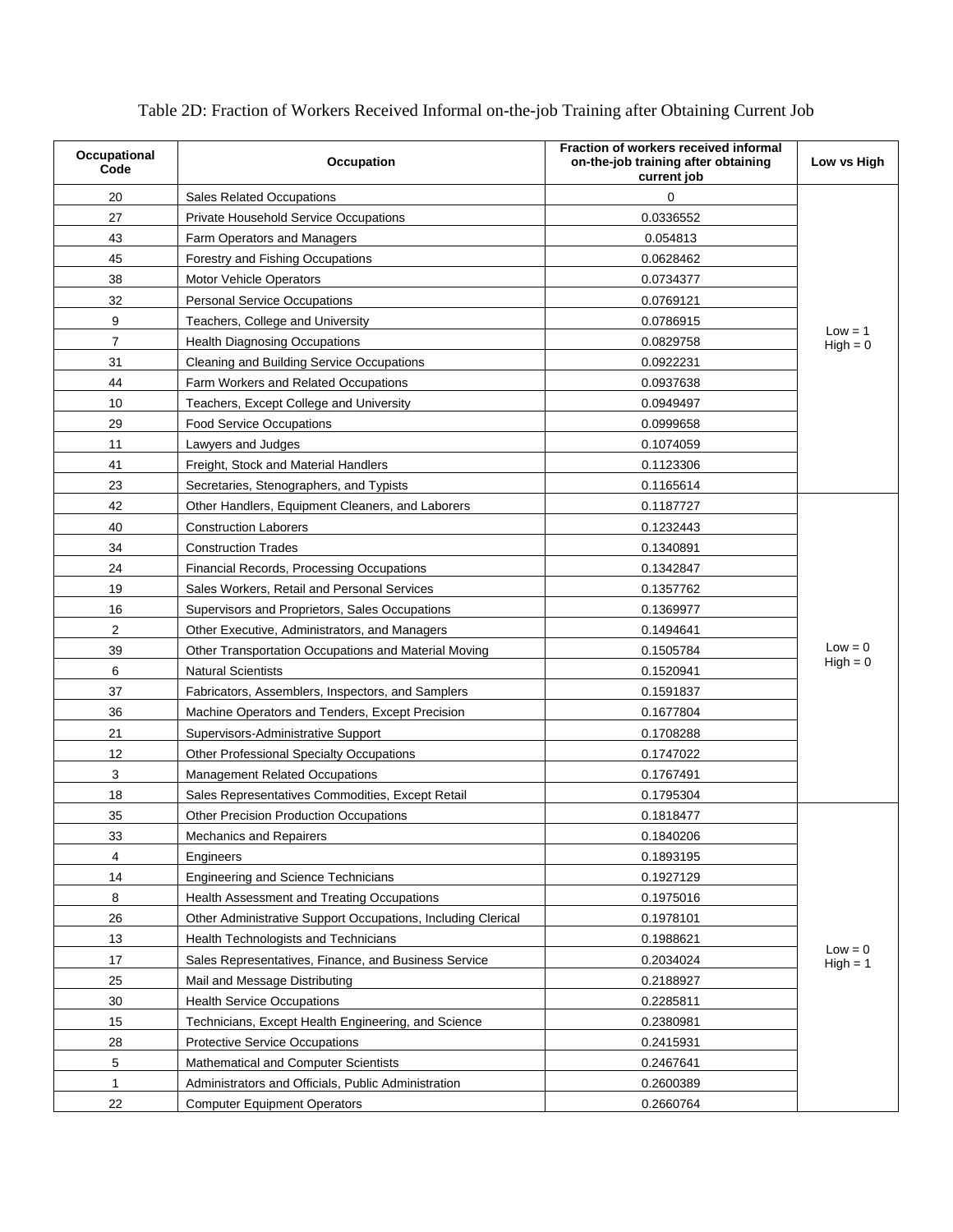### Table 3A: Implied Contract Exception (All Area) [Dep Var: LN(emp/pop)] No Controls for Characteristics

|                                         | Any kind of training |               | School training |               | Formal training |               | Informal training |               |
|-----------------------------------------|----------------------|---------------|-----------------|---------------|-----------------|---------------|-------------------|---------------|
|                                         | (1)                  | (2)           | (3)             | (4)           | (5)             | (6)           | (7)               | (8)           |
| Adopt(IC)                               | 0.00535              | 0.00104       | $-0.02354'$     | $-0.02347*$   | 0.00652         | $-0.00394$    | $-0.04114**$      | $-0.04388**$  |
|                                         | [0.43016]            | [0.07674]     | [1.86286]       | [1.80159]     | [0.46895]       | [0.26727]     | [2.21933]         | [2.27169]     |
| Adopt(IC)xLow(Any training)             | $-0.07973**$         | $-0.06068$    |                 |               |                 |               |                   |               |
|                                         | [2.13740]            | [1.47202]     |                 |               |                 |               |                   |               |
| Adopt(IC)xHigh(Any training)            | 0.06766***           | $0.05119**$   |                 |               |                 |               |                   |               |
|                                         | [3.26420]            | [2.13886]     |                 |               |                 |               |                   |               |
| Adopt(IC)xLow(School training)          |                      |               | $-0.03862$      | $-0.02328$    |                 |               |                   |               |
|                                         |                      |               | [1.00361]       | [0.56068]     |                 |               |                   |               |
| Adopt(IC)xHigh(School training)         |                      |               | $0.10078***$    | 0.07789***    |                 |               |                   |               |
|                                         |                      |               | [4.91252]       | [3.09599]     |                 |               |                   |               |
| Adopt(IC)xLow(Formal company training)  |                      |               |                 |               | $-0.06358$      | $-0.03735$    |                   |               |
|                                         |                      |               |                 |               | [1.56054]       | [0.84456]     |                   |               |
| Adopt(IC)xHigh(Formal company trianing) |                      |               |                 |               | $0.02223*$      | $0.02627**$   |                   |               |
|                                         |                      |               |                 |               | [1.78016]       | [2.03741]     |                   |               |
| Adopt(IC)xLow(Informal training)        |                      |               |                 |               |                 |               | 0.04988           | $0.06567*$    |
|                                         |                      |               |                 |               |                 |               | [1.33451]         | [1.65962]     |
| Adopt(IC)xHigh(Informal training)       |                      |               |                 |               |                 |               | 0.05057*          | 0.04294       |
|                                         |                      |               |                 |               |                 |               | [1.86361]         | [1.46462]     |
| Constant                                | $-5.61870***$        | $-5.60513***$ | $-5.62213***$   | $-5.60703***$ | $-5.58632***$   | $-5.58351***$ | $-5.57222***$     | $-5.56627***$ |
|                                         | [73.98093]           | [72.20870]    | [75.13135]      | [72.86204]    | [76.07793]      | [75.12971]    | [75.15224]        | [73.65661]    |
| State-specific time trends              | Yes                  | Yes           | Yes             | Yes           | Yes             | Yes           | Yes               | Yes           |
| Occupation-specific time trends         | No                   | Yes           | No              | Yes           | No              | Yes           | No                | Yes           |
| <b>Observations</b>                     | 313951               | 313951        | 313951          | 313951        | 313951          | 313951        | 313951            | 313951        |
| R-squared                               | 0.82718              | 0.83233       | 0.82712         | 0.83226       | 0.82648         | 0.83191       | 0.82627           | 0.83199       |
| T test: Adopt+AdoptxLow=0               | $-0.07438***$        | $-0.05964*$   | $-0.06216**$    | $-0.04675$    | $-0.05706**$    | $-0.04128$    | 0.00874           | 0.02179       |
| T-statistic 1                           | [2.64950]            | [1.94625]     | [2.05280]       | [1.42080]     | [1.96093]       | [1.31143]     | [0.36236]         | [0.85054]     |
| T test: Adopt+AdoptxHigh=0              | $0.07301**$          | 0.05223       | 0.07724***      | 0.05442*      | 0.02875         | 0.02233       | 0.00942           | $-0.00094$    |
| T-statistic 2                           | [2.53833]            | [1.61429]     | [2.95978]       | [1.80343]     | [1.28665]       | [0.92230]     | [0.58354]         | [0.05363]     |
| F test: Adopt=AdoptxLow=AdoptxHigh=0    | 4.25001              | 2.45841       | 11.63090        | 5.02955       | 2.52636         | 3.44125       | 1.97075           | 2.10337       |
| Prob > F                                | 0.00521              | 0.06085       | 0.00000         | 0.00174       | 0.05556         | 0.01601       | 0.11596           | 0.09746       |

Robust (absolute value of) t statistics in brackets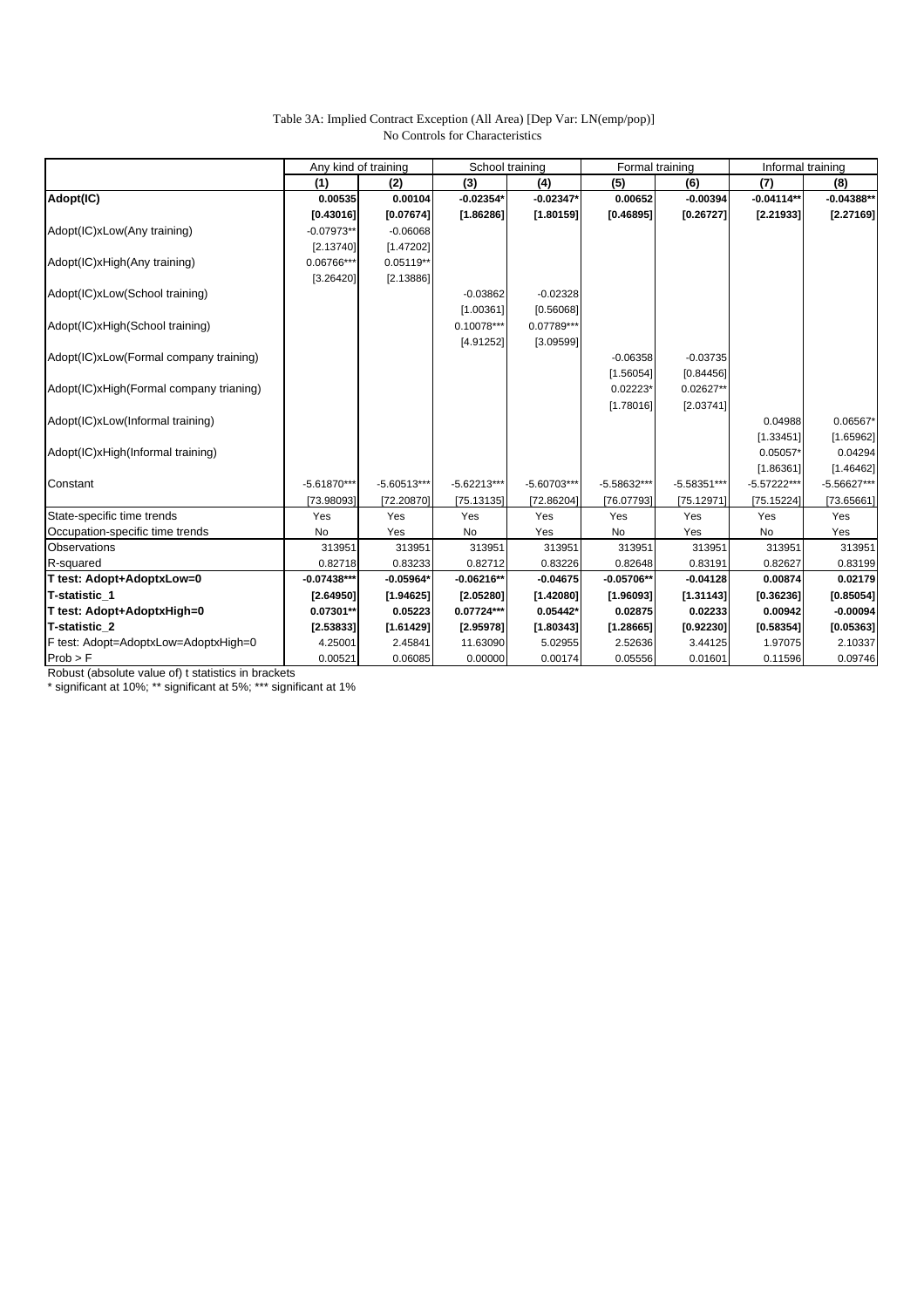### Table 3B: Implied Contract Exception (All Area) [Dep Var: LN(avg wage)] No Controls for Characteristics

|                                         | Any kind of training |             | School training |             | Formal training |             | Informal training |              |
|-----------------------------------------|----------------------|-------------|-----------------|-------------|-----------------|-------------|-------------------|--------------|
|                                         | (1)                  | (2)         | (3)             | (4)         | (5)             | (6)         | (7)               | (8)          |
| Adopt(IC)                               | $-0.00754$           | $-0.00668$  | 0.00275         | 0.00249     | 0.00383         | 0.00337     | 0.00561           | 0.01315**    |
|                                         | [1.37339]            | [1.17539]   | [0.51964]       | [0.47074]   | [0.76083]       | [0.68130]   | [0.81647]         | [2.00720]    |
| Adopt(IC)xLow(Any training)             | 0.01522              | 0.01969*    |                 |             |                 |             |                   |              |
|                                         | [1.45572]            | [1.91552]   |                 |             |                 |             |                   |              |
| Adopt(IC)xHigh(Any training)            | 0.01935**            | 0.00665     |                 |             |                 |             |                   |              |
|                                         | [2.22208]            | [0.82582]   |                 |             |                 |             |                   |              |
| Adopt(IC)xLow(School training)          |                      |             | $-0.00074$      | 0.00279     |                 |             |                   |              |
|                                         |                      |             | [0.07858]       | [0.30423]   |                 |             |                   |              |
| Adopt(IC)xHigh(School training)         |                      |             | $-0.00072$      | $-0.00535$  |                 |             |                   |              |
|                                         |                      |             | [0.10189]       | [0.72764]   |                 |             |                   |              |
| Adopt(IC)xLow(Formal company training)  |                      |             |                 |             | $-0.00314$      | $-0.00035$  |                   |              |
|                                         |                      |             |                 |             | [0.36727]       | [0.04256]   |                   |              |
| Adopt(IC)xHigh(Formal company trianing) |                      |             |                 |             | $-0.00197$      | $-0.00557$  |                   |              |
|                                         |                      |             |                 |             | [0.31164]       | [0.87131]   |                   |              |
| Adopt(IC)xLow(Informal training)        |                      |             |                 |             |                 |             | $-0.00411$        | $-0.02103*$  |
|                                         |                      |             |                 |             |                 |             | [0.32271]         | [1.69606]    |
| Adopt(IC)xHigh(Informal training)       |                      |             |                 |             |                 |             | $-0.00695$        | $-0.01685$ * |
|                                         |                      |             |                 |             |                 |             | [0.80748]         | [2.21681]    |
| Constant                                | 2.35417***           | 2.36111***  | 2.36138***      | 2.36337***  | 2.36153***      | 2.36296***  | 2.36376***        | 2.36394***   |
|                                         | [160.18939]          | [164.20559] | [172.65647]     | [173.16259] | [164.43496]     | [162.39446] | [162.25399]       | [158.85125]  |
| State-specific time trends              | Yes                  | Yes         | Yes             | Yes         | Yes             | Yes         | Yes               | Yes          |
| Occupation-specific time trends         | No                   | Yes         | No              | Yes         | No              | Yes         | No                | Yes          |
| <b>Observations</b>                     | 26568                | 26568       | 26568           | 26568       | 26568           | 26568       | 26568             | 26568        |
| R-squared                               | 0.93330              | 0.93783     | 0.93318         | 0.93772     | 0.93318         | 0.93772     | 0.93319           | 0.93784      |
| T test: Adopt+AdoptxLow=0               | 0.00768              | 0.01301*    | 0.00201         | 0.00528     | 0.00068         | 0.00302     | 0.00150           | $-0.00788$   |
| T-statistic 1                           | [0.93830]            | [1.65574]   | [0.25421]       | [0.68029]   | [0.10250]       | [0.45967]   | [0.18068]         | [0.93547]    |
| T test: Adopt+AdoptxHigh=0              | 0.01181              | $-0.00003$  | 0.00203         | $-0.00285$  | 0.00186         | $-0.00220$  | $-0.00134$        | $-0.00370$   |
| T-statistic 2                           | [1.21744]            | [0.00365]   | [0.26843]       | [0.37783]   | [0.27443]       | [0.32563]   | [0.23438]         | [0.65751]    |
| F test: Adopt=AdoptxLow=AdoptxHigh=0    | 3.60347              | 1.76889     | 0.12482         | 0.25770     | 0.20190         | 0.39670     | 0.42592           | 1.78317      |
| Prob > F                                | 0.01281              | 0.15070     | 0.94547         | 0.85589     | 0.89513         | 0.75538     | 0.73442           | 0.14795      |

Robust (absolute value of) t statistics in brackets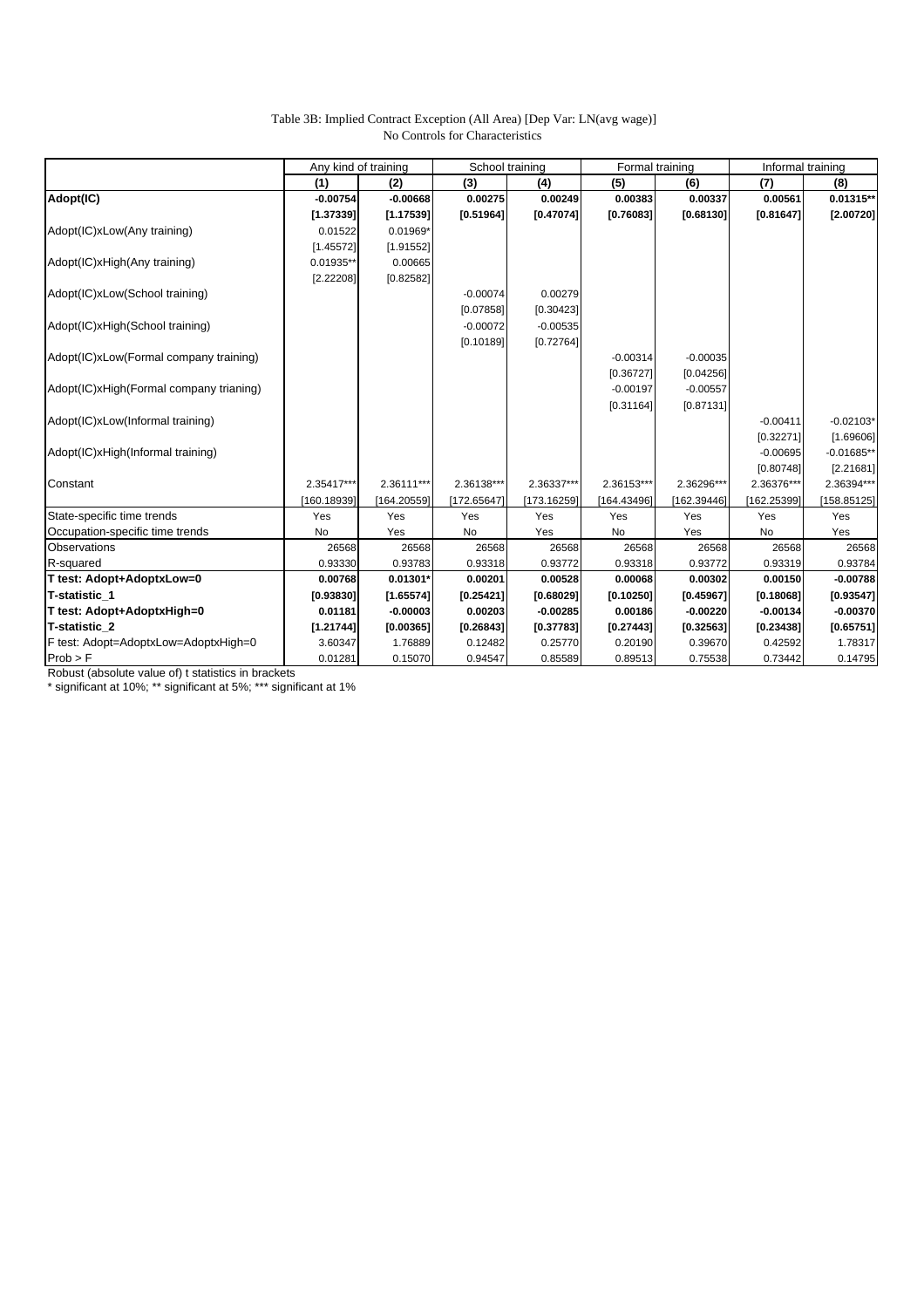| Table 4A: Implied Contract Exception (All Area) [Dep Var: LN(emp/pop)] |  |
|------------------------------------------------------------------------|--|
| Controls for Characteristics are at the State Level                    |  |

|                                         | Any kind of training |               | School training |               | Formal training |               | Informal training |               |
|-----------------------------------------|----------------------|---------------|-----------------|---------------|-----------------|---------------|-------------------|---------------|
|                                         | (1)                  | (2)           | (3)             | (4)           | (5)             | (6)           | (7)               | (8)           |
| Adopt(IC)                               | 0.00570              | 0.00137       | $-0.02320$      | $-0.02313'$   | 0.00685         | $-0.00363$    | $-0.04077**$      | $-0.04351**$  |
|                                         | [0.43678]            | [0.09704]     | [1.78743]       | [1.73305]     | [0.47246]       | [0.23561]     | [2.25559]         | [2.30468]     |
| Adopt(IC)xLow(Any training)             | $-0.07969**$         | $-0.06063$    |                 |               |                 |               |                   |               |
|                                         | [2.13693]            | [1.47096]     |                 |               |                 |               |                   |               |
| Adopt(IC)xHigh(Any training)            | 0.06761***           | 0.05112**     |                 |               |                 |               |                   |               |
|                                         | [3.26021]            | [2.13444]     |                 |               |                 |               |                   |               |
| Adopt(IC)xLow(School training)          |                      |               | $-0.03855$      | $-0.02321$    |                 |               |                   |               |
|                                         |                      |               | [1.00196]       | [0.55902]     |                 |               |                   |               |
| Adopt(IC)xHigh(School training)         |                      |               | 0.10074***      | 0.07783***    |                 |               |                   |               |
|                                         |                      |               |                 |               |                 |               |                   |               |
|                                         |                      |               | [4.90928]       | [3.09118]     |                 |               |                   |               |
| Adopt(IC)xLow(Formal company training)  |                      |               |                 |               | $-0.06350$      | $-0.03725$    |                   |               |
|                                         |                      |               |                 |               | [1.55862]       | [0.84234]     |                   |               |
| Adopt(IC)xHigh(Formal company trianing) |                      |               |                 |               | 0.02224         | $0.02629**$   |                   |               |
|                                         |                      |               |                 |               | [1.78014]       | [2.03715]     |                   |               |
| Adopt(IC)xLow(Informal training)        |                      |               |                 |               |                 |               | 0.04992           | 0.06570*      |
|                                         |                      |               |                 |               |                 |               | [1.33577]         | [1.66045]     |
| Adopt(IC)xHigh(Informal training)       |                      |               |                 |               |                 |               | 0.05054*          | 0.04292       |
|                                         |                      |               |                 |               |                 |               | [1.86233]         | [1.46357]     |
| %male                                   | 0.32971***           | $0.32443***$  | 0.33211**       | 0.32622***    | 0.33060***      | $0.32514***$  | 0.32984***        | 0.32437***    |
|                                         | [4.38461]            | [4.39036]     | [4.40422]       | [4.40098]     | [4.37278]       | [4.38688]     | [4.37351]         | [4.39525]     |
| %black                                  | $-0.22687**$         | $-0.22174***$ | $-0.22653***$   | $-0.22116***$ | $-0.22644***$   | $-0.22091***$ | $-0.22407***$     | $-0.22025**$  |
|                                         | [3.00164]            | [2.98137]     | [3.01251]       | [2.98692]     | [3.00315]       | [2.97694]     | [2.97710]         | [2.98348]     |
| %age18-35                               | 0.73748***           | 0.73546***    | 0.73761***      | 0.73595***    | 0.73928***      | 0.73730***    | 0.74370***        | 0.74062***    |
|                                         | [13.03443]           | [13.53521]    | [13.08278]      | [13.61304]    | [13.08866]      | [13.60890]    | [13.25375]        | [13.74000]    |
| %age36-55                               | 0.60308**            | $0.60251***$  | 0.60235**       | $0.60221***$  | 0.60149***      | 0.60194***    | 0.60171***        | 0.60133***    |
|                                         | [9.38780]            | [9.71421]     | [9.37090]       | [9.70739]     | [9.31117]       | [9.67636]     | [9.32827]         | [9.69236]     |
| %married                                | 0.00078              | $-0.00309$    | 0.00188         | $-0.00221$    | 0.00053         | $-0.00376$    | $-0.00098$        | $-0.00505$    |
|                                         | [0.01800]            | [0.07295]     | [0.04340]       | [0.05249]     | [0.01223]       | [0.08970]     | [0.02285]         | [0.12055]     |
| %union                                  | 0.37011***           | 0.36946***    | 0.37239***      | 0.37091***    | 0.37177***      | 0.37061***    | 0.36995***        | 0.36783***    |
|                                         | [4.62597]            | [4.64241]     | [4.67846]       | [4.67792]     | [4.63065]       | [4.64282]     | [4.58536]         | [4.59798]     |
| %high school education                  | $0.20470***$         | 0.21269***    | 0.20165***      | $0.21008***$  | 0.20349***      | 0.21220***    | 0.19519 ***       | 0.20425***    |
|                                         | [3.61353]            | [3.79262]     | [3.54391]       | [3.73186]     | [3.57888]       | [3.77465]     | [3.37081]         | [3.57555]     |
| %some college education                 | 0.28295***           | 0.30051***    | 0.28110***      | 0.29882***    | 0.28257***      | $0.30116***$  | 0.28302***        | 0.30204***    |
|                                         | [3.83469]            | [4.17556]     | [3.78216]       | [4.12700]     | [3.80206]       | [4.16539]     | [3.80784]         | [4.18614]     |
| %college education and higher           | 0.26173***           | 0.26790***    | 0.25956***      | 0.26620***    | 0.26148***      | 0.26845***    | 0.26130***        | 0.26839***    |
|                                         | [3.47099]            | [3.58846]     | [3.43442]       | [3.55843]     | [3.45606]       | [3.59285]     | [3.48567]         | [3.63900]     |
| Constant                                | $-6.41824***$        | $-6.40645***$ | $-6.42137***$   | $-6.40815***$ | $-6.38566***$   | $-6.38526***$ | $-6.36838***$     | $-6.36454***$ |
|                                         | [69.26006]           | [69.08703]    | [69.62243]      | [69.15183]    | [70.03426]      | [70.34947]    | [69.11082]        | [69.08264]    |
| State-specific time trends              | Yes                  | Yes           | Yes             | Yes           | Yes             | Yes           | Yes               | Yes           |
| Occupation-specific time trends         | No                   | Yes           | No              | Yes           | No              | Yes           | No                | Yes           |
| Observations                            | 313951               | 313951        | 313951          | 313951        | 313951          | 313951        | 313951            | 313951        |
| R-squared                               | 0.82738              | 0.83253       | 0.82731         | 0.83246       | 0.82668         | 0.83211       | 0.82647           | 0.83219       |
| T test: Adopt+AdoptxLow=0               | $-0.07399***$        | $-0.05925**$  | $-0.06175**$    | $-0.04634$    | $-0.05665**$    | $-0.04088$    | 0.00915           | 0.02219       |
|                                         |                      |               |                 |               |                 |               |                   |               |
| T-statistic_1                           | $[2.71776]$          | [1.99491]     | [2.09030]       | [1.44493]     | [1.99789]       | [1.33443]     | [0.38744]         | [0.88705]     |
| T test: Adopt+AdoptxHigh=0              | 0.07330**            | 0.05250       | 0.07754***      | 0.05469       | 0.02909         | 0.02266       | 0.00978           | $-0.00059$    |
| T-statistic_2                           | [2.47819]            | [1.57905]     | [2.89194]       | [1.76522]     | [1.27372]       | [0.91345]     | [0.57251]         | [0.03186]     |
| F test: Adopt=AdoptxLow=AdoptxHigh=0    | 4.55160              | 2.76496       | 11.67957        | 5.28029       | 2.72460         | 3.57044       | 2.21916           | 2.24354       |
| Prob > F                                | 0.00342              | 0.04030       | 0.00000         | 0.00122       | 0.04255         | 0.01339       | 0.08366           | 0.08100       |

Robust (absolute value of) t statistics in brackets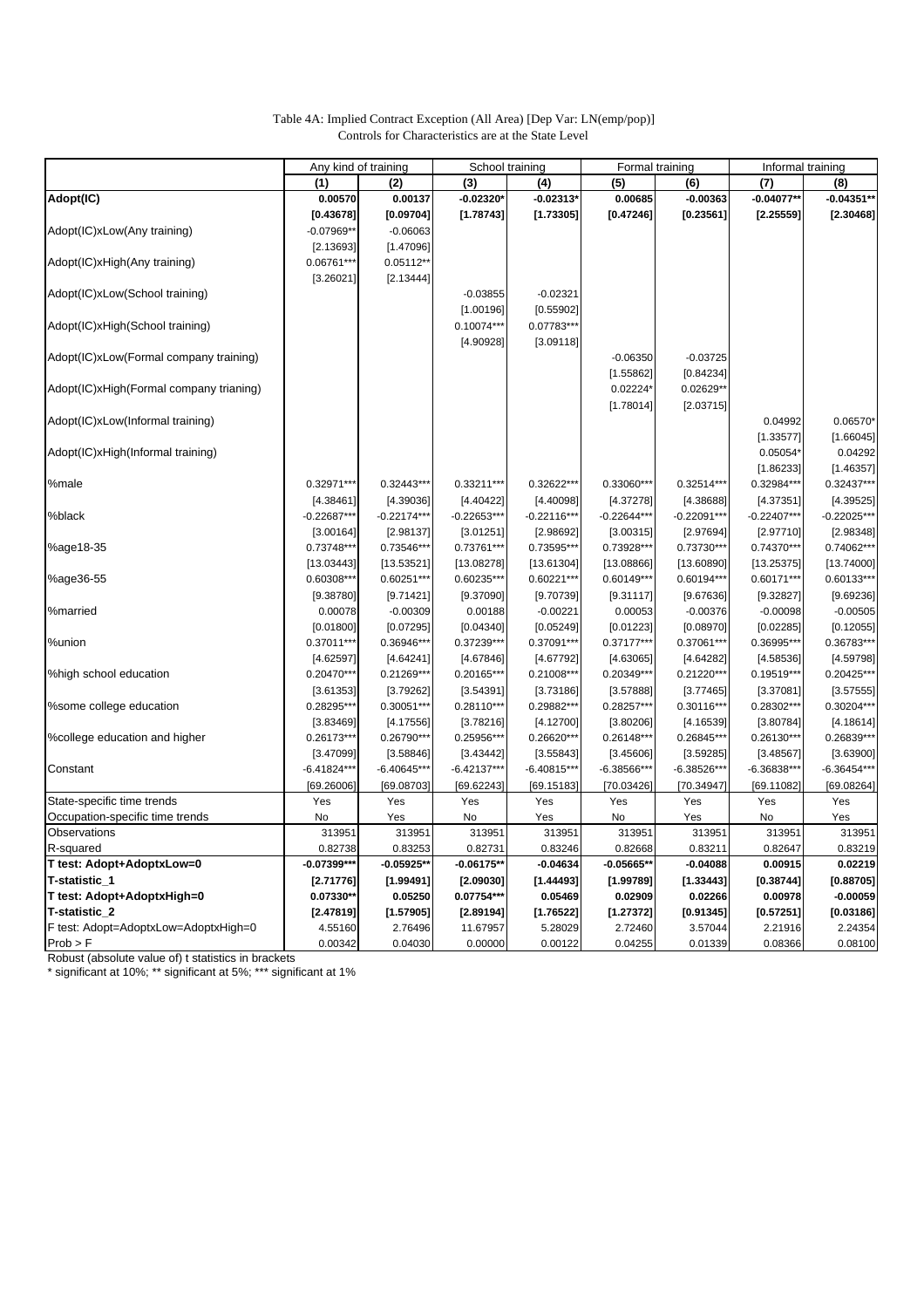### Table 4B: Implied Contract Exception (All Area) [Dep Var: LN(avg wage)] Controls for Characteristics are at the State Level

|                                         | Any kind of training |             | School training |            | Formal training |             | Informal training |              |
|-----------------------------------------|----------------------|-------------|-----------------|------------|-----------------|-------------|-------------------|--------------|
|                                         | (1)                  | (2)         | (3)             | (4)        | (5)             | (6)         | (7)               | (8)          |
| Adopt(IC)                               | $-0.00659$           | $-0.00569$  | 0.00370         | 0.00347    | 0.00478         | 0.00435     | 0.00655           | $0.01411**$  |
|                                         | [1.27871]            | [1.07175]   | [0.75539]       | [0.70740]  | [0.95594]       | [0.87792]   | [1.00396]         | [2.31637]    |
| Adopt(IC)xLow(Any training)             | 0.01526              | $0.01973*$  |                 |            |                 |             |                   |              |
|                                         | [1.45936]            | [1.91968]   |                 |            |                 |             |                   |              |
| Adopt(IC)xHigh(Any training)            | $0.01938**$          | 0.00667     |                 |            |                 |             |                   |              |
|                                         | [2.22413]            | [0.82756]   |                 |            |                 |             |                   |              |
| Adopt(IC)xLow(School training)          |                      |             | $-0.00069$      | 0.00285    |                 |             |                   |              |
|                                         |                      |             | [0.07330]       | [0.31072]  |                 |             |                   |              |
| Adopt(IC)xHigh(School training)         |                      |             | $-0.00070$      | $-0.00534$ |                 |             |                   |              |
|                                         |                      |             | [0.09866]       | [0.72636]  |                 |             |                   |              |
| Adopt(IC)xLow(Formal company training)  |                      |             |                 |            | $-0.00310$      | $-0.00029$  |                   |              |
|                                         |                      |             |                 |            |                 |             |                   |              |
|                                         |                      |             |                 |            | [0.36300]       | [0.03576]   |                   |              |
| Adopt(IC)xHigh(Formal company trianing) |                      |             |                 |            | $-0.00197$      | $-0.00558$  |                   |              |
|                                         |                      |             |                 |            | [0.31198]       | [0.87278]   |                   |              |
| Adopt(IC)xLow(Informal training)        |                      |             |                 |            |                 |             | $-0.00401$        | $-0.02093*$  |
|                                         |                      |             |                 |            |                 |             | [0.31385]         | [1.68427]    |
| Adopt(IC)xHigh(Informal training)       |                      |             |                 |            |                 |             | $-0.00695$        | $-0.01685**$ |
|                                         |                      |             |                 |            |                 |             | [0.80713]         | [2.21361]    |
| %male                                   | 0.15551              | 0.15328     | 0.15506         | 0.15218    | 0.15484         | 0.15195     | 0.15499           | 0.15126      |
|                                         | [0.60468]            | [0.58823]   | [0.60307]       | [0.58430]  | [0.60228]       | [0.58340]   | [0.60249]         | [0.57970]    |
| %black                                  | $-0.17786$           | $-0.17573$  | $-0.17819$      | $-0.17583$ | $-0.17818$      | $-0.17549$  | $-0.17804$        | $-0.17393$   |
|                                         | [1.39245]            | [1.33651]   | [1.39443]       | [1.33868]  | [1.39439]       | [1.33720]   | [1.39120]         | [1.32183]    |
| %age18-35                               | 0.34018**            | 0.34830*    | 0.34024**       | 0.34817**  | 0.34019*        | $0.34814**$ | 0.34020**         | 0.34776**    |
|                                         | [2.35136]            | [2.39652]   | [2.35325]       | [2.39902]  | [2.35360]       | [2.40022]   | [2.35081]         | [2.39135]    |
| %age36-55                               | 0.10070              | 0.11247     | 0.10092         | 0.11314    | 0.10091         | 0.11353     | 0.10079           | 0.11309      |
|                                         | [0.69177]            | [0.76840]   | [0.69488]       | [0.77551]  | [0.69510]       | [0.77923]   | [0.69346]         | [0.77579]    |
| %married                                | 0.10265              | 0.10131     | 0.10243         | 0.10197    | 0.10260         | 0.10242     | 0.10201           | 0.10235      |
|                                         | [1.18333]            | [1.15453]   | [1.17697]       | [1.16015]  | [1.17887]       | [1.16569]   | [1.17110]         | [1.16574]    |
| %union                                  | 0.29769              | 0.29223     | 0.29765         | 0.29283    | 0.29782         | 0.29308     | 0.29790           | 0.29632      |
|                                         | [1.50923]            | [1.46908]   | [1.51021]       | [1.47471]  | [1.51140]       | [1.47656]   | [1.51312]         | [1.49405]    |
| %high school education                  | $-0.18849$           | $-0.19119*$ | $-0.18740*$     | $-0.19015$ | $-0.18737'$     | $-0.19048"$ | $-0.18708$        | $-0.18649*$  |
|                                         | [1.71139]            | [1.71314]   | [1.70122]       | [1.70424]  | [1.70314]       | [1.71092]   | [1.68850]         | [1.66688]    |
| %some college education                 | 0.11610              | 0.12279     | 0.11536         | 0.12250    | 0.11515         | 0.12185     | 0.11545           | 0.12154      |
|                                         | [0.85986]            | [0.90986]   | [0.85426]       | [0.90708]  | [0.85276]       | [0.90283]   | [0.85523]         | [0.90141]    |
| %college education and higher           | 0.30107**            | 0.31305*    | 0.30109**       | 0.31356**  | 0.30112**       | 0.31348*    | 0.30145**         | 0.31541**    |
|                                         | [2.09327]            | [2.15926]   | [2.08868]       | [2.15534]  | [2.08701]       | [2.15201]   | [2.08821]         | [2.15505]    |
| Constant                                | 2.04859***           | 2.04913***  | 2.05574***      | 2.05080*** | 2.05593***      | 2.05036***  | 2.05826***        | 2.04976***   |
|                                         | [14.41759]           | [14.22176]  | [14.40337]      | [14.19104] | [14.36845]      | [14.16499]  | [14.36736]        | [14.14595]   |
| State-specific time trends              | Yes                  | Yes         | Yes             | Yes        | Yes             | Yes         | Yes               | Yes          |
| Occupation-specific time trends         | No                   | Yes         | No              | Yes        | No              | Yes         | No                | Yes          |
| Observations                            | 26568                | 26568       | 26568           | 26568      | 26568           | 26568       | 26568             | 26568        |
| R-squared                               | 0.93346              | 0.93800     | 0.93334         | 0.93789    | 0.93335         | 0.93789     | 0.93336           | 0.93801      |
| T test: Adopt+AdoptxLow=0               | 0.00867              | 0.01404*    | 0.00300         | 0.00632    | 0.00168         | 0.00406     | 0.00255           | $-0.00682$   |
| T-statistic_1                           | [1.11594]            | [1.91332]   | [0.40967]       |            | [0.27538]       |             |                   | [0.79615]    |
| T test: Adopt+AdoptxHigh=0              |                      |             |                 | [0.88945]  |                 | [0.68748]   | [0.30448]         | $-0.00274$   |
|                                         | 0.01279              | 0.00097     | 0.00300         | $-0.00187$ | 0.00281         | $-0.00122$  | $-0.00040$        |              |
| T-statistic_2                           | [1.30971]            | [0.10903]   | [0.38541]       | [0.23888]  | [0.43771]       | [0.19176]   | [0.07673]         | [0.54058]    |
| F test: Adopt=AdoptxLow=AdoptxHigh=0    | 3.76303              | 1.97960     | 0.33530         | 0.50158    | 0.37731         | 0.57068     | 0.61082           | 2.00221      |
| Prob > F                                | 0.01027              | 0.11465     | 0.79983         | 0.68118    | 0.76937         | 0.63427     | 0.60790           | 0.11132      |

Robust (absolute value of) t statistics in brackets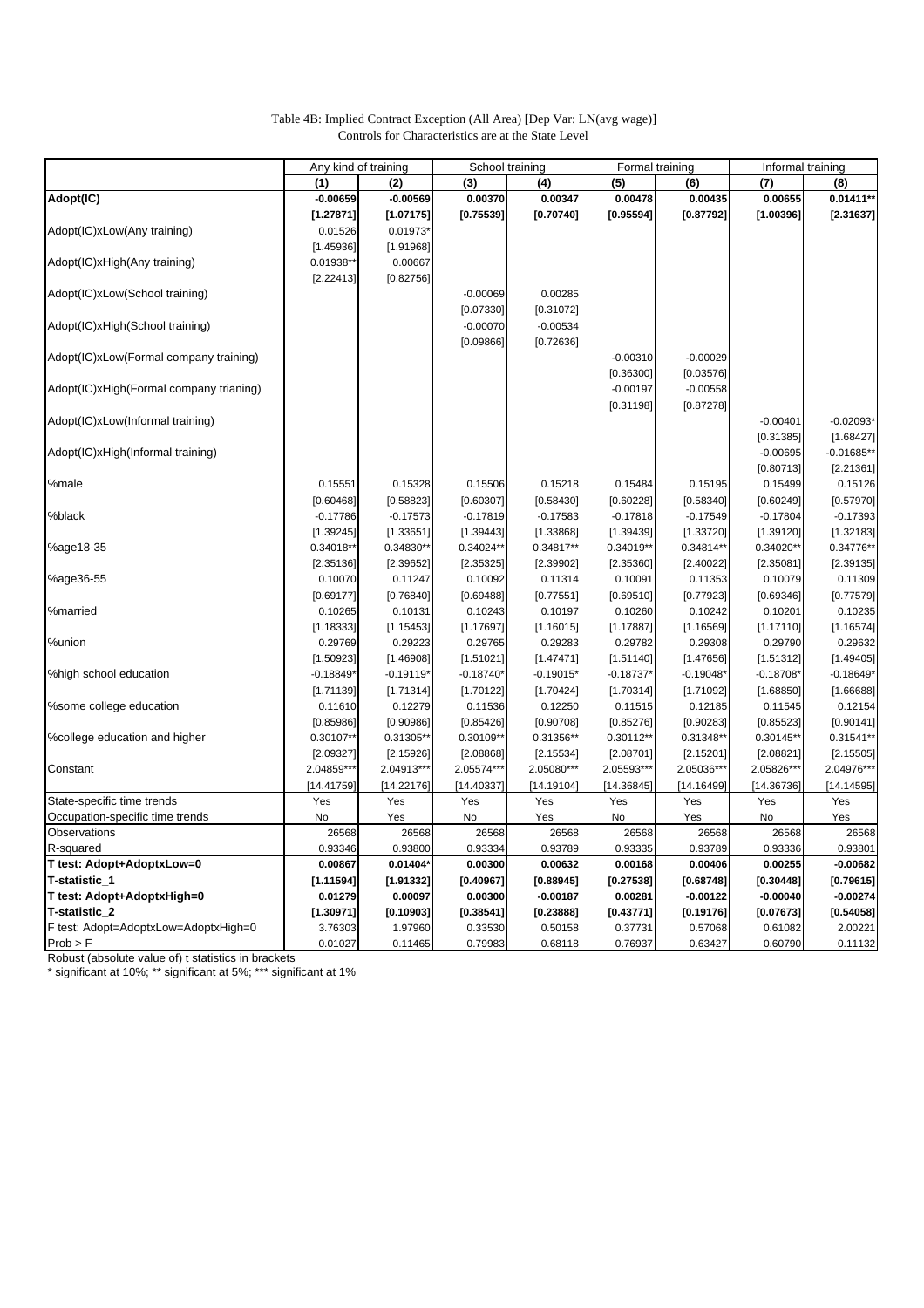### Table 5A: Implied Contract Exception (Highly Populated Area: Population > 1M) [Dep Var: LN(emp/pop)] Controls for Characteristics are at the State Level

|                                         | Any kind of training |               | School training |               | Formal training |               |               | Informal training |
|-----------------------------------------|----------------------|---------------|-----------------|---------------|-----------------|---------------|---------------|-------------------|
|                                         | (1)                  | (2)           | (3)             | (4)           | (5)             | (6)           | (7)           | (8)               |
| Adopt(IC)                               | $-0.02554'$          | $-0.02315*$   | $-0.05258***$   | $-0.04804***$ | $-0.01129$      | $-0.01342$    | $-0.02513$    | $-0.02408$        |
|                                         | [1.91191]            | [1.73856]     | [3.27505]       | [2.95142]     | [0.66716]       | [0.79616]     | [1.23664]     | [1.19491]         |
| Adopt(IC)xLow(Any training)             | $-0.06329**$         | $-0.05926*$   |                 |               |                 |               |               |                   |
|                                         | [2.04305]            | [1.84474]     |                 |               |                 |               |               |                   |
| Adopt(IC)xHigh(Any training)            | 0.06590***           | 0.05339*      |                 |               |                 |               |               |                   |
|                                         | [2.78065]            | [1.93997]     |                 |               |                 |               |               |                   |
| Adopt(IC)xLow(School training)          |                      |               | $-0.02852$      | $-0.02698$    |                 |               |               |                   |
|                                         |                      |               | [0.90431]       | [0.82969]     |                 |               |               |                   |
| Adopt(IC)xHigh(School training)         |                      |               | 0.10377***      | 0.08923***    |                 |               |               |                   |
|                                         |                      |               | [4.04254]       | [2.95553]     |                 |               |               |                   |
| Adopt(IC)xLow(Formal company training)  |                      |               |                 |               | $-0.06684$      | $-0.05826$    |               |                   |
|                                         |                      |               |                 |               | [1.86388]       | [1.56054]     |               |                   |
| Adopt(IC)xHigh(Formal company trianing) |                      |               |                 |               | 0.00678         | 0.00769       |               |                   |
|                                         |                      |               |                 |               | [0.24659]       | [0.27000]     |               |                   |
| Adopt(IC)xLow(Informal training)        |                      |               |                 |               |                 |               | $-0.02873$    | $-0.02729$        |
|                                         |                      |               |                 |               |                 |               | [0.92350]     | [0.83562]         |
| Adopt(IC)xHigh(Informal training)       |                      |               |                 |               |                 |               | 0.00953       | 0.00689           |
|                                         |                      |               |                 |               |                 |               | [0.32697]     | [0.23051]         |
| %male                                   | 0.28165***           | 0.28587***    | 0.28548***      |               | 0.28381***      | 0.28747***    | 0.28082***    | $0.28475***$      |
|                                         |                      |               |                 | 0.28899 ***   |                 |               |               |                   |
|                                         | [3.26308]            | [3.40359]     | [3.33225]       | [3.46319]     | [3.27709]       | [3.41731]     | [3.24621]     | [3.38652]         |
| %black                                  | $-0.31895***$        | $-0.32447***$ | $-0.32387***$   | $-0.32853***$ | $-0.31800***$   | $-0.32424***$ | $-0.31650***$ | $-0.32343***$     |
|                                         | [2.58815]            | [2.57750]     | [2.62046]       | [2.60083]     | [2.62021]       | [2.60131]     | [2.65435]     | [2.62892]         |
| %age18-35                               | 0.71709***           | 0.71549***    | 0.71676***      | 0.71538***    | 0.71700***      | 0.71562***    | 0.71986***    | 0.71824***        |
|                                         | [10.84073]           | [11.11470]    | [10.87913]      | [11.15624]    | [10.88477]      | [11.17025]    | [10.83315]    | [11.09967]        |
| %age36-55                               | 0.58595***           | 0.58989***    | 0.58639***      | 0.59021***    | 0.58835***      | 0.59213***    | 0.59123***    | $0.59455***$      |
|                                         | [9.87414]            | [10.17183]    | [9.84572]       | [10.11942]    | [9.86765]       | [10.13407]    | [9.76306]     | [10.01007]        |
| %married                                | $-0.09406*$          | $-0.09917*$   | $-0.09267*$     | $-0.09803*$   | $-0.09573*$     | $-0.10064*$   | $-0.09569*$   | $-0.10067*$       |
|                                         | [1.76735]            | [1.88233]     | [1.73508]       | [1.85591]     | [1.81197]       | [1.91877]     | [1.82500]     | [1.93263]         |
| %union                                  | 0.24929**            | 0.24590**     | 0.25124**       | 0.24734**     | 0.24564**       | 0.24276**     | $0.24210**$   | 0.23971**         |
|                                         | [2.50417]            | [2.47291]     | [2.53877]       | [2.50090]     | [2.46138]       | [2.43416]     | [2.42529]     | [2.40299]         |
| %high school education                  | 0.15553**            | $0.16571**$   | $0.15485**$     | $0.16507**$   | 0.15575**       | $0.16618**$   | 0.15325**     | $0.16460**$       |
|                                         | [1.99026]            | [2.11636]     | [1.96822]       | [2.09427]     | [1.99959]       | [2.12531]     | [1.96086]     | [2.09537]         |
| %some college education                 | 0.10437              | 0.11575       | 0.10490         | 0.11586       | 0.10160         | 0.11356       | 0.09693       | 0.10997           |
|                                         | [1.15601]            | [1.28463]     | [1.15222]       | [1.27646]     | [1.12853]       | [1.26366]     | [1.07225]     | [1.21760]         |
| %college education and higher           | 0.20577**            | 0.21377**     | 0.20483**       | 0.21282**     | 0.20078**       | 0.20987**     | $0.19403*$    | $0.20457*$        |
|                                         | [2.00142]            | [2.03583]     | [1.97325]       | [2.00768]     | [1.97147]       | [2.01194]     | [1.88367]     | [1.93763]         |
| Constant                                | $-6.08632***$        | $-6.08730***$ | $-6.09654***$   | $-6.09717***$ | $-6.04894***$   | $-6.05759***$ | $-6.03706***$ | $-6.04623***$     |
|                                         | [37.84481]           | [37.89739]    | [37.68436]      | [37.69256]    | [38.18669]      | [38.43098]    | [37.00888]    | [37.21423]        |
| State-specific time trends              | Yes                  | Yes           | Yes             | Yes           | Yes             | Yes           | Yes           | Yes               |
| Occupation-specific time trends         | No                   | Yes           | No              | Yes           | No              | Yes           | No            | Yes               |
| Observations                            | 143729               | 143729        | 143729          | 143729        | 143729          | 143729        | 143729        | 143729            |
| R-squared                               | 0.87727              | 0.88100       | 0.87743         | 0.88112       | 0.87689         | 0.88072       | 0.87666       | 0.88055           |
| T test: Adopt+AdoptxLow=0               | $-0.08883***$        | $-0.08242***$ | $-0.08109***$   | $-0.07502***$ | $-0.07813***$   | $-0.07168*$   | $-0.05386***$ | $-0.05136**$      |
| T-statistic_1                           | [3.30858]            | [2.93278]     | [2.98896]       | [2.62831]     | [2.84007]       | [2.48918]     | [2.79914]     | [2.46978]         |
| T test: Adopt+AdoptxHigh=0              | 0.04036              | 0.03024       | $0.05120**$     | 0.04119       | $-0.00451$      | $-0.00573$    | $-0.01560$    | $-0.01719$        |
| T-statistic_2                           | [1.36589]            | [0.95346]     | [1.97886]       | [1.46067]     | [0.15859]       | [0.19836]     | [0.80308]     | [0.87101]         |
| F test: Adopt=AdoptxLow=AdoptxHigh=0    | 5.72086              | 4.20167       | 7.71808         | 5.21029       | 3.71774         | 3.24848       | 3.97537       | 3.28681           |
| Prob > F                                | 0.00065              | 0.00557       | 0.00004         | 0.00135       | 0.01093         | 0.02086       | 0.00764       | 0.01979           |

Robust (absolute value of) t statistics in brackets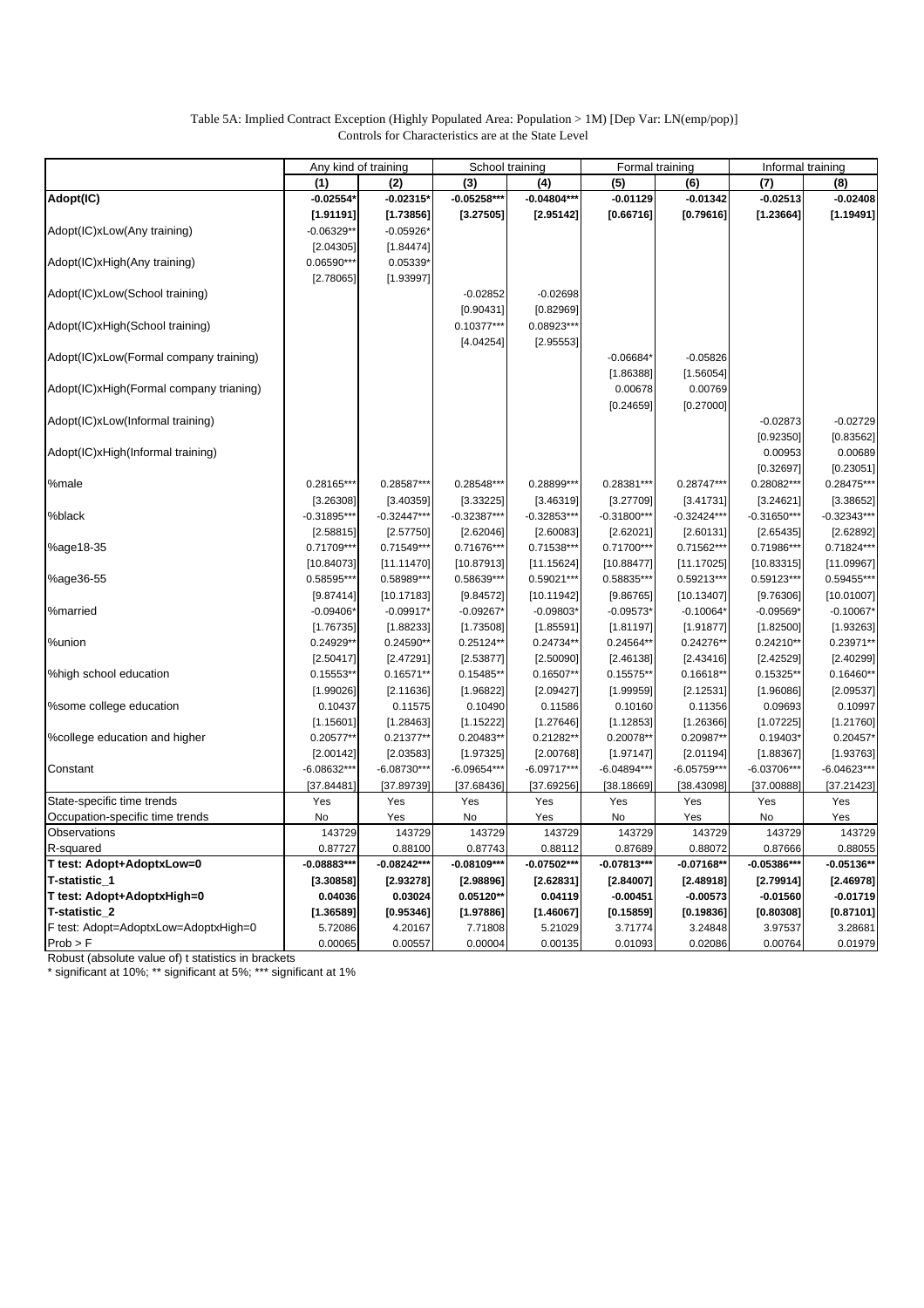### Table 5B: Implied Contract Exception (Highly Populated Area: Population > 1M) [Dep Var: LN(avg wage)] Controls for Characteristics are at the State Level

|                                         | Any kind of training |             | School training |              | Formal training |              | Informal training |              |
|-----------------------------------------|----------------------|-------------|-----------------|--------------|-----------------|--------------|-------------------|--------------|
|                                         | (1)                  | (2)         | (3)             | (4)          | (5)             | (6)          | (7)               | (8)          |
| Adopt(IC)                               | $-0.00726$           | $-0.00737$  | 0.00026         | $-0.00078$   | 0.00172         | 0.00074      | $-0.00010$        | 0.00427      |
|                                         | [1.08589]            | [1.10923]   | [0.03407]       | [0.10151]    | [0.24785]       | [0.10818]    | [0.00963]         | [0.43801]    |
| Adopt(IC)xLow(Any training)             | $-0.00012$           | 0.00456     |                 |              |                 |              |                   |              |
|                                         | [0.00892]            | [0.37591]   |                 |              |                 |              |                   |              |
| Adopt(IC)xHigh(Any training)            | 0.01941              | 0.01328     |                 |              |                 |              |                   |              |
|                                         | [1.76356]            | [1.23023]   |                 |              |                 |              |                   |              |
| Adopt(IC)xLow(School training)          |                      |             | $-0.01702$      | $-0.01293$   |                 |              |                   |              |
|                                         |                      |             | [1.49792]       | [1.18590]    |                 |              |                   |              |
| Adopt(IC)xHigh(School training)         |                      |             | 0.00708         | 0.00602      |                 |              |                   |              |
|                                         |                      |             | [0.81206]       | [0.65667]    |                 |              |                   |              |
| Adopt(IC)xLow(Formal company training)  |                      |             |                 |              | $-0.01421$      | $-0.01034$   |                   |              |
|                                         |                      |             |                 |              | [1.60433]       | [1.28338]    |                   |              |
| Adopt(IC)xHigh(Formal company trianing) |                      |             |                 |              | 0.00025         | $-0.00120$   |                   |              |
|                                         |                      |             |                 |              | [0.03338]       | [0.16070]    |                   |              |
| Adopt(IC)xLow(Informal training)        |                      |             |                 |              |                 |              |                   | $-0.01447$   |
|                                         |                      |             |                 |              |                 |              | $-0.00494$        |              |
|                                         |                      |             |                 |              |                 |              | [0.26874]         | [0.76104]    |
| Adopt(IC)xHigh(Informal training)       |                      |             |                 |              |                 |              | $-0.00337$        | $-0.01004$   |
|                                         |                      |             |                 |              |                 |              | [0.27924]         | [0.87345]    |
| %male                                   | 0.32675              | 0.32757     | 0.32888         | 0.32889      | 0.32946         | 0.32913      | 0.32965           | 0.32898      |
|                                         | [1.59906]            | [1.59359]   | [1.61003]       | [1.60003]    | [1.61683]       | [1.60386]    | [1.61848]         | [1.60139]    |
| %black                                  | $-0.20263$ *         | $-0.21893*$ | $-0.20370**$    | $-0.21996**$ | $-0.20282**$    | $-0.21947**$ | $-0.20121**$      | $-0.21836**$ |
|                                         | [2.24994]            | [2.41427]   | [2.26239]       | [2.42717]    | [2.24793]       | [2.41710]    | [2.22507]         | [2.39920]    |
| %age18-35                               | 0.03599              | 0.03454     | 0.03533         | 0.03396      | 0.03511         | 0.03398      | 0.03613           | 0.03411      |
|                                         | [0.30451]            | [0.29160]   | [0.29793]       | [0.28605]    | [0.29650]       | [0.28642]    | [0.30481]         | [0.28706]    |
| %age36-55                               | 0.07199              | 0.06901     | 0.07211         | 0.06898      | 0.07246         | 0.06960      | 0.07323           | 0.06921      |
|                                         | [0.37846]            | [0.36103]   | [0.37822]       | [0.36029]    | [0.38087]       | [0.36402]    | [0.38398]         | [0.36077]    |
| %married                                | 0.01434              | 0.00920     | 0.01304         | 0.00842      | 0.01295         | 0.00830      | 0.01287           | 0.00823      |
|                                         | [0.13922]            | [0.08899]   | [0.12660]       | [0.08141]    | [0.12575]       | [0.08020]    | [0.12496]         | [0.07949]    |
| %union                                  | 0.30800              | 0.30358*    | 0.30744*        | 0.30397*     | 0.30579         | 0.30243*     | 0.30394*          | 0.30122*     |
|                                         | [1.85500]            | [1.82103]   | [1.85583]       | [1.82836]    | [1.83954]       | [1.81329]    | [1.82845]         | [1.80381]    |
| %high school education                  | 0.15191              | 0.17166     | 0.15359         | 0.17251      | 0.15307         | 0.17214      | 0.15276           | 0.17357      |
|                                         | [1.04377]            | [1.18596]   | [1.05247]       | [1.18934]    | [1.05007]       | [1.18841]    | [1.04162]         | [1.18934]    |
| %some college education                 | 0.06146              | 0.07823     | 0.06300         | 0.07972      | 0.06149         | 0.07853      | 0.06045           | 0.07838      |
|                                         | [0.40662]            | [0.51400]   | [0.41638]       | [0.52357]    | [0.40617]       | [0.51557]    | [0.39785]         | [0.51343]    |
| %college education and higher           | 0.28963              | 0.30561*    | 0.29055*        | 0.30737**    | 0.28815*        | 0.30517**    | 0.28589*          | 0.30486**    |
|                                         | [1.95081]            | [2.08610]   | [1.94782]       | [2.08926]    | [1.93329]       | [2.07763]    | [1.90035]         | [2.05719]    |
| Constant                                | 2.22863***           | 2.22185***  | 2.23137***      | 2.22148***   | 2.23650***      | 2.22664***   | 2.24098***        | 2.23069***   |
|                                         | [23.12509]           | [22.79486]  | [22.84223]      | [22.55540]   | [22.57354]      | [22.31679]   | [22.38753]        | [22.21417]   |
| State-specific time trends              | Yes                  | Yes         | Yes             | Yes          | Yes             | Yes          | Yes               | Yes          |
| Occupation-specific time trends         | No                   | Yes         | No              | Yes          | No              | Yes          | No                | Yes          |
| Observations                            | 14902                | 14902       | 14902           | 14902        | 14902           | 14902        | 14902             | 14902        |
| R-squared                               | 0.92510              | 0.92956     | 0.92513         | 0.92960      | 0.92506         | 0.92955      | 0.92500           | 0.92958      |
| T test: Adopt+AdoptxLow=0               | $-0.00738$           | $-0.00281$  | $-0.01676$      | $-0.01370$   | $-0.01250$      | $-0.00960$   | $-0.00503$        | $-0.01021$   |
| T-statistic_1                           | [0.58012]            | [0.23436]   | [1.52141]       | [1.30367]    | [1.27345]       | [1.02669]    | [0.37503]         | [0.72635]    |
| T test: Adopt+AdoptxHigh=0              | 0.01215              | 0.00591     | 0.00734         | 0.00525      | 0.00197         | $-0.00046$   | $-0.00347$        | $-0.00578$   |
| T-statistic_2                           | [1.10237]            | [0.56050]   | [0.94068]       | [0.69143]    | [0.25178]       | [0.06132]    | [0.45042]         | [0.76147]    |
| F test: Adopt=AdoptxLow=AdoptxHigh=0    | 1.15670              | 0.70053     | 1.15664         | 0.87907      | 0.88545         | 0.59730      | 0.08244           | 0.32627      |
| Prob > F                                | 0.32470              | 0.55161     | 0.32472         | 0.45103      | 0.44772         | 0.61671      | 0.96961           | 0.80638      |

Robust (absolute value of) t statistics in brackets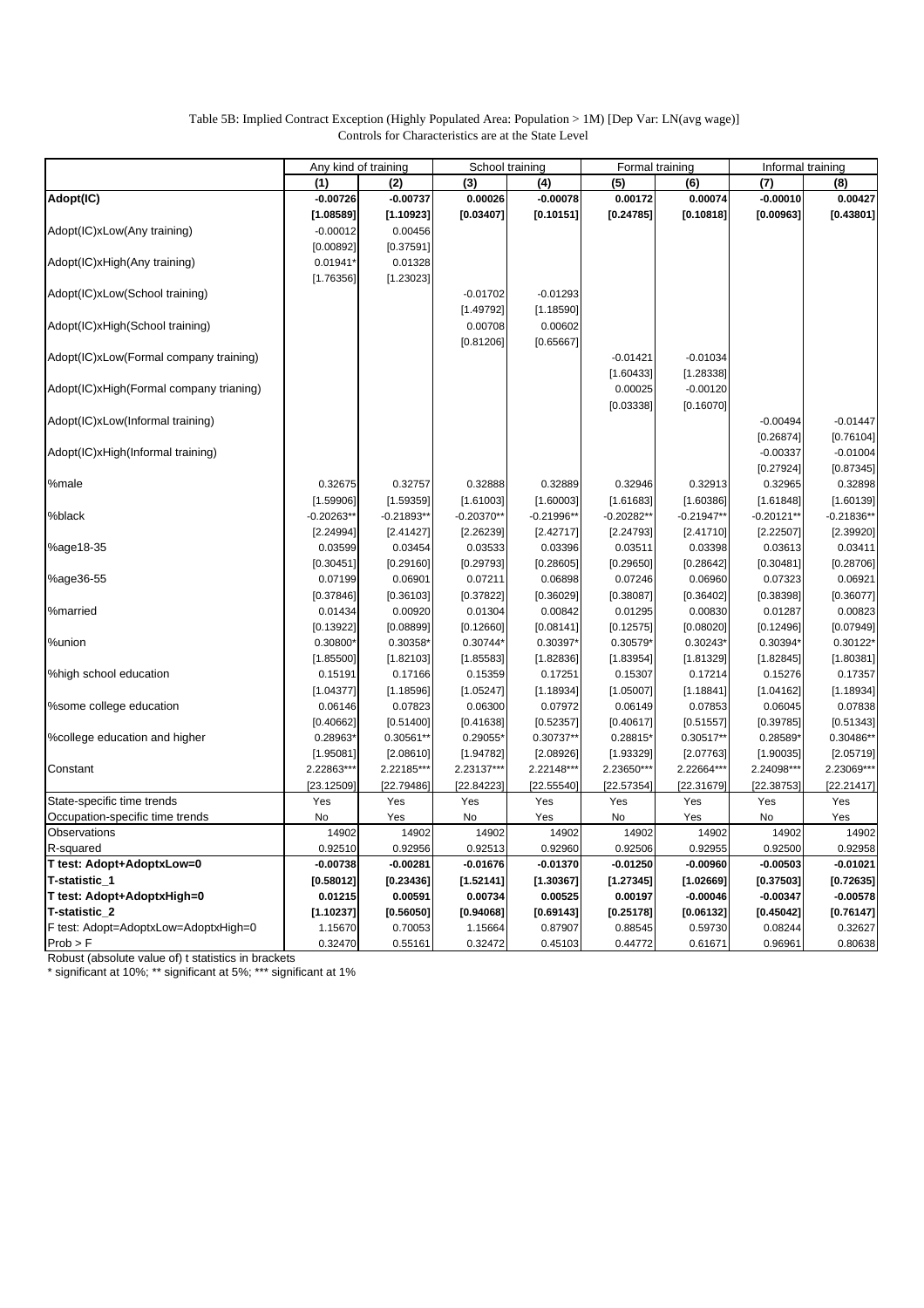### Table 6A: Implied Contract Exception (Sparsely Populated Area: Population < 1M) [Dep Var: LN(emp/pop)] Controls for Characteristics are at the State Level

|                                         | Any kind of training |               | School training |               | Formal training |                      |                      | Informal training |
|-----------------------------------------|----------------------|---------------|-----------------|---------------|-----------------|----------------------|----------------------|-------------------|
|                                         | (1)                  | (2)           | (3)             | (4)           | (5)             | (6)                  | (7)                  | (8)               |
| Adopt(IC)                               | $-0.00289$           | $-0.01073$    | $-0.02551*$     | $-0.02885***$ | $-0.00539$      | $-0.01765$           | $-0.06079***$        | $-0.06588***$     |
|                                         | [0.27090]            | [1.03736]     | [2.35413]       | [2.72281]     | [0.43329]       | [1.39326]            | [2.86642]            | [2.98654]         |
| Adopt(IC)xLow(Any training)             | $-0.03754$           | $-0.01576$    |                 |               |                 |                      |                      |                   |
|                                         | [1.42501]            | [0.58259]     |                 |               |                 |                      |                      |                   |
| Adopt(IC)xHigh(Any training)            | 0.03909              | 0.02905       |                 |               |                 |                      |                      |                   |
|                                         | [1.42648]            | [0.94228]     |                 |               |                 |                      |                      |                   |
| Adopt(IC)xLow(School training)          |                      |               | $-0.00161$      | 0.01668       |                 |                      |                      |                   |
|                                         |                      |               | [0.05378]       | [0.54193]     |                 |                      |                      |                   |
| Adopt(IC)xHigh(School training)         |                      |               | $0.06420**$     | 0.04573       |                 |                      |                      |                   |
|                                         |                      |               |                 |               |                 |                      |                      |                   |
|                                         |                      |               | [2.36681]       | [1.51911]     |                 |                      |                      |                   |
| Adopt(IC)xLow(Formal company training)  |                      |               |                 |               | $-0.01672$      | 0.01145              |                      |                   |
|                                         |                      |               |                 |               | [0.51304]       | [0.33629]            |                      |                   |
| Adopt(IC)xHigh(Formal company trianing) |                      |               |                 |               | 0.00065         | 0.00515              |                      |                   |
|                                         |                      |               |                 |               | [0.03166]       | [0.23037]            |                      |                   |
| Adopt(IC)xLow(Informal training)        |                      |               |                 |               |                 |                      | $0.11182**$          | 0.13673***        |
|                                         |                      |               |                 |               |                 |                      | [2.36694]            | [2.90049]         |
| Adopt(IC)xHigh(Informal training)       |                      |               |                 |               |                 |                      | $0.05060**$          | 0.03862           |
|                                         |                      |               |                 |               |                 |                      | [2.13904]            | [1.46212]         |
| %male                                   | $0.15502**$          | $0.15293*$    | $0.15544**$     | 0.15313**     | $0.15402*$      | 0.15219**            | 0.15304**            | $0.15145**$       |
|                                         | [2.08896]            | [2.04806]     | [2.09495]       | [2.04864]     | [2.07102]       | [2.03255]            | [2.05971]            | [2.02523]         |
| %black                                  | $-0.07929$           | $-0.06861$    | $-0.07896$      | $-0.06777$    | $-0.07854$      | $-0.06673$           | $-0.07955$           | $-0.07146$        |
|                                         | [0.87732]            | [0.76469]     | [0.87470]       | [0.75627]     | [0.86596]       | [0.74263]            | [0.87648]            | [0.79547]         |
| %age18-35                               | 0.63791**            | 0.63581***    | 0.63930**       | 0.63683***    | 0.63864**       | 0.63630***           | 0.63637***           | 0.63229***        |
|                                         | [10.66792]           | [10.77756]    | [10.72946]      | [10.82333]    | [10.71760]      | [10.81869]           | [10.63193]           | [10.70508]        |
| %age36-55                               | 0.62262**            | 0.62582**     | 0.62399**       | $0.62717***$  | $0.62304**$     | 0.62679**            | 0.62062**            | 0.62287***        |
|                                         | [9.52091]            | [9.64775]     | [9.57197]       | [9.68835]     | [9.51753]       | [9.66035]            | [9.47743]            | [9.59553]         |
| %married                                | 0.02731              | 0.02360       | 0.02668         | 0.02304       | 0.02663         | 0.02274              | 0.02537              | 0.02092           |
|                                         | [0.63784]            | [0.56139]     | [0.62337]       | [0.54783]     | [0.61866]       | [0.53802]            | [0.58263]            | [0.48895]         |
| %union                                  | 0.49060**            | 0.49016***    | 0.49040***      | 0.48990***    | 0.49208**       | 0.49069**            | 0.49016***           | 0.48782***        |
|                                         | [5.45354]            | [5.52905]     | [5.47285]       | [5.53867]     | [5.47954]       | [5.54127]            | [5.43950]            | [5.48280]         |
| %high school education                  | $0.28464***$         | 0.28985***    | 0.28301**       | 0.28874***    | 0.28508**       | 0.29063***           | 0.27978***           | 0.28415***        |
|                                         | [4.53694]            | [4.66104]     | [4.52779]       | [4.66405]     | [4.56550]       | [4.70080]            | [4.45941]            | [4.55116]         |
| %some college education                 | 0.23495**            | 0.24551***    | 0.23403***      | 0.24531***    | 0.23482***      | 0.24663***           | 0.23681***           | 0.24749***        |
|                                         | [2.77321]            | [2.97068]     | [2.76173]       | [2.96911]     | [2.76270]       | [2.98307]            | [2.77191]            | [2.97505]         |
| %college education and higher           | $0.40447***$         | 0.41322***    | 0.40358***      | 0.41305***    | 0.40651***      | 0.41609***           | 0.40905***           | 0.41736***        |
|                                         | [3.36535]            | [3.46297]     | [3.35915]       | [3.46549]     | [3.41018]       | [3.51739]            | [3.45675]            | [3.55880]         |
| Constant                                | $-6.25174***$        | $-6.24253***$ | $-6.25343***$   | $-6.24151***$ | $-6.22144***$   | $-6.22041***$        | $-6.21149***$        | $-6.20092***$     |
|                                         | [76.43125]           | [75.59526]    | [78.05341]      | [76.91630]    | [76.01025]      | [75.91525]           | [75.19960]           | [74.68199]        |
| State-specific time trends              | Yes                  | Yes           | Yes             | Yes           | Yes             | Yes                  | Yes                  | Yes               |
| Occupation-specific time trends         | No                   | Yes           | No              | Yes           | No              | Yes                  | No                   | Yes               |
| Observations                            | 246148               | 246148        | 246148          | 246148        | 246148          | 246148               | 246148               | 246148            |
| R-squared                               | 0.77925              | 0.78328       | 0.77923         | 0.78329       | 0.77897         | 0.78319              | 0.77979              | 0.78437           |
| T test: Adopt+AdoptxLow=0               | $-0.04043**$         | $-0.02649$    | $-0.02712$      | $-0.01217$    | $-0.02212$      | $-0.00621$           | 0.05103*             | 0.07086**         |
| T-statistic_1                           | [1.99513]            | [1.24923]     | [1.12560]       | [0.48454]     | [0.95480]       | [0.25619]            | [1.74840]            | [2.52007]         |
| T test: Adopt+AdoptxHigh=0              | 0.03619              | 0.01833       | 0.03869         | 0.01689       | $-0.00475$      | $-0.01250$           | $-0.01018$           | $-0.02726*$       |
| T-statistic 2                           | [1.14278]            | [0.51975]     | [1.23425]       | [0.49536]     | [0.16928]       |                      |                      | [1.82906]         |
| F test: Adopt=AdoptxLow=AdoptxHigh=0    | 1.80695              | 1.47923       | 4.90272         | 4.11258       | 1.15432         | [0.41237]<br>1.50657 | [0.67256]<br>2.90628 | 4.02886           |
| Prob > F                                | 0.14345              | 0.21792       | 0.00208         | 0.00631       | 0.32560         | 0.21054              | 0.03327              | 0.00709           |
|                                         |                      |               |                 |               |                 |                      |                      |                   |

Robust (absolute value of) t statistics in brackets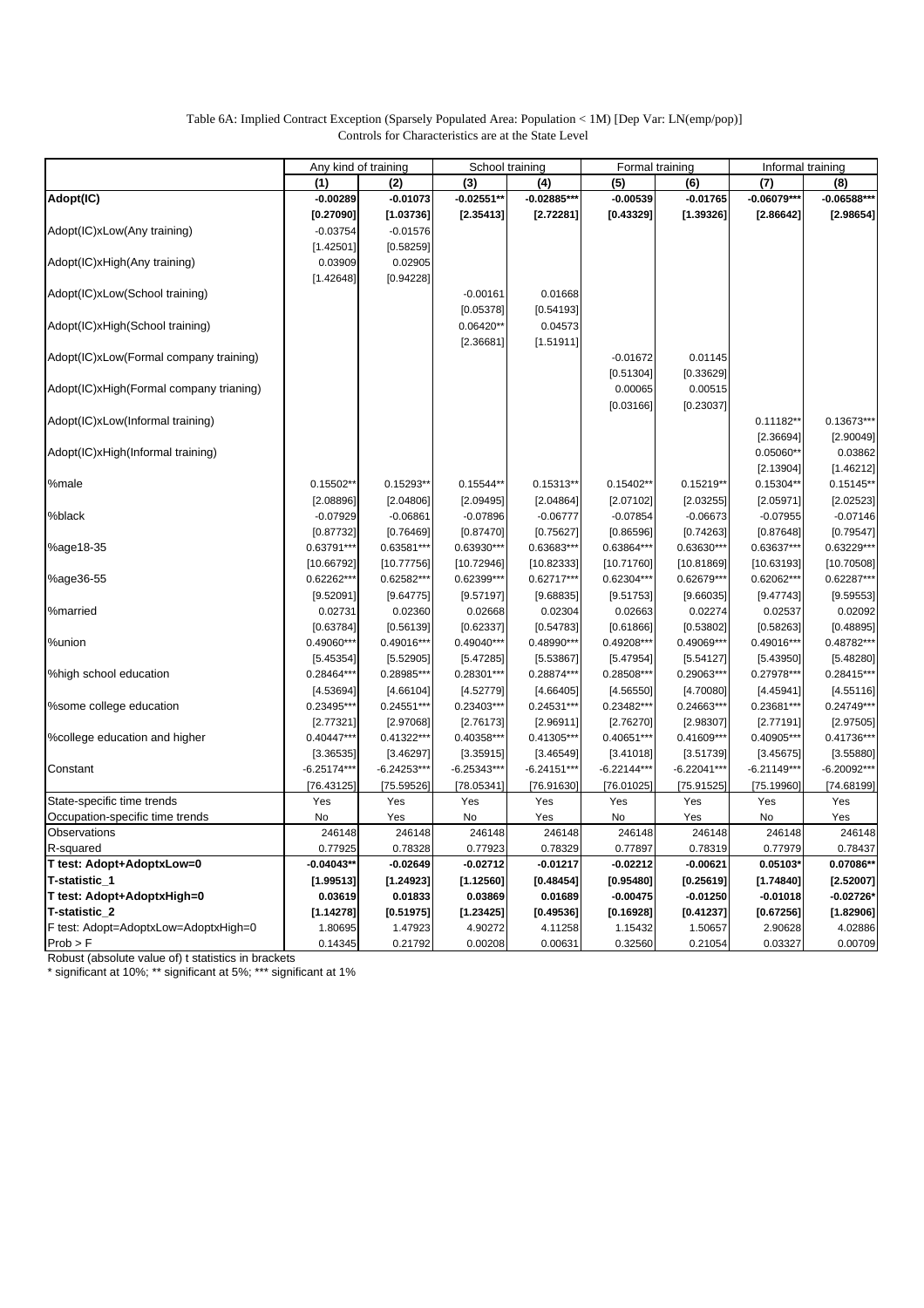### Table 6B: Implied Contract Exception (Sparsely Populated Area: Population < 1M) [Dep Var: LN(avg wage)] Controls for Characteristics are at the State Level

|                                         | Any kind of training |              | School training |              | Formal training |              |              | Informal training    |  |
|-----------------------------------------|----------------------|--------------|-----------------|--------------|-----------------|--------------|--------------|----------------------|--|
|                                         | (1)                  | (2)          | (3)             | (4)          | (5)             | (6)          | (7)          | (8)                  |  |
| Adopt(IC)                               | $-0.01084'$          | $-0.01029$   | $-0.00201$      | $-0.00254$   | $-0.00074$      | $-0.00058$   | 0.00764      | 0.01564***           |  |
|                                         | [1.66238]            | [1.42919]    | [0.36453]       | [0.44140]    | [0.13365]       | [0.10068]    | [1.18666]    | [2.66389]            |  |
| Adopt(IC)xLow(Any training)             | 0.02587*             | 0.03109**    |                 |              |                 |              |              |                      |  |
|                                         | [1.88869]            | [2.11136]    |                 |              |                 |              |              |                      |  |
| Adopt(IC)xHigh(Any training)            | 0.01250              | $-0.00215$   |                 |              |                 |              |              |                      |  |
|                                         | [1.35166]            | [0.30872]    |                 |              |                 |              |              |                      |  |
| Adopt(IC)xLow(School training)          |                      |              | 0.01442         | 0.01903*     |                 |              |              |                      |  |
|                                         |                      |              | [1.34501]       | [1.68480]    |                 |              |              |                      |  |
| Adopt(IC)xHigh(School training)         |                      |              | $-0.00518$      | $-0.01140$   |                 |              |              |                      |  |
|                                         |                      |              | [0.55393]       | [1.23854]    |                 |              |              |                      |  |
| Adopt(IC)xLow(Formal company training)  |                      |              |                 |              | 0.00857         | 0.01077      |              |                      |  |
|                                         |                      |              |                 |              | [0.87606]       | [1.02248]    |              |                      |  |
| Adopt(IC)xHigh(Formal company trianing) |                      |              |                 |              | $-0.00182$      | $-0.00835$   |              |                      |  |
|                                         |                      |              |                 |              | [0.28093]       | [1.30139]    |              |                      |  |
| Adopt(IC)xLow(Informal training)        |                      |              |                 |              |                 |              | $-0.00836$   | $-0.02607***$        |  |
|                                         |                      |              |                 |              |                 |              | [0.73731]    | [2.74725]            |  |
| Adopt(IC)xHigh(Informal training)       |                      |              |                 |              |                 |              | $-0.01015$   | $-0.02039**$         |  |
|                                         |                      |              |                 |              |                 |              |              |                      |  |
|                                         |                      |              |                 |              |                 |              | [1.21747]    | [2.77469]<br>0.03524 |  |
| %male                                   | 0.03773              | 0.03122      | 0.03711         | 0.03141      | 0.03907         | 0.03410      | 0.04004      |                      |  |
|                                         | [0.22960]            | [0.18912]    | [0.22533]       | [0.18991]    | [0.23761]       | [0.20666]    | [0.24371]    | [0.21336]            |  |
| %black                                  | $-0.14626$           | $-0.13445$   | $-0.14685$      | $-0.13527$   | $-0.14634$      | $-0.13459$   | $-0.14596$   | $-0.13238$           |  |
|                                         | [1.30473]            | [1.17867]    | [1.31037]       | [1.18754]    | [1.30790]       | [1.18257]    | [1.30862]    | [1.16683]            |  |
| %age18-35                               | 0.11231              | 0.11138      | 0.11211         | 0.11050      | 0.11224         | 0.11071      | 0.11275      | 0.11233              |  |
|                                         | [1.18349]            | [1.16911]    | [1.18457]       | [1.16310]    | [1.18622]       | [1.16626]    | [1.18944]    | [1.17757]            |  |
| %age36-55                               | 0.14028              | 0.14159      | 0.14017         | 0.14056      | 0.14009         | 0.14055      | 0.14003      | 0.14141              |  |
|                                         | [1.37035]            | [1.37677]    | [1.36812]       | [1.36468]    | [1.36608]       | [1.36343]    | [1.36331]    | [1.36725]            |  |
| %married                                | 0.18852**            | $0.18777**$  | 0.18915**       | 0.18894**    | 0.18951**       | $0.18931**$  | 0.18916**    | 0.18888*             |  |
|                                         | [2.35107]            | [2.33099]    | [2.35392]       | [2.34069]    | [2.35887]       | [2.34679]    | [2.35405]    | [2.34159]            |  |
| %union                                  | 0.61695***           | 0.60884***   | 0.61796***      | 0.61026***   | $0.61674***$    | 0.60878***   | 0.61603***   | 0.60785***           |  |
|                                         | [2.81071]            | [2.77079]    | [2.81366]       | [2.77418]    | [2.80751]       | [2.76648]    | [2.80545]    | [2.76841]            |  |
| %high school education                  | $-0.24110**$         | $-0.23633**$ | $-0.24238**$    | $-0.23749**$ | $-0.24301**$    | $-0.23890**$ | $-0.24212**$ | $-0.23612**$         |  |
|                                         | [2.05442]            | [1.99030]    | [2.06494]       | [1.99975]    | [2.07277]       | [2.01568]    | [2.06415]    | [1.99421]            |  |
| %some college education                 | 0.07508              | 0.08696      | 0.07486         | 0.08688      | 0.07463         | 0.08591      | 0.07409      | 0.08454              |  |
|                                         | [0.61925]            | [0.71931]    | [0.61710]       | [0.71814]    | [0.61509]       | [0.71011]    | [0.60940]    | [0.69604]            |  |
| %college education and higher           | 0.19982              | 0.22573      | 0.19916         | 0.22476      | 0.19952         | 0.22429      | 0.19970      | 0.22442              |  |
|                                         | [1.33229]            | [1.49202]    | [1.32679]       | [1.48323]    | [1.32646]       | [1.47750]    | [1.32865]    | [1.48164]            |  |
| Constant                                | 2.11525***           | 2.11975***   | 2.12225***      | 2.12128***   | 2.11817***      | 2.11720**    | 2.11746***   | 2.11207***           |  |
|                                         | [16.45037]           | [16.39734]   | [16.46337]      | [16.35980]   | [16.40713]      | [16.35960]   | [16.34897]   | [16.31008]           |  |
| State-specific time trends              | Yes                  | Yes          | Yes             | Yes          | Yes             | Yes          | Yes          | Yes                  |  |
| Occupation-specific time trends         | No                   | Yes          | No              | Yes          | No              | Yes          | No           | Yes                  |  |
| Observations                            | 25663                | 25663        | 25663           | 25663        | 25663           | 25663        | 25663        | 25663                |  |
| R-squared                               | 0.89549              | 0.89963      | 0.89537         | 0.89948      | 0.89529         | 0.89933      | 0.89529      | 0.89946              |  |
| T test: Adopt+AdoptxLow=0               | 0.01503              | 0.02079**    | 0.01242         | 0.01649*     | 0.00783         | 0.01019      | $-0.00072$   | $-0.01043$           |  |
| T-statistic_1                           | [1.56456]            | [2.13646]    | [1.42003]       | [1.83118]    | [1.04272]       | [1.29341]    | [0.08844]    | [1.41761]            |  |
| T test: Adopt+AdoptxHigh=0              | 0.00166              | $-0.01244$   | $-0.00719$      | $-0.01394$   | $-0.00255$      | $-0.00893$   | $-0.00250$   | $-0.00475$           |  |
| T-statistic_2                           | [0.12971]            | [1.11960]    | [0.63613]       | [1.23874]    | [0.28172]       | [0.97939]    | [0.42147]    | [0.79372]            |  |
| F test: Adopt=AdoptxLow=AdoptxHigh=0    | 3.21181              | 1.59784      | 0.73147         | 1.15767      | 0.36263         | 0.93350      | 0.65716      | 3.27997              |  |
| Prob > F                                | 0.02195              | 0.18758      | 0.53306         | 0.32430      | 0.78000         | 0.42343      | 0.57835      | 0.01999              |  |

Robust (absolute value of) t statistics in brackets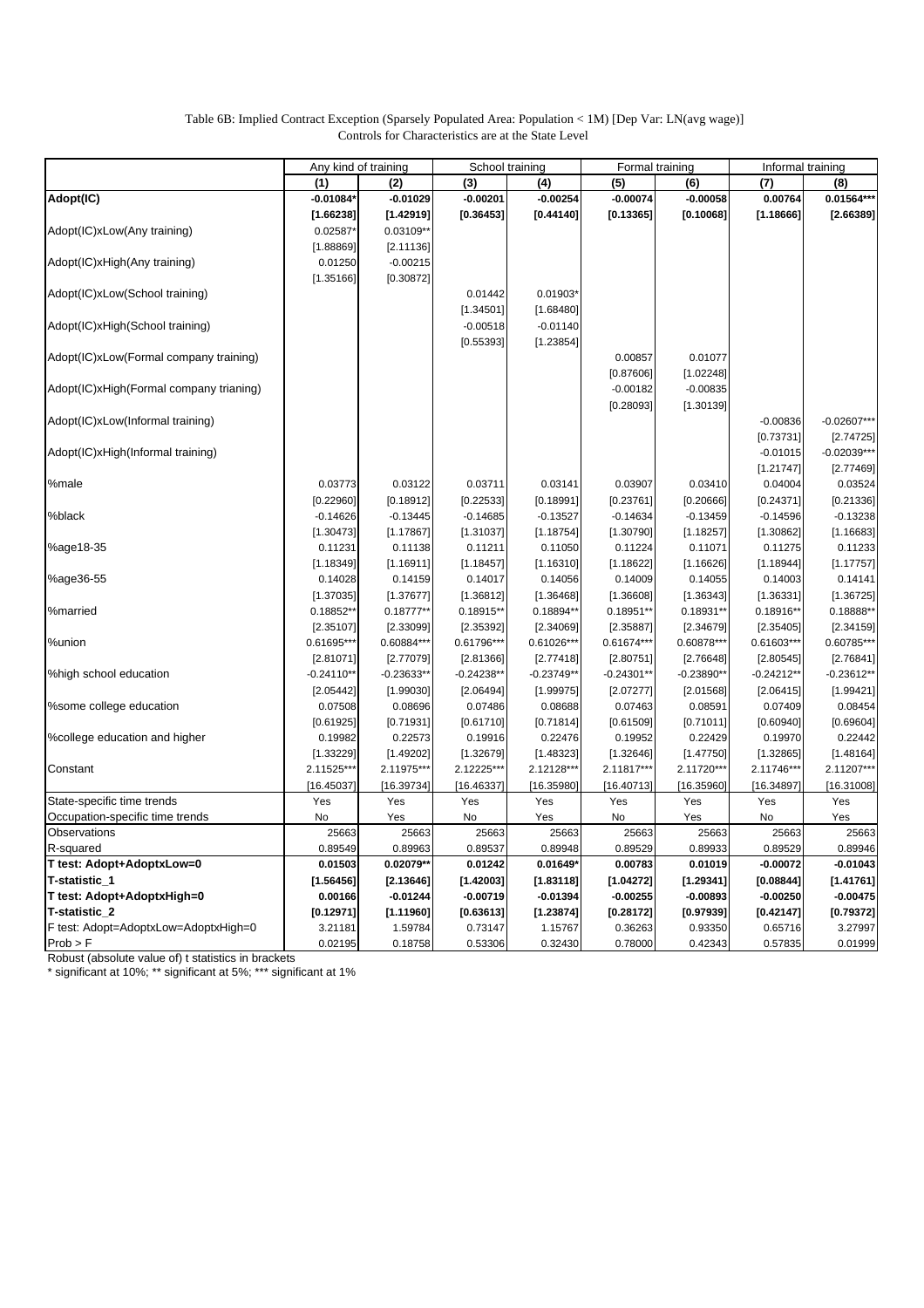### Table 7A: Good Faith Exception (All Area) [Dep Var: LN(emp/pop)] No Controls for Characteristics

|                                         | Any kind of training |               | School training |               | Formal training |               |               | Informal training |  |
|-----------------------------------------|----------------------|---------------|-----------------|---------------|-----------------|---------------|---------------|-------------------|--|
|                                         | (1)                  | (2)           | (3)             | (4)           | (5)             | (6)           | (7)           | (8)               |  |
| Adopt(GF)                               | 0.03841*             | 0.03762*      | 0.00718         | 0.00725       | 0.03539**       | 0.03402*      | $-0.00319$    | $-0.00294$        |  |
|                                         | [1.89536]            | [1.80978]     | [0.43559]       | [0.43266]     | [2.00399]       | [1.86413]     | [0.16187]     | [0.14517]         |  |
| Adopt(GF)xLow(Any training)             | $-0.13524***$        | $-0.13040**$  |                 |               |                 |               |               |                   |  |
|                                         | [2.58653]            | [2.43674]     |                 |               |                 |               |               |                   |  |
| Adopt(GF)xHigh(Any training)            | 0.07570**            | 0.07408**     |                 |               |                 |               |               |                   |  |
|                                         | [2.18699]            | [2.15365]     |                 |               |                 |               |               |                   |  |
| Adopt(GF)xLow(School training)          |                      |               | $-0.11197**$    | $-0.10796**$  |                 |               |               |                   |  |
|                                         |                      |               | [2.21336]       | [2.10651]     |                 |               |               |                   |  |
| Adopt(GF)xHigh(School training)         |                      |               | $0.12705***$    | $0.12435***$  |                 |               |               |                   |  |
|                                         |                      |               | [4.73075]       | [4.51987]     |                 |               |               |                   |  |
| Adopt(GF)xLow(Formal company training)  |                      |               |                 |               | $-0.12633**$    | $-0.12076**$  |               |                   |  |
|                                         |                      |               |                 |               | [2.54370]       | [2.37422]     |               |                   |  |
| Adopt(GF)xHigh(Formal company trianing) |                      |               |                 |               | 0.05302**       | 0.05395**     |               |                   |  |
|                                         |                      |               |                 |               | [2.42408]       | [2.46234]     |               |                   |  |
| Adopt(GF)xLow(Informal training)        |                      |               |                 |               |                 |               | $-0.02582$    | $-0.02292$        |  |
|                                         |                      |               |                 |               |                 |               | [0.41309]     | [0.36076]         |  |
| Adopt(GF)xHigh(Informal training)       |                      |               |                 |               |                 |               | 0.04189**     | 0.04066*          |  |
|                                         |                      |               |                 |               |                 |               | [2.00002]     | [1.90497]         |  |
| Constant                                | $-5.59145***$        | $-5.59270***$ | $-5.59538***$   | $-5.59657***$ | $-5.58650***$   | $-5.58816***$ | $-5.57632***$ | $-5.57791***$     |  |
|                                         | [74.07930]           | [73.62191]    | [73.97742]      | [73.49288]    | [74.60873]      | [74.24346]    | [74.44326]    | [74.04579]        |  |
| State-specific time trends              | Yes                  | Yes           | Yes             | Yes           | Yes             | Yes           | Yes           | Yes               |  |
| Occupation-specific time trends         | No                   | Yes           | No              | Yes           | No              | Yes           | No            | Yes               |  |
| <b>Observations</b>                     | 313951               | 313951        | 313951          | 313951        | 313951          | 313951        | 313951        | 313951            |  |
| R-squared                               | 0.82788              | 0.83343       | 0.82835         | 0.83388       | 0.82736         | 0.83294       | 0.82622       | 0.83187           |  |
| T test: Adopt+AdoptxLow=0               | $-0.09682***$        | $-0.09277**$  | $-0.10479***$   | $-0.10071***$ | $-0.09093***$   | $-0.08675**$  | $-0.02900$    | $-0.02586$        |  |
| T-statistic 1                           | [2.72708]            | [2.54398]     | [2.77389]       | [2.60770]     | [2.61920]       | [2.43637]     | [0.63573]     | [0.55663]         |  |
| T test: Adopt+AdoptxHigh=0              | $0.11412***$         | $0.11171***$  | $0.13423***$    | 0.13160***    | 0.08841***      | 0.08797***    | 0.03870       | 0.03772           |  |
| T-statistic 2                           | [2.75684]            | [2.66979]     | [3.84827]       | [3.67605]     | [2.74551]       | [2.69899]     | [1.34881]     | [1.28204]         |  |
| F test: Adopt=AdoptxLow=AdoptxHigh=0    | 2.81781              | 2.56351       | 7.67691         | 7.08102       | 2.70450         | 2.59203       | 1.34228       | 1.21911           |  |
| Prob > F                                | 0.03752              | 0.05286       | 0.00004         | 0.00009       | 0.04373         | 0.05088       | 0.25858       | 0.30092           |  |

Robust (absolute value of) t statistics in brackets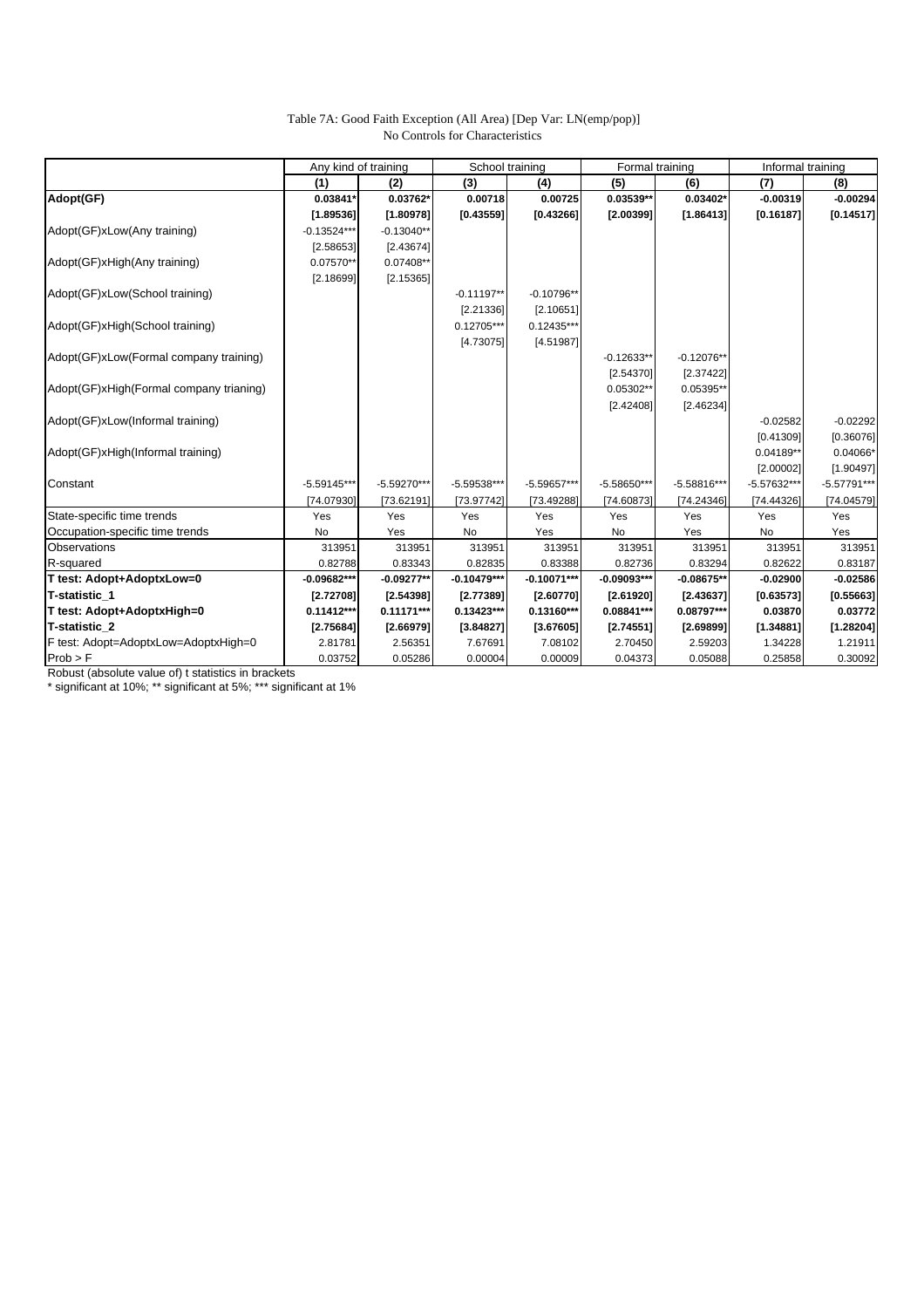### Table 7B: Good Faith Exception (All Area) [Dep Var: LN(avg wage)] No Controls for Characteristics

|                                         | Any kind of training |             | School training |             | Formal training |              |              | Informal training |
|-----------------------------------------|----------------------|-------------|-----------------|-------------|-----------------|--------------|--------------|-------------------|
|                                         | (1)                  | (2)         | (3)             | (4)         | (5)             | (6)          | (7)          | (8)               |
| Adopt(GF)                               | $-0.00372$           | $-0.00285$  | 0.00805         | 0.00883     | 0.00529         | 0.00606      | $-0.01322$   | $-0.01161$        |
|                                         | [0.47650]            | [0.36225]   | [0.94106]       | [1.02021]   | [0.58074]       | [0.66242]    | [1.62800]    | [1.35387]         |
| Adopt(GF)xLow(Any training)             | 0.00291              | 0.00282     |                 |             |                 |              |              |                   |
|                                         | [0.17025]            | [0.16503]   |                 |             |                 |              |              |                   |
| Adopt(GF)xHigh(Any training)            | 0.00390              | 0.00258     |                 |             |                 |              |              |                   |
|                                         | [0.29642]            | [0.18513]   |                 |             |                 |              |              |                   |
| Adopt(GF)xLow(School training)          |                      |             | $-0.01657$      | $-0.01686$  |                 |              |              |                   |
|                                         |                      |             | [0.91579]       | [0.92887]   |                 |              |              |                   |
| Adopt(GF)xHigh(School training)         |                      |             | $-0.01574$      | $-0.01616$  |                 |              |              |                   |
|                                         |                      |             | [1.38049]       | [1.39361]   |                 |              |              |                   |
| Adopt(GF)xLow(Formal company training)  |                      |             |                 |             | $-0.01206$      | $-0.01242$   |              |                   |
|                                         |                      |             |                 |             | [0.70747]       | [0.72727]    |              |                   |
| Adopt(GF)xHigh(Formal company trianing) |                      |             |                 |             | $-0.01359**$    | $-0.01400**$ |              |                   |
|                                         |                      |             |                 |             | [2.12572]       | [2.16154]    |              |                   |
| Adopt(GF)xLow(Informal training)        |                      |             |                 |             |                 |              | $0.03049***$ | 0.02799**         |
|                                         |                      |             |                 |             |                 |              | [2.74411]    | [2.48475]         |
| Adopt(GF)xHigh(Informal training)       |                      |             |                 |             |                 |              | 0.00844      | 0.00737           |
|                                         |                      |             |                 |             |                 |              | [1.05240]    | [0.88694]         |
| Constant                                | 2.36311***           | 2.36184***  | 2.36459***      | 2.36317***  | 2.36475***      | 2.36332***   | 2.36397***   | 2.36252***        |
|                                         | [157.11911]          | [155.39774] | [158.66762]     | [156.80020] | [160.02056]     | [158.07326]  | [161.82910]  | [159.85625]       |
| State-specific time trends              | Yes                  | Yes         | Yes             | Yes         | Yes             | Yes          | Yes          | Yes               |
| Occupation-specific time trends         | No                   | Yes         | No              | Yes         | No              | Yes          | No           | Yes               |
| <b>Observations</b>                     | 26568                | 26568       | 26568           | 26568       | 26568           | 26568        | 26568        | 26568             |
| R-squared                               | 0.93318              | 0.93771     | 0.93325         | 0.93778     | 0.93322         | 0.93776      | 0.93335      | 0.93786           |
| T test: Adopt+AdoptxLow=0               | $-0.00081$           | $-0.00002$  | $-0.00852$      | $-0.00804$  | $-0.00677$      | $-0.00636$   | 0.01726      | 0.01638           |
| T-statistic 1                           | [0.05250]            | [0.00155]   | [0.51732]       | [0.48348]   | [0.47889]       | [0.44660]    | [1.53183]    | [1.49176]         |
| T test: Adopt+AdoptxHigh=0              | 0.00018              | $-0.00026$  | $-0.00769$      | $-0.00734$  | $-0.00830$      | $-0.00793$   | $-0.00478$   | $-0.00424$        |
| T-statistic 2                           | [0.01033]            | [0.01462]   | [0.52262]       | [0.49706]   | [0.75523]       | [0.71986]    | [0.59882]    | [0.52665]         |
| F test: Adopt=AdoptxLow=AdoptxHigh=0    | 0.23064              | 0.11998     | 2.63973         | 2.69699     | 2.03516         | 2.11953      | 3.21598      | 2.63104           |
| Prob > F                                | 0.87510              | 0.94839     | 0.04773         | 0.04419     | 0.10662         | 0.09544      | 0.02182      | 0.04830           |

Robust (absolute value of) t statistics in brackets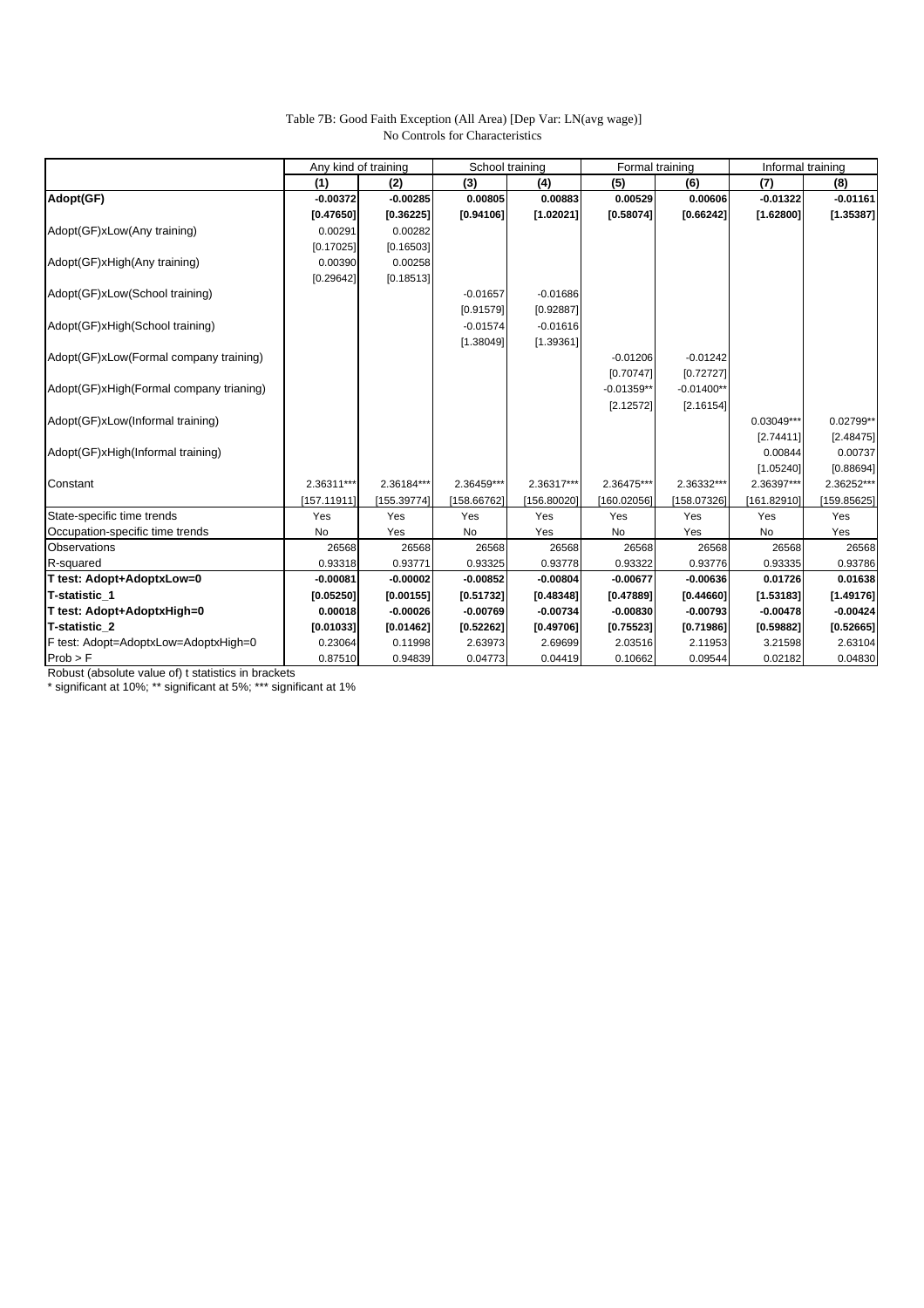| Table 8A: Good Faith Exception (All Area) [Dep Var: LN(emp/pop)] |  |
|------------------------------------------------------------------|--|
| Controls for Characteristics are at the State Level              |  |

|                                         | Any kind of training |               | School training |               | Formal training |               |               | Informal training |
|-----------------------------------------|----------------------|---------------|-----------------|---------------|-----------------|---------------|---------------|-------------------|
|                                         | (1)                  | (2)           | (3)             | (4)           | (5)             | (6)           | (7)           | (8)               |
| Adopt(GF)                               | 0.02874              | 0.02796       | $-0.00251$      | $-0.00242$    | 0.02569         | 0.02432       | $-0.01289$    | $-0.01263$        |
|                                         | [1.47047]            | [1.39294]     | [0.15941]       | [0.15150]     | [1.51116]       | [1.38239]     | [0.67514]     | [0.64318]         |
| Adopt(GF)xLow(Any training)             | $-0.13526**$         | $-0.13042**$  |                 |               |                 |               |               |                   |
|                                         | [2.58682]            | [2.43702]     |                 |               |                 |               |               |                   |
| Adopt(GF)xHigh(Any training)            | 0.07569**            | 0.07407**     |                 |               |                 |               |               |                   |
|                                         | [2.18675]            | [2.15324]     |                 |               |                 |               |               |                   |
| Adopt(GF)xLow(School training)          |                      |               | $-0.11195**$    | $-0.10795**$  |                 |               |               |                   |
|                                         |                      |               | [2.21202]       | [2.10525]     |                 |               |               |                   |
| Adopt(GF)xHigh(School training)         |                      |               | $0.12707***$    | $0.12436***$  |                 |               |               |                   |
|                                         |                      |               | [4.73280]       | [4.52156]     |                 |               |               |                   |
| Adopt(GF)xLow(Formal company training)  |                      |               |                 |               | $-0.12629*$     | $-0.12073*$   |               |                   |
|                                         |                      |               |                 |               | [2.54176]       | [2.37233]     |               |                   |
| Adopt(GF)xHigh(Formal company trianing) |                      |               |                 |               | 0.05308*        | $0.05401*$    |               |                   |
|                                         |                      |               |                 |               | [2.42774]       | [2.46588]     |               |                   |
| Adopt(GF)xLow(Informal training)        |                      |               |                 |               |                 |               | $-0.02584$    | $-0.02295$        |
|                                         |                      |               |                 |               |                 |               | [0.41351]     | [0.36123]         |
| Adopt(GF)xHigh(Informal training)       |                      |               |                 |               |                 |               | 0.04192**     | 0.04069*          |
|                                         |                      |               |                 |               |                 |               | [2.00104]     | [1.90589]         |
| %male                                   | 0.33286**            | 0.32767***    | 0.33140***      | 0.32627***    | 0.33438**       | 0.32924***    | 0.33349***    | 0.32826**         |
|                                         |                      |               |                 |               |                 |               |               |                   |
|                                         | [4.21310]            | [4.22599]     | [4.19840]       | [4.21231]     | [4.19329]       | [4.21028]     | [4.24495]     | [4.26340]         |
| %black                                  | $-0.23668**$         | $-0.23227***$ | $-0.23425**$    | $-0.22989***$ | $-0.23430***$   | $-0.22996**$  | $-0.23246***$ | $-0.22814***$     |
|                                         | [2.95529]            | [2.94831]     | [2.90384]       | [2.89766]     | [2.90741]       | [2.90224]     | [2.88648]     | [2.88241]         |
| %age18-35                               | 0.75363**            | 0.74972***    | 0.75280**       | 0.74897***    | 0.75177***      | 0.74799**     | 0.75178***    | 0.74794***        |
|                                         | [12.53420]           | [12.88667]    | [12.53716]      | [12.88975]    | [12.47239]      | [12.83314]    | [12.53411]    | [12.90019]        |
| %age36-55                               | $0.60183**$          | $0.60149***$  | 0.60306**       | 0.60276***    | $0.60421***$    | 0.60394**     | 0.60741***    | 0.60699***        |
|                                         | [9.02820]            | [9.36101]     | [9.04565]       | [9.37720]     | [9.09099]       | [9.42866]     | [9.09885]     | [9.43524]         |
| %married                                | $-0.00889$           | $-0.01268$    | $-0.00724$      | $-0.01106$    | $-0.00776$      | $-0.01167$    | $-0.00876$    | $-0.01260$        |
|                                         | [0.19244]            | [0.28072]     | [0.15669]       | [0.24467]     | [0.16815]       | [0.25876]     | [0.18969]     | [0.27933]         |
| %union                                  | 0.36059***           | 0.35902***    | 0.36119***      | 0.35959***    | 0.36046***      | 0.35891***    | 0.35984***    | 0.35821***        |
|                                         | [4.43560]            | [4.45544]     | [4.45685]       | [4.47566]     | [4.44762]       | [4.46707]     | [4.40044]     | [4.41924]         |
| %high school education                  | 0.19100***           | 0.20146***    | 0.19306***      | 0.20344***    | 0.19208***      | 0.20256***    | 0.19056***    | 0.20134***        |
|                                         | [3.26316]            | [3.48806]     | [3.31892]       | [3.54553]     | [3.30844]       | [3.53685]     | [3.28458]     | [3.51588]         |
| %some college education                 | 0.27617***           | 0.29486***    | 0.27630***      | 0.29490***    | 0.27700***      | 0.29571***    | 0.27823***    | 0.29705***        |
|                                         | [3.61340]            | [3.96504]     | [3.63498]       | [3.98581]     | [3.63934]       | [3.99412]     | [3.63371]     | [3.99294]         |
| %college education and higher           | 0.25801***           | $0.26515***$  | 0.25916***      | 0.26624***    | 0.25736***      | $0.26451***$  | 0.25959***    | 0.26690***        |
|                                         | [3.44041]            | [3.58984]     | [3.45135]       | [3.60131]     | [3.42970]       | [3.58017]     | [3.46369]     | [3.61470]         |
| Constant                                | $-6.38339***$        | $-6.38734***$ | $-6.38889***$   | $-6.39277***$ | $-6.38053***$   | $-6.38492***$ | $-6.37030***$ | $-6.37474***$     |
|                                         | [69.39526]           | [70.11988]    | [69.09445]      | [69.78753]    | [69.37286]      | [70.15690]    | [69.64969]    | [70.39282]        |
| State-specific time trends              | Yes                  | Yes           | Yes             | Yes           | Yes             | Yes           | Yes           | Yes               |
| Occupation-specific time trends         | No                   | Yes           | No              | Yes           | No              | Yes           | No            | Yes               |
| Observations                            | 313951               | 313951        | 313951          | 313951        | 313951          | 313951        | 313951        | 313951            |
| R-squared                               | 0.82809              | 0.83364       | 0.82855         | 0.83409       | 0.82756         | 0.83314       | 0.82642       | 0.83207           |
| T test: Adopt+AdoptxLow=0               | $-0.10651***$        | $-0.10245***$ | $-0.11446***$   | $-0.11037***$ | $-0.10060***$   | $-0.09640***$ | $-0.03873$    | $-0.03558$        |
| T-statistic_1                           | [2.99477]            | [2.80635]     | [3.01665]       | [2.84744]     | [2.88508]       | [2.69826]     | [0.84699]     | [0.76446]         |
| T test: Adopt+AdoptxHigh=0              | 0.10444**            | 0.10204**     | 0.12456***      | 0.12194***    | 0.07877**       | 0.07833**     | 0.02903       | 0.02805           |
| T-statistic_2                           | [2.53461]            | [2.45084]     | [3.60754]       | [3.44080]     | [2.47911]       | [2.43698]     | [1.02739]     | [0.96835]         |
| F test: Adopt=AdoptxLow=AdoptxHigh=0    | 3.63909              | 3.13481       | 8.75455         | 7.78160       | 3.52951         | 3.20564       | 2.32362       | 1.88801           |
| Prob > F                                | 0.01218              | 0.02437       | 0.00001         | 0.00003       | 0.01417         | 0.02212       | 0.07283       | 0.12915           |

Robust (absolute value of) t statistics in brackets